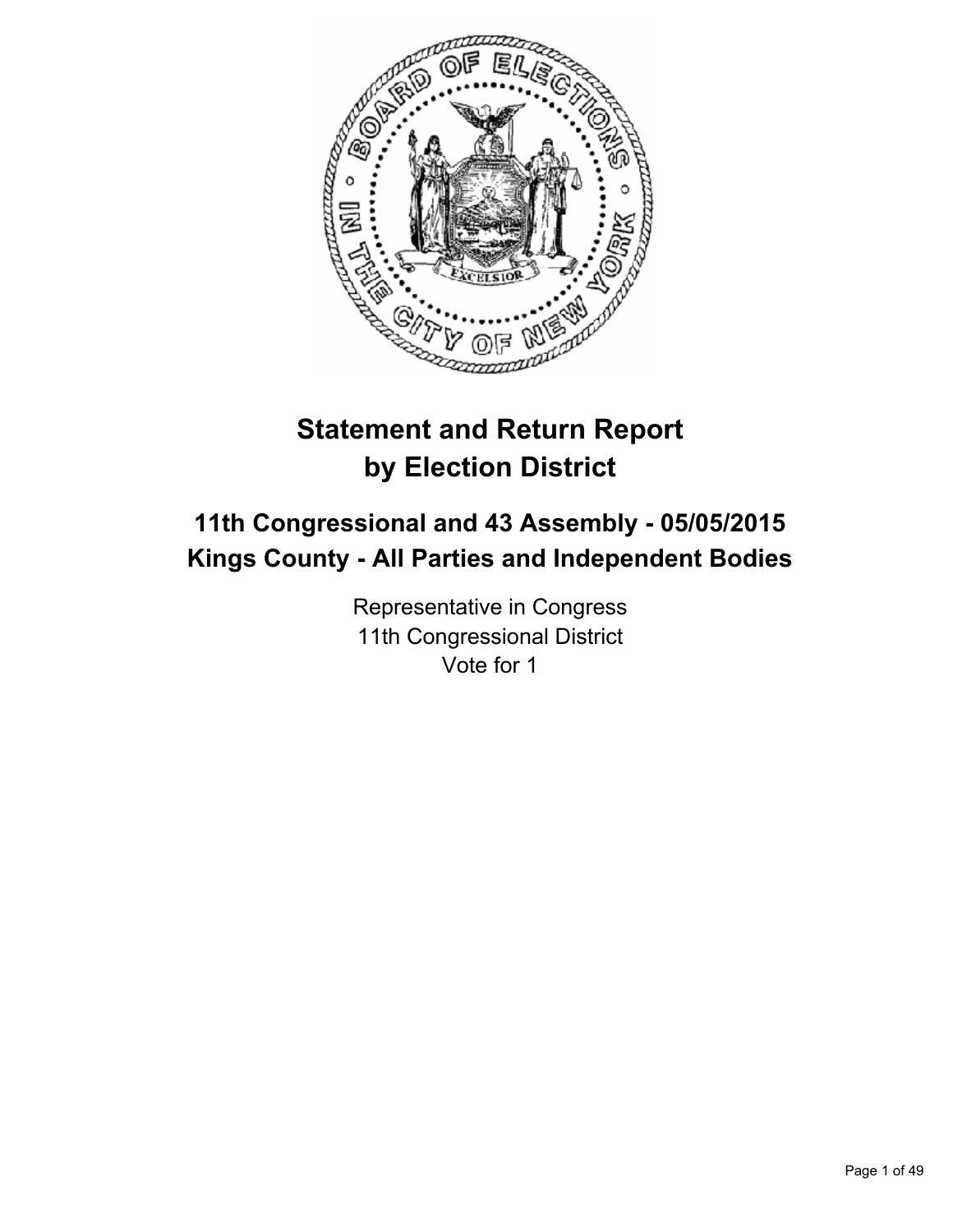

| <b>PUBLIC COUNTER</b>                                    | 6 |
|----------------------------------------------------------|---|
| ABSENTEE/MILITARY                                        | 2 |
| <b>FEDERAL</b>                                           | 0 |
| AFFIDAVIT                                                | 0 |
| <b>Total Ballots</b>                                     | 8 |
| Less - Inapplicable Federal/Special Presidential Ballots | 0 |
| <b>Total Applicable Ballots</b>                          | 8 |
| VINCENT J. GENTILE (DEMOCRATIC)                          | 2 |
| DAN DONOVAN (REPUBLICAN)                                 | 6 |
| DAN DONOVAN (CONSERVATIVE)                               | 0 |
| JAMES C. LANE (GREEN)                                    | 0 |
| VINCENT J. GENTILE (WORKING FAMILIES)                    | 0 |
| DAN DONOVAN (INDEPENDENCE)                               | 0 |
| <b>Total Votes</b>                                       | 8 |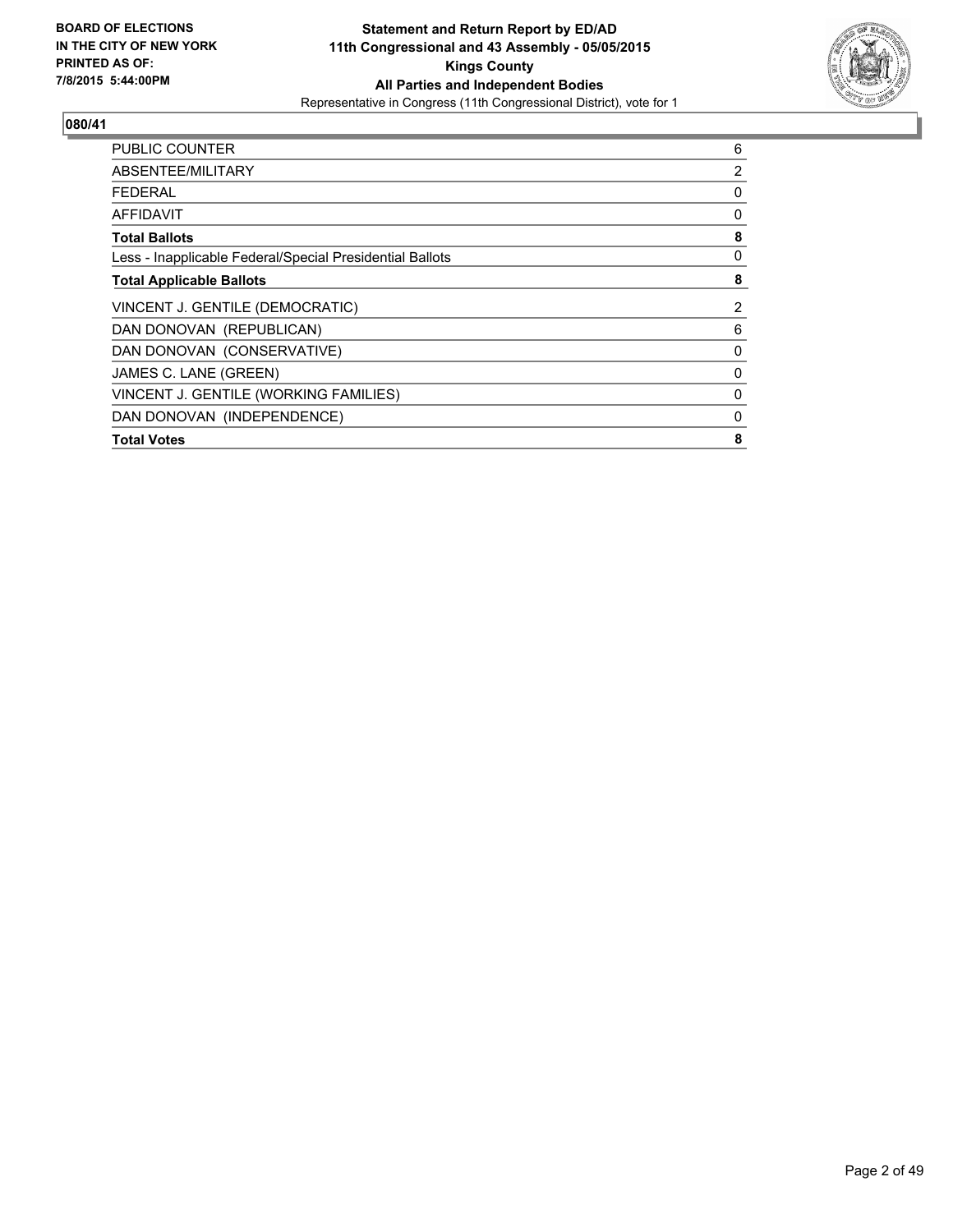

## **007/45 COMBINED into: 008/45**

# **008/45**

| <b>PUBLIC COUNTER</b>                                    | 53       |
|----------------------------------------------------------|----------|
| ABSENTEE/MILITARY                                        | 4        |
| <b>FEDERAL</b>                                           |          |
| <b>AFFIDAVIT</b>                                         | $\Omega$ |
| <b>Total Ballots</b>                                     | 58       |
| Less - Inapplicable Federal/Special Presidential Ballots | 0        |
| <b>Total Applicable Ballots</b>                          | 58       |
| VINCENT J. GENTILE (DEMOCRATIC)                          | 17       |
| DAN DONOVAN (REPUBLICAN)                                 | 37       |
| DAN DONOVAN (CONSERVATIVE)                               | 2        |
| JAMES C. LANE (GREEN)                                    | 0        |
| VINCENT J. GENTILE (WORKING FAMILIES)                    | 2        |
| DAN DONOVAN (INDEPENDENCE)                               | 0        |
| <b>Total Votes</b>                                       | 58       |

| <b>PUBLIC COUNTER</b>                                    | 66           |
|----------------------------------------------------------|--------------|
| ABSENTEE/MILITARY                                        | 5            |
| <b>FEDERAL</b>                                           | 0            |
| <b>AFFIDAVIT</b>                                         | 1            |
| <b>Total Ballots</b>                                     | 72           |
| Less - Inapplicable Federal/Special Presidential Ballots | $\mathbf{0}$ |
| <b>Total Applicable Ballots</b>                          | 72           |
| VINCENT J. GENTILE (DEMOCRATIC)                          | 19           |
| DAN DONOVAN (REPUBLICAN)                                 | 42           |
| DAN DONOVAN (CONSERVATIVE)                               | 11           |
| JAMES C. LANE (GREEN)                                    | 0            |
| VINCENT J. GENTILE (WORKING FAMILIES)                    | 0            |
| DAN DONOVAN (INDEPENDENCE)                               | $\mathbf{0}$ |
| <b>Total Votes</b>                                       | 72           |
| 010/45 COMBINED into: 009/45                             |              |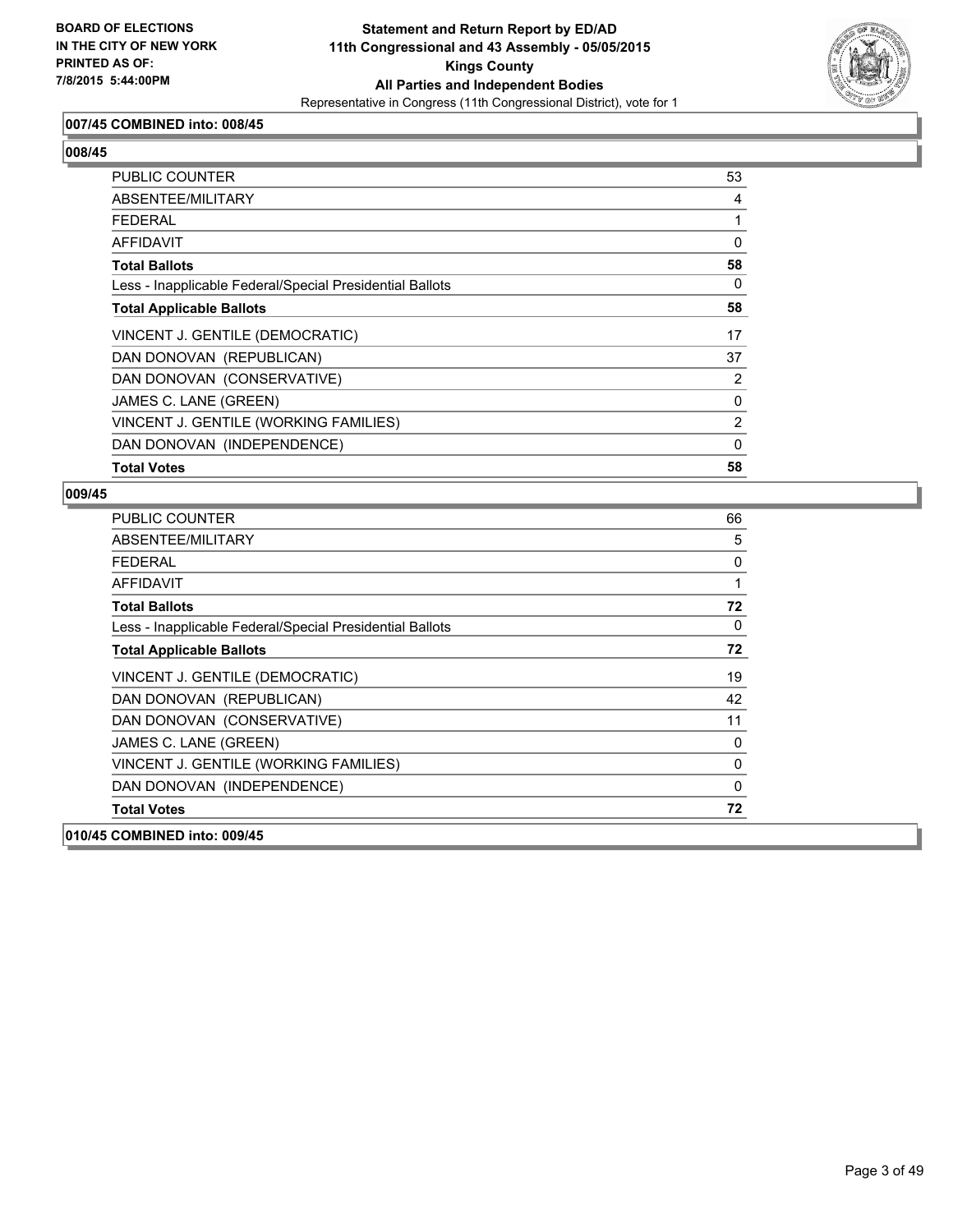

| <b>PUBLIC COUNTER</b>                                    | 38 |
|----------------------------------------------------------|----|
| ABSENTEE/MILITARY                                        | 4  |
| <b>FEDERAL</b>                                           | 0  |
| <b>AFFIDAVIT</b>                                         | 0  |
| <b>Total Ballots</b>                                     | 42 |
| Less - Inapplicable Federal/Special Presidential Ballots | 0  |
| <b>Total Applicable Ballots</b>                          | 42 |
| VINCENT J. GENTILE (DEMOCRATIC)                          | 8  |
| DAN DONOVAN (REPUBLICAN)                                 | 20 |
| DAN DONOVAN (CONSERVATIVE)                               | 5  |
| JAMES C. LANE (GREEN)                                    | 1  |
| VINCENT J. GENTILE (WORKING FAMILIES)                    | 4  |
| DAN DONOVAN (INDEPENDENCE)                               | 3  |
| RAY KELLY (WRITE-IN)                                     | 1  |
| <b>Total Votes</b>                                       | 42 |

| <b>PUBLIC COUNTER</b>                                    | 38          |
|----------------------------------------------------------|-------------|
| ABSENTEE/MILITARY                                        | 1           |
| FEDERAL                                                  | 0           |
| AFFIDAVIT                                                | $\mathbf 0$ |
| <b>Total Ballots</b>                                     | 39          |
| Less - Inapplicable Federal/Special Presidential Ballots | 0           |
| <b>Total Applicable Ballots</b>                          | 39          |
| VINCENT J. GENTILE (DEMOCRATIC)                          | 23          |
| DAN DONOVAN (REPUBLICAN)                                 | 9           |
| DAN DONOVAN (CONSERVATIVE)                               | 6           |
| JAMES C. LANE (GREEN)                                    | 1           |
| VINCENT J. GENTILE (WORKING FAMILIES)                    | 0           |
| DAN DONOVAN (INDEPENDENCE)                               | $\Omega$    |
| <b>Total Votes</b>                                       | 39          |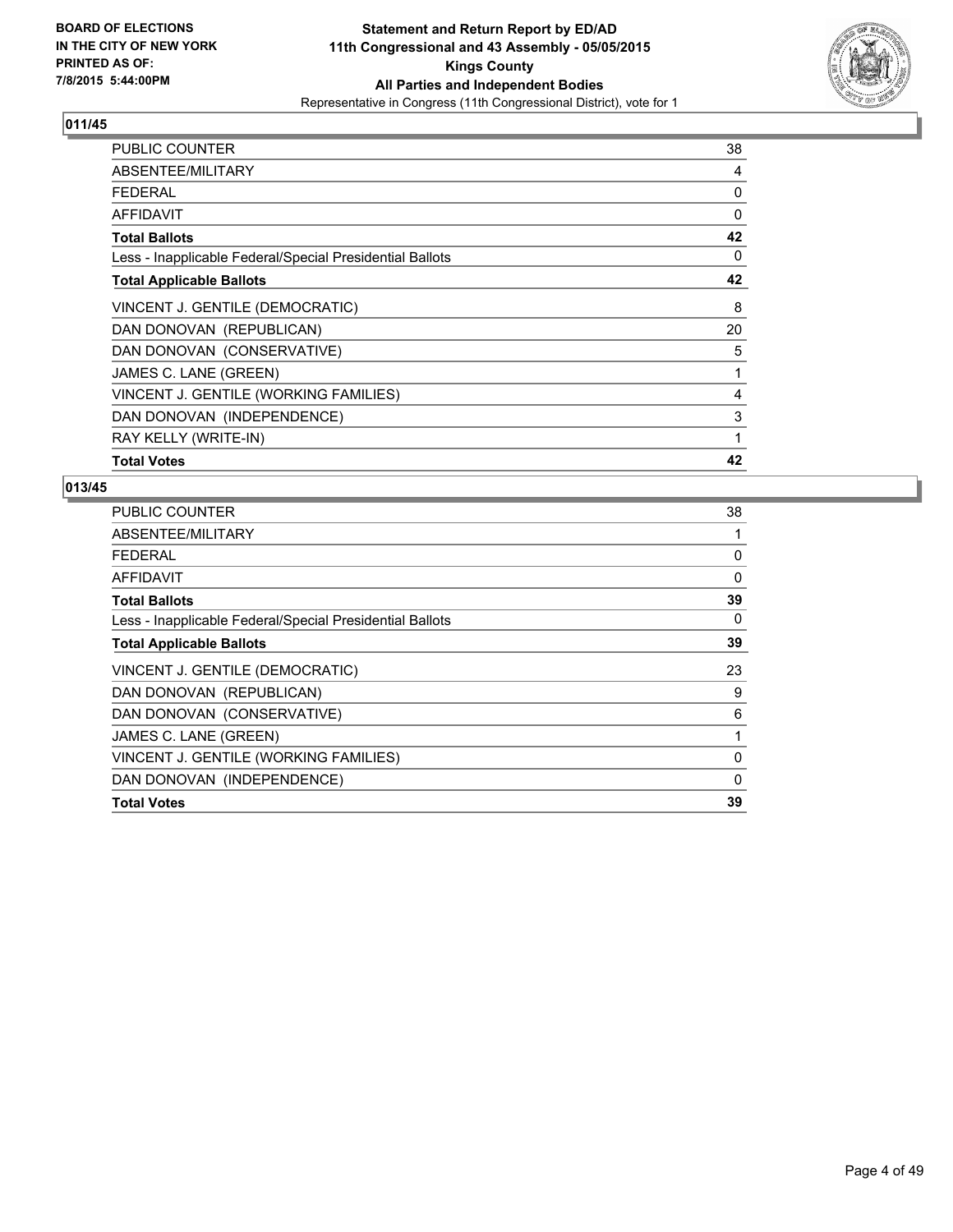

| <b>PUBLIC COUNTER</b>                                    | 72       |
|----------------------------------------------------------|----------|
| ABSENTEE/MILITARY                                        | 10       |
| <b>FEDERAL</b>                                           | 0        |
| <b>AFFIDAVIT</b>                                         | $\Omega$ |
| <b>Total Ballots</b>                                     | 82       |
| Less - Inapplicable Federal/Special Presidential Ballots | 0        |
| <b>Total Applicable Ballots</b>                          | 82       |
| VINCENT J. GENTILE (DEMOCRATIC)                          | 27       |
| DAN DONOVAN (REPUBLICAN)                                 | 40       |
| DAN DONOVAN (CONSERVATIVE)                               | 4        |
| JAMES C. LANE (GREEN)                                    | 0        |
| VINCENT J. GENTILE (WORKING FAMILIES)                    | 6        |
| DAN DONOVAN (INDEPENDENCE)                               | 3        |
| CHRISTOPHER DONLAN (WRITE-IN)                            | 1        |
| <b>Total Votes</b>                                       | 81       |
| Unrecorded                                               | 1        |

## **015/45 COMBINED into: 016/45**

| <b>PUBLIC COUNTER</b>                                    | 44           |
|----------------------------------------------------------|--------------|
| ABSENTEE/MILITARY                                        | 3            |
| <b>FFDFRAL</b>                                           | $\mathbf{0}$ |
| <b>AFFIDAVIT</b>                                         | 3            |
| <b>Total Ballots</b>                                     | 50           |
| Less - Inapplicable Federal/Special Presidential Ballots | 0            |
| <b>Total Applicable Ballots</b>                          | 50           |
| VINCENT J. GENTILE (DEMOCRATIC)                          | 14           |
| DAN DONOVAN (REPUBLICAN)                                 | 27           |
| DAN DONOVAN (CONSERVATIVE)                               | 6            |
| JAMES C. LANE (GREEN)                                    | 0            |
| VINCENT J. GENTILE (WORKING FAMILIES)                    | 1            |
| DAN DONOVAN (INDEPENDENCE)                               | 1            |
| <b>Total Votes</b>                                       | 49           |
| Unrecorded                                               |              |
| 017/45 COMBINED into: 008/45                             |              |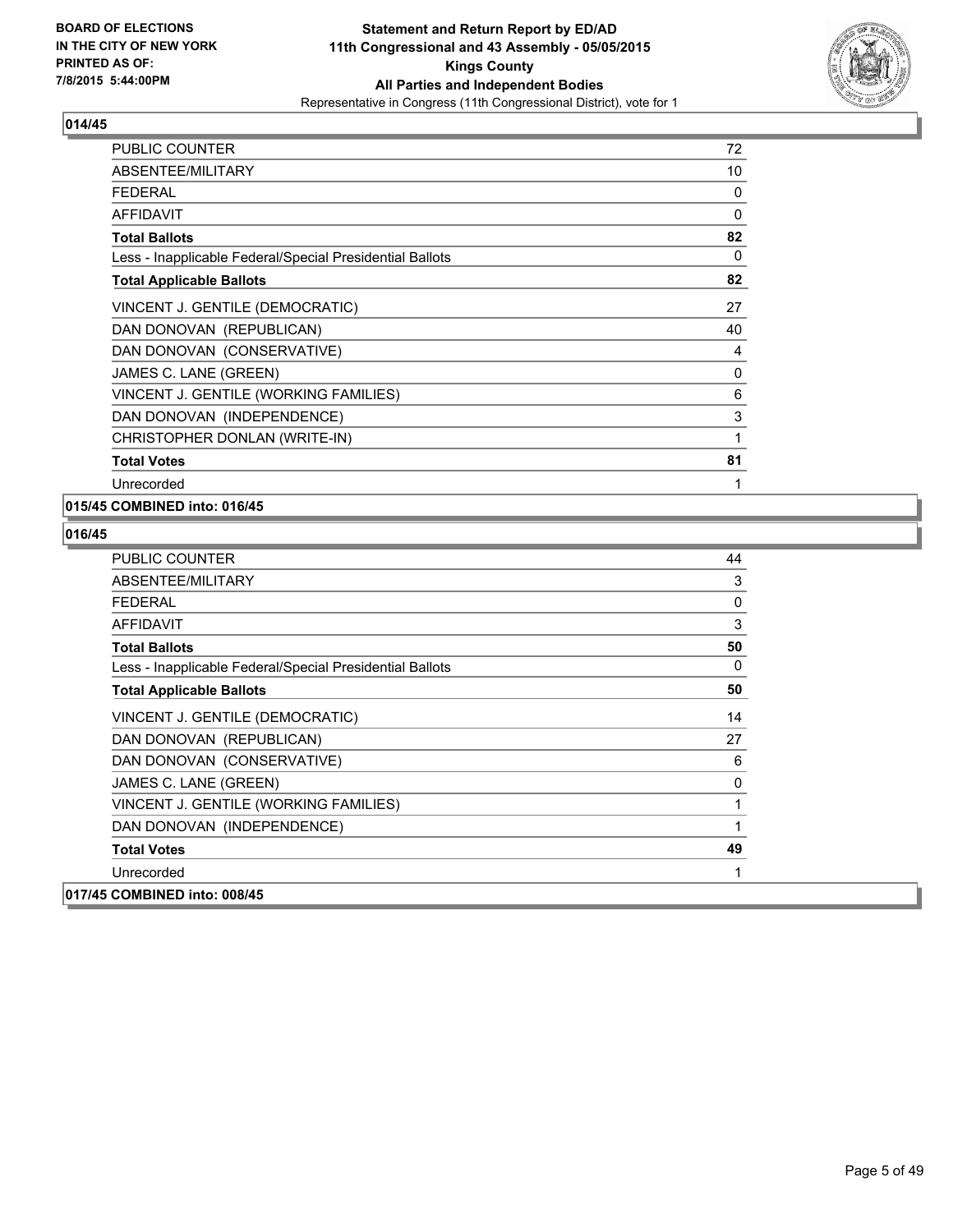

| <b>PUBLIC COUNTER</b>                                    | 67 |
|----------------------------------------------------------|----|
| ABSENTEE/MILITARY                                        | 5  |
| <b>FEDERAL</b>                                           | 0  |
| AFFIDAVIT                                                | 0  |
| <b>Total Ballots</b>                                     | 72 |
| Less - Inapplicable Federal/Special Presidential Ballots | 0  |
| <b>Total Applicable Ballots</b>                          | 72 |
| VINCENT J. GENTILE (DEMOCRATIC)                          | 10 |
| DAN DONOVAN (REPUBLICAN)                                 | 55 |
| DAN DONOVAN (CONSERVATIVE)                               | 5  |
| JAMES C. LANE (GREEN)                                    | 0  |
| VINCENT J. GENTILE (WORKING FAMILIES)                    | 1  |
| DAN DONOVAN (INDEPENDENCE)                               |    |
| <b>Total Votes</b>                                       | 72 |

#### **020/45 COMBINED into: 019/45**

| <b>PUBLIC COUNTER</b>                                    | 39           |
|----------------------------------------------------------|--------------|
| ABSENTEE/MILITARY                                        | 2            |
| FFDFRAI                                                  | 0            |
| <b>AFFIDAVIT</b>                                         | 1            |
| <b>Total Ballots</b>                                     | 42           |
| Less - Inapplicable Federal/Special Presidential Ballots | 0            |
| <b>Total Applicable Ballots</b>                          | 42           |
| VINCENT J. GENTILE (DEMOCRATIC)                          | 13           |
| DAN DONOVAN (REPUBLICAN)                                 | 26           |
| DAN DONOVAN (CONSERVATIVE)                               | 1            |
| JAMES C. LANE (GREEN)                                    | 1            |
| VINCENT J. GENTILE (WORKING FAMILIES)                    | 1            |
| DAN DONOVAN (INDEPENDENCE)                               | $\mathbf{0}$ |
| <b>Total Votes</b>                                       | 42           |
| 022/45 COMBINED into: 023/45                             |              |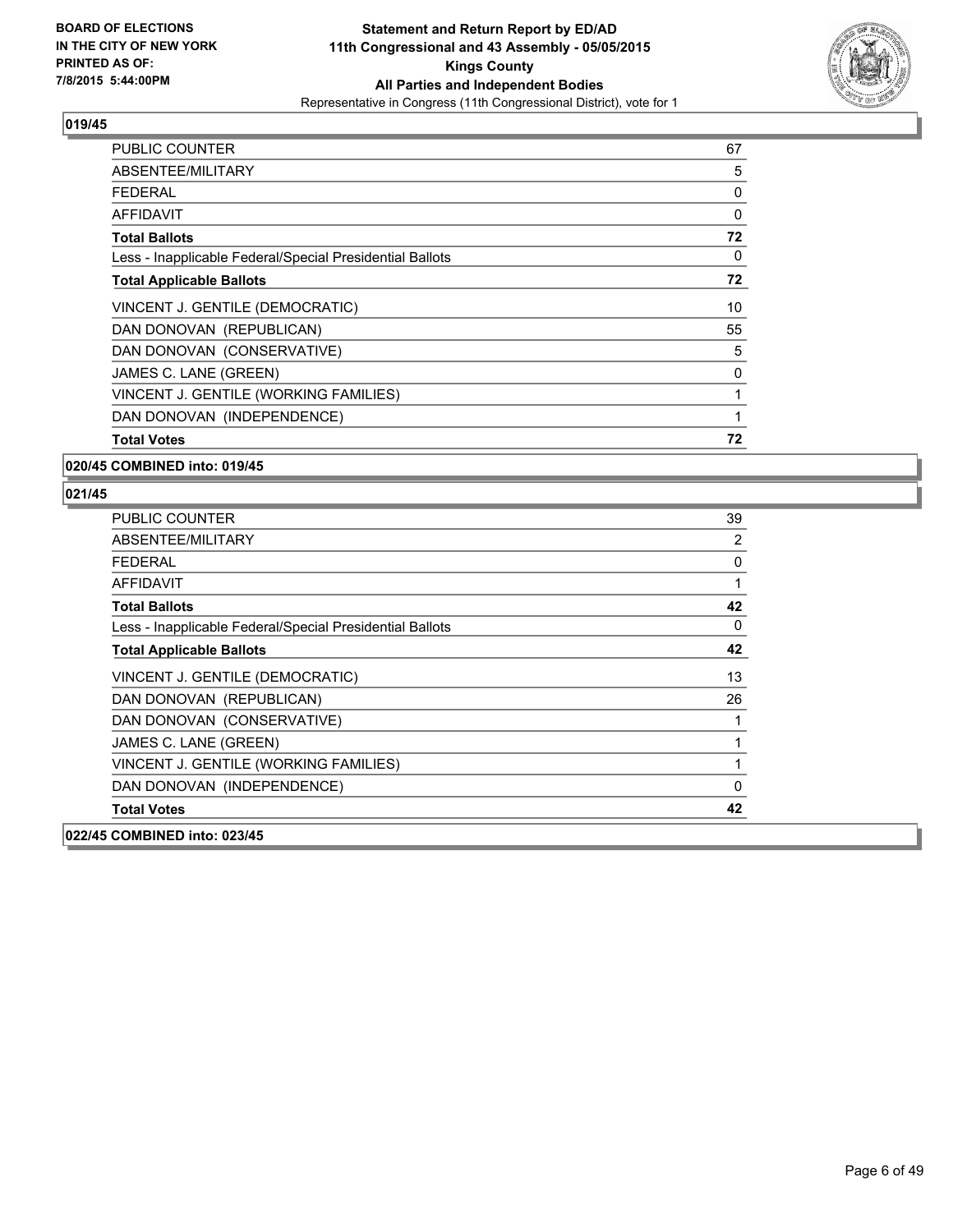

| <b>PUBLIC COUNTER</b>                                    | 48 |
|----------------------------------------------------------|----|
| ABSENTEE/MILITARY                                        | 6  |
| <b>FEDERAL</b>                                           | 0  |
| AFFIDAVIT                                                | 1  |
| <b>Total Ballots</b>                                     | 55 |
| Less - Inapplicable Federal/Special Presidential Ballots | 0  |
| <b>Total Applicable Ballots</b>                          | 55 |
| VINCENT J. GENTILE (DEMOCRATIC)                          | 16 |
| DAN DONOVAN (REPUBLICAN)                                 | 25 |
| DAN DONOVAN (CONSERVATIVE)                               | 5  |
| JAMES C. LANE (GREEN)                                    | 2  |
| VINCENT J. GENTILE (WORKING FAMILIES)                    | 6  |
| DAN DONOVAN (INDEPENDENCE)                               | 1  |
| <b>Total Votes</b>                                       | 55 |

| <b>PUBLIC COUNTER</b>                                    | 20           |
|----------------------------------------------------------|--------------|
| ABSENTEE/MILITARY                                        | 3            |
| <b>FEDERAL</b>                                           | $\mathbf{1}$ |
| <b>AFFIDAVIT</b>                                         | $\mathbf{0}$ |
| <b>Total Ballots</b>                                     | 24           |
| Less - Inapplicable Federal/Special Presidential Ballots | $\mathbf{0}$ |
| <b>Total Applicable Ballots</b>                          | 24           |
| VINCENT J. GENTILE (DEMOCRATIC)                          | 12           |
| DAN DONOVAN (REPUBLICAN)                                 | 9            |
| DAN DONOVAN (CONSERVATIVE)                               | 1            |
| JAMES C. LANE (GREEN)                                    | 0            |
| VINCENT J. GENTILE (WORKING FAMILIES)                    | 1            |
| DAN DONOVAN (INDEPENDENCE)                               | $\mathbf{1}$ |
| <b>Total Votes</b>                                       | 24           |
| 027/45 COMBINED into: 014/45                             |              |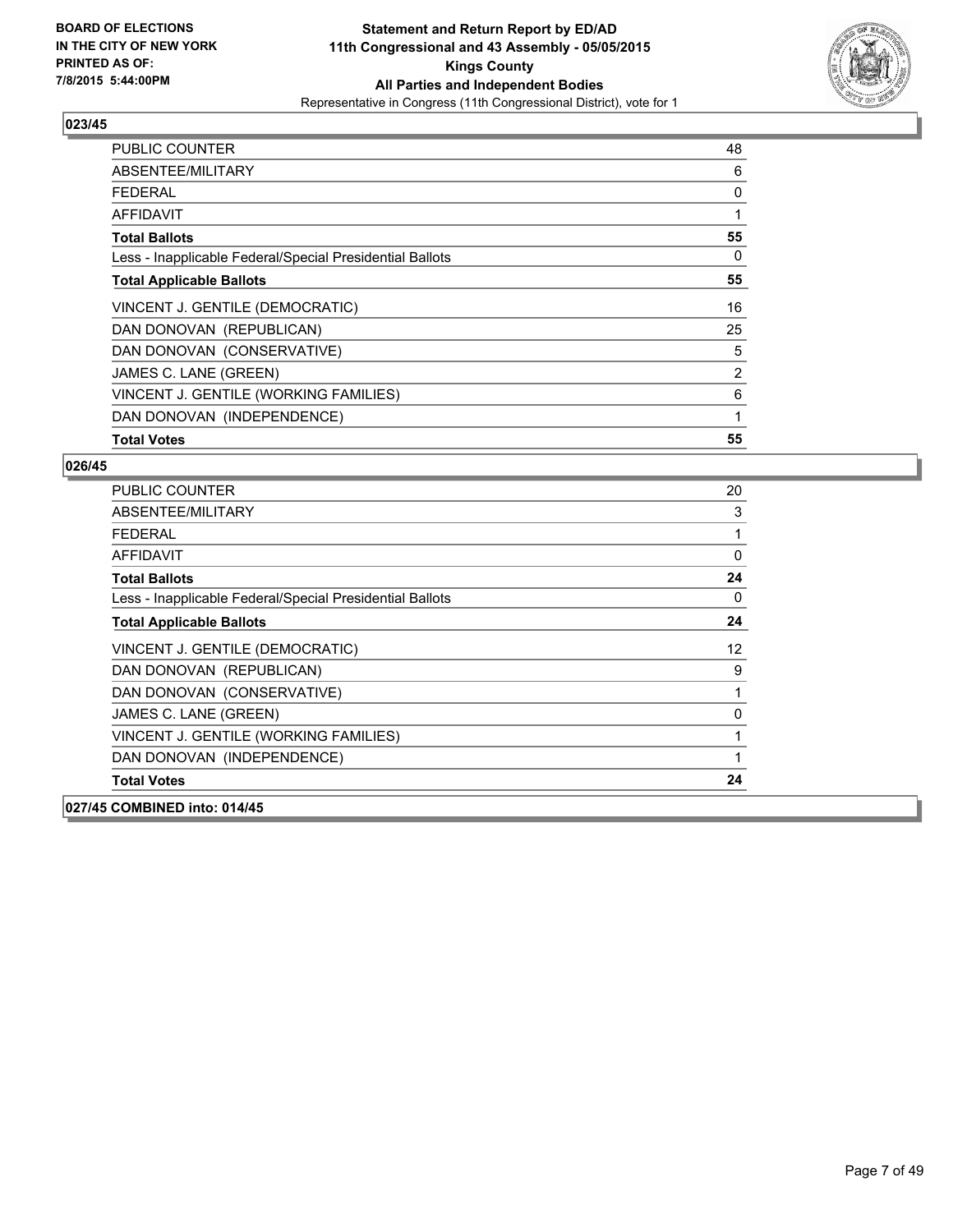

| <b>PUBLIC COUNTER</b>                                    | 24             |
|----------------------------------------------------------|----------------|
| ABSENTEE/MILITARY                                        | 3              |
| <b>FEDERAL</b>                                           | 0              |
| AFFIDAVIT                                                |                |
| <b>Total Ballots</b>                                     | 28             |
| Less - Inapplicable Federal/Special Presidential Ballots | 0              |
| <b>Total Applicable Ballots</b>                          | 28             |
| VINCENT J. GENTILE (DEMOCRATIC)                          | 15             |
| DAN DONOVAN (REPUBLICAN)                                 | 11             |
| DAN DONOVAN (CONSERVATIVE)                               | 0              |
| JAMES C. LANE (GREEN)                                    | 0              |
| VINCENT J. GENTILE (WORKING FAMILIES)                    | $\overline{2}$ |
| DAN DONOVAN (INDEPENDENCE)                               | 0              |
| <b>Total Votes</b>                                       | 28             |

#### **029/45**

| <b>PUBLIC COUNTER</b>                                    | 18             |
|----------------------------------------------------------|----------------|
| ABSENTEE/MILITARY                                        | 2              |
| <b>FEDERAL</b>                                           | 0              |
| <b>AFFIDAVIT</b>                                         | $\Omega$       |
| <b>Total Ballots</b>                                     | 20             |
| Less - Inapplicable Federal/Special Presidential Ballots | 0              |
| <b>Total Applicable Ballots</b>                          | 20             |
| VINCENT J. GENTILE (DEMOCRATIC)                          | 7              |
| DAN DONOVAN (REPUBLICAN)                                 | 10             |
| DAN DONOVAN (CONSERVATIVE)                               | 0              |
| JAMES C. LANE (GREEN)                                    | $\overline{2}$ |
| VINCENT J. GENTILE (WORKING FAMILIES)                    | 1              |
| DAN DONOVAN (INDEPENDENCE)                               | $\Omega$       |
| <b>Total Votes</b>                                       | 20             |

| PUBLIC COUNTER                                           | 49 |
|----------------------------------------------------------|----|
| ABSENTEE/MILITARY                                        | 1  |
| <b>FEDERAL</b>                                           | 0  |
| AFFIDAVIT                                                | 1  |
| <b>Total Ballots</b>                                     | 51 |
| Less - Inapplicable Federal/Special Presidential Ballots | 0  |
| <b>Total Applicable Ballots</b>                          | 51 |
| VINCENT J. GENTILE (DEMOCRATIC)                          | 26 |
| DAN DONOVAN (REPUBLICAN)                                 | 17 |
| DAN DONOVAN (CONSERVATIVE)                               | 3  |
| JAMES C. LANE (GREEN)                                    | 1  |
| VINCENT J. GENTILE (WORKING FAMILIES)                    | 1  |
| DAN DONOVAN (INDEPENDENCE)                               | 2  |
| ANTHONY WEINER (WRITE-IN)                                | 1  |
| <b>Total Votes</b>                                       | 51 |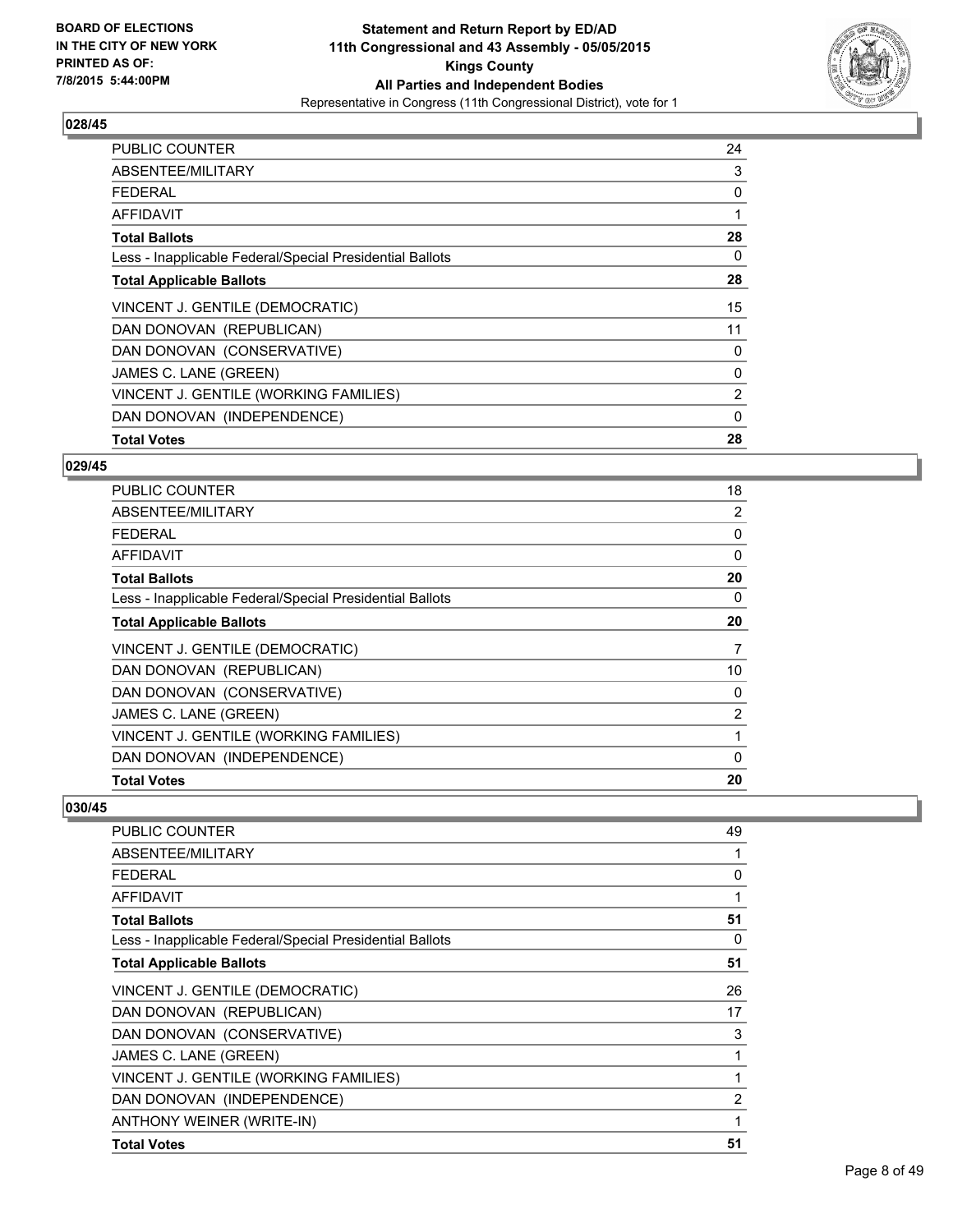

| <b>PUBLIC COUNTER</b>                                    | 49 |
|----------------------------------------------------------|----|
| ABSENTEE/MILITARY                                        | 8  |
| <b>FEDERAL</b>                                           | 0  |
| AFFIDAVIT                                                | 1  |
| <b>Total Ballots</b>                                     | 58 |
| Less - Inapplicable Federal/Special Presidential Ballots | 0  |
| <b>Total Applicable Ballots</b>                          | 58 |
| VINCENT J. GENTILE (DEMOCRATIC)                          | 29 |
| DAN DONOVAN (REPUBLICAN)                                 | 23 |
| DAN DONOVAN (CONSERVATIVE)                               | 3  |
| JAMES C. LANE (GREEN)                                    | 0  |
| VINCENT J. GENTILE (WORKING FAMILIES)                    | 0  |
| DAN DONOVAN (INDEPENDENCE)                               | 3  |
| <b>Total Votes</b>                                       | 58 |

#### **032/45 COMBINED into: 021/45**

| <b>PUBLIC COUNTER</b>                                    | 43           |
|----------------------------------------------------------|--------------|
| ABSENTEE/MILITARY                                        | 4            |
| <b>FEDERAL</b>                                           | 0            |
| AFFIDAVIT                                                | 0            |
| <b>Total Ballots</b>                                     | 47           |
| Less - Inapplicable Federal/Special Presidential Ballots | 0            |
| <b>Total Applicable Ballots</b>                          | 47           |
| VINCENT J. GENTILE (DEMOCRATIC)                          | 21           |
| DAN DONOVAN (REPUBLICAN)                                 | 17           |
| DAN DONOVAN (CONSERVATIVE)                               | 5            |
| JAMES C. LANE (GREEN)                                    | 1            |
| VINCENT J. GENTILE (WORKING FAMILIES)                    | 2            |
| DAN DONOVAN (INDEPENDENCE)                               | $\mathbf{1}$ |
| <b>Total Votes</b>                                       | 47           |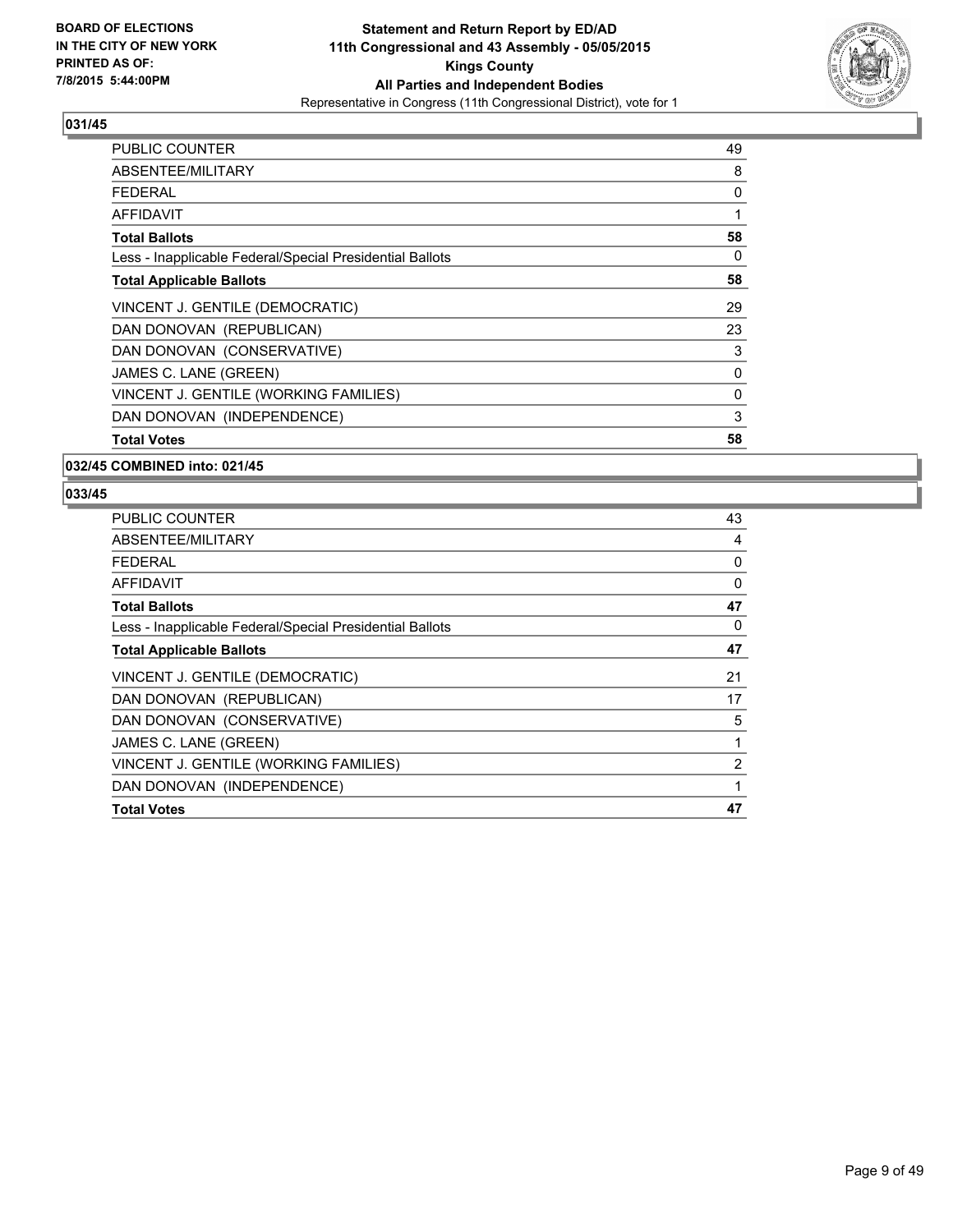

| <b>PUBLIC COUNTER</b>                                    | 26 |
|----------------------------------------------------------|----|
| ABSENTEE/MILITARY                                        | 3  |
| FEDERAL                                                  | 0  |
| AFFIDAVIT                                                | 0  |
| <b>Total Ballots</b>                                     | 29 |
| Less - Inapplicable Federal/Special Presidential Ballots | 0  |
| <b>Total Applicable Ballots</b>                          | 29 |
| VINCENT J. GENTILE (DEMOCRATIC)                          | 18 |
| DAN DONOVAN (REPUBLICAN)                                 | 10 |
| DAN DONOVAN (CONSERVATIVE)                               | 0  |
| JAMES C. LANE (GREEN)                                    |    |
| VINCENT J. GENTILE (WORKING FAMILIES)                    | 0  |
| DAN DONOVAN (INDEPENDENCE)                               | 0  |
| <b>Total Votes</b>                                       | 29 |

**035/45 COMBINED into: 033/45**

**036/45 COMBINED into: 031/45**

#### **037/45 COMBINED into: 057/45**

#### **038/45 COMBINED into: 028/45**

#### **040/45**

| <b>PUBLIC COUNTER</b>                                    | 78 |
|----------------------------------------------------------|----|
| ABSENTEE/MILITARY                                        | 3  |
| <b>FEDERAL</b>                                           | 0  |
| <b>AFFIDAVIT</b>                                         | 0  |
| <b>Total Ballots</b>                                     | 81 |
| Less - Inapplicable Federal/Special Presidential Ballots | 0  |
| <b>Total Applicable Ballots</b>                          | 81 |
| VINCENT J. GENTILE (DEMOCRATIC)                          | 31 |
| DAN DONOVAN (REPUBLICAN)                                 | 39 |
| DAN DONOVAN (CONSERVATIVE)                               | 4  |
| JAMES C. LANE (GREEN)                                    | 0  |
| VINCENT J. GENTILE (WORKING FAMILIES)                    | 2  |
| DAN DONOVAN (INDEPENDENCE)                               | 3  |
| MARVIN H. MALATER (WRITE-IN)                             | 1  |
| MICHAEL MCMAHON (WRITE-IN)                               | 1  |
| <b>Total Votes</b>                                       | 81 |
| 041/45 COMBINED into: 043/45                             |    |

# **042/45 COMBINED into: 040/45**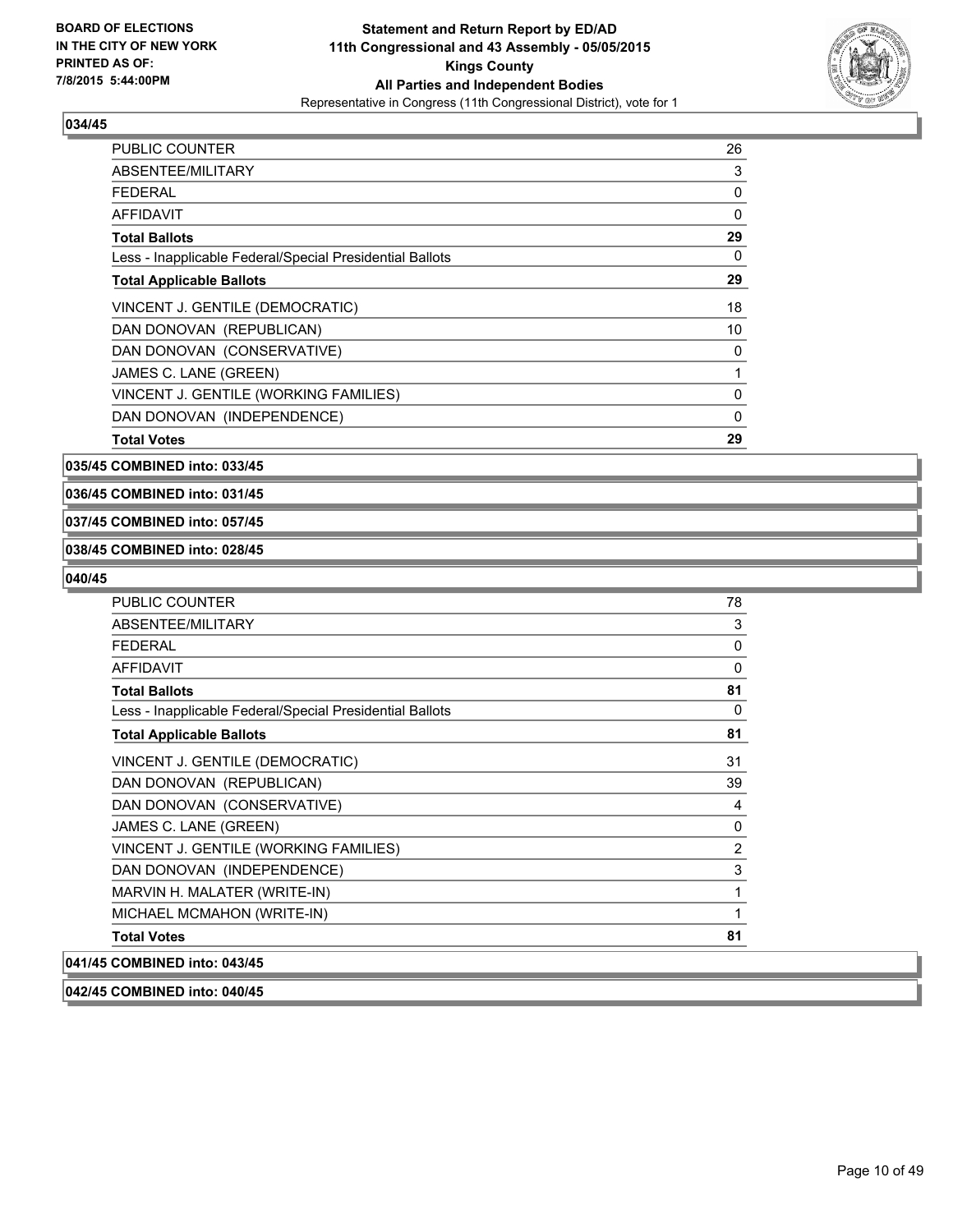

| <b>PUBLIC COUNTER</b>                                    | 44 |
|----------------------------------------------------------|----|
| ABSENTEE/MILITARY                                        | 5  |
| <b>FEDERAL</b>                                           | 1  |
| AFFIDAVIT                                                | 0  |
| <b>Total Ballots</b>                                     | 50 |
| Less - Inapplicable Federal/Special Presidential Ballots | 0  |
| <b>Total Applicable Ballots</b>                          | 50 |
| VINCENT J. GENTILE (DEMOCRATIC)                          | 28 |
| DAN DONOVAN (REPUBLICAN)                                 | 15 |
| DAN DONOVAN (CONSERVATIVE)                               | 3  |
| JAMES C. LANE (GREEN)                                    | 0  |
| VINCENT J. GENTILE (WORKING FAMILIES)                    | 1  |
| DAN DONOVAN (INDEPENDENCE)                               | 3  |
| <b>Total Votes</b>                                       | 50 |

#### **044/45 COMBINED into: 045/45**

| <b>PUBLIC COUNTER</b>                                    | 54 |
|----------------------------------------------------------|----|
| ABSENTEE/MILITARY                                        | 1  |
| FEDERAL                                                  | 1  |
| <b>AFFIDAVIT</b>                                         | 1  |
| <b>Total Ballots</b>                                     | 57 |
| Less - Inapplicable Federal/Special Presidential Ballots | 0  |
| <b>Total Applicable Ballots</b>                          | 57 |
| VINCENT J. GENTILE (DEMOCRATIC)                          | 48 |
| DAN DONOVAN (REPUBLICAN)                                 | 5  |
| DAN DONOVAN (CONSERVATIVE)                               | 0  |
| JAMES C. LANE (GREEN)                                    | 0  |
| VINCENT J. GENTILE (WORKING FAMILIES)                    | 2  |
| DAN DONOVAN (INDEPENDENCE)                               | 1  |
| <b>Total Votes</b>                                       | 56 |
| Unrecorded                                               | 1  |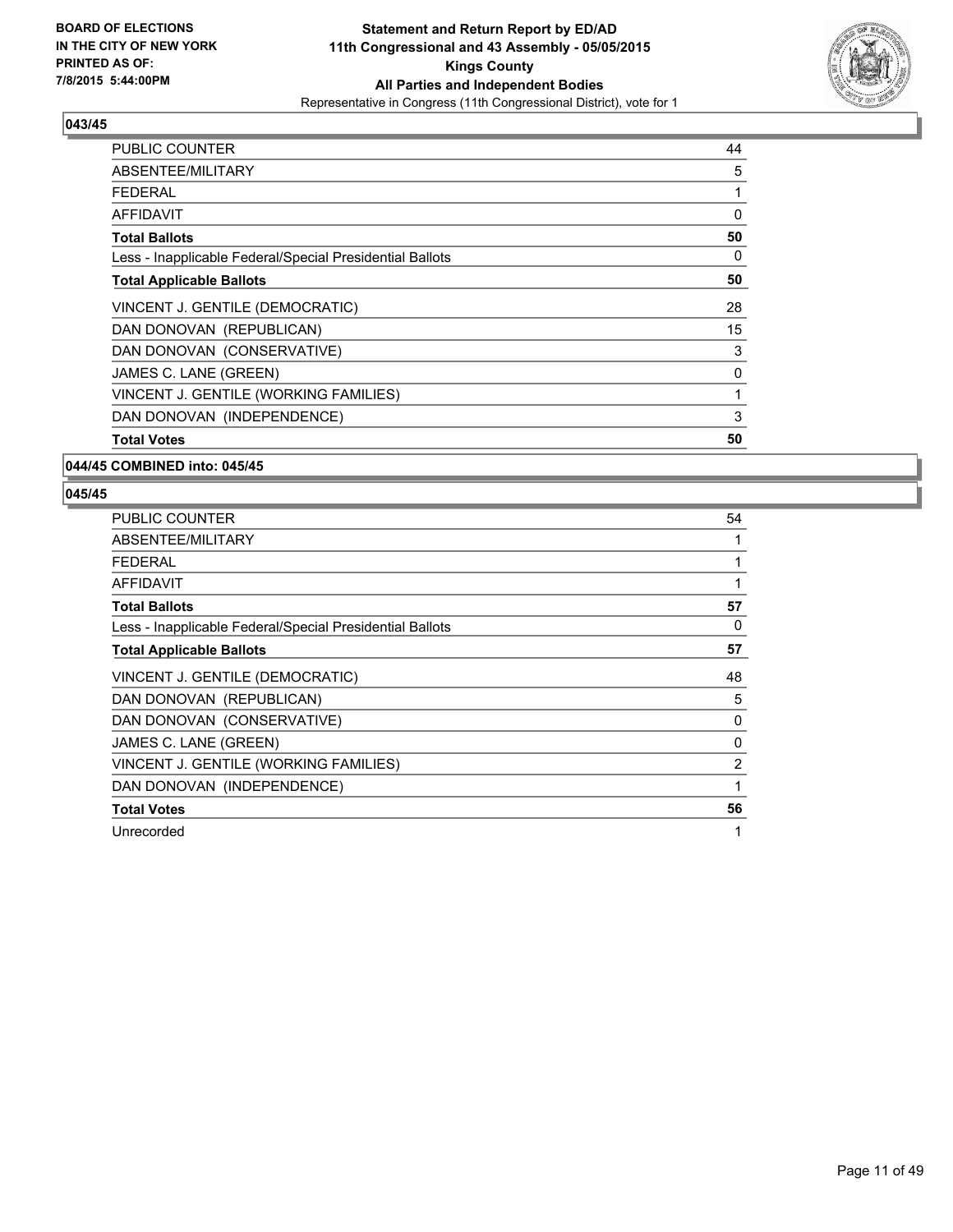

| <b>PUBLIC COUNTER</b>                                    | 47 |
|----------------------------------------------------------|----|
| ABSENTEE/MILITARY                                        | 0  |
| <b>FEDERAL</b>                                           | 0  |
| AFFIDAVIT                                                | 0  |
| <b>Total Ballots</b>                                     | 47 |
| Less - Inapplicable Federal/Special Presidential Ballots | 0  |
| <b>Total Applicable Ballots</b>                          | 47 |
| VINCENT J. GENTILE (DEMOCRATIC)                          | 42 |
| DAN DONOVAN (REPUBLICAN)                                 | 3  |
| DAN DONOVAN (CONSERVATIVE)                               | 0  |
| JAMES C. LANE (GREEN)                                    | 1  |
| VINCENT J. GENTILE (WORKING FAMILIES)                    | 1  |
| DAN DONOVAN (INDEPENDENCE)                               | 0  |
| <b>Total Votes</b>                                       | 47 |

#### **047/45**

| 6              |
|----------------|
| 0              |
| 0              |
| 0              |
| 6              |
| 0              |
| 6              |
| 4              |
| 0              |
| $\overline{2}$ |
| 0              |
| 0              |
| 0              |
| 6              |
|                |

| <b>PUBLIC COUNTER</b>                                    | 87 |
|----------------------------------------------------------|----|
| ABSENTEE/MILITARY                                        | 10 |
| <b>FEDERAL</b>                                           | 0  |
| AFFIDAVIT                                                | 0  |
| <b>Total Ballots</b>                                     | 97 |
| Less - Inapplicable Federal/Special Presidential Ballots | 0  |
| <b>Total Applicable Ballots</b>                          | 97 |
| VINCENT J. GENTILE (DEMOCRATIC)                          | 42 |
| DAN DONOVAN (REPUBLICAN)                                 | 45 |
| DAN DONOVAN (CONSERVATIVE)                               | 4  |
| JAMES C. LANE (GREEN)                                    | 0  |
| VINCENT J. GENTILE (WORKING FAMILIES)                    | 1  |
| DAN DONOVAN (INDEPENDENCE)                               | 5  |
| <b>Total Votes</b>                                       | 97 |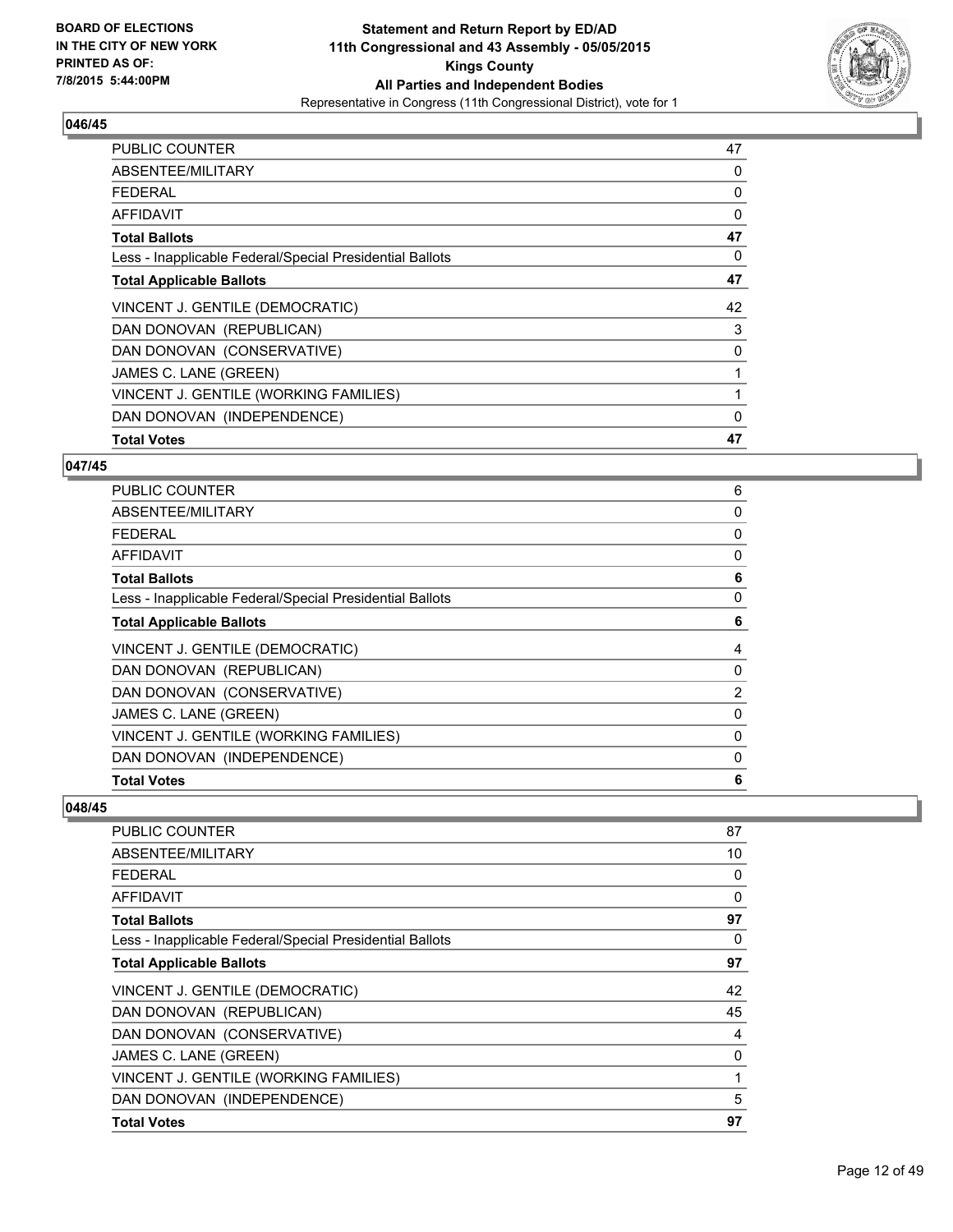

## **055/45 COMBINED into: 034/45**

| 071/45 COMBINED into: 048/45                             |    |
|----------------------------------------------------------|----|
| <b>Total Votes</b>                                       | 72 |
| DAN DONOVAN (INDEPENDENCE)                               | 1  |
| VINCENT J. GENTILE (WORKING FAMILIES)                    | 3  |
| JAMES C. LANE (GREEN)                                    | 1  |
| DAN DONOVAN (CONSERVATIVE)                               | 5  |
| DAN DONOVAN (REPUBLICAN)                                 | 25 |
| VINCENT J. GENTILE (DEMOCRATIC)                          | 37 |
| <b>Total Applicable Ballots</b>                          | 72 |
| Less - Inapplicable Federal/Special Presidential Ballots | 0  |
| <b>Total Ballots</b>                                     | 72 |
| AFFIDAVIT                                                | 0  |
| <b>FEDERAL</b>                                           |    |
| ABSENTEE/MILITARY                                        | 6  |
| <b>PUBLIC COUNTER</b>                                    | 65 |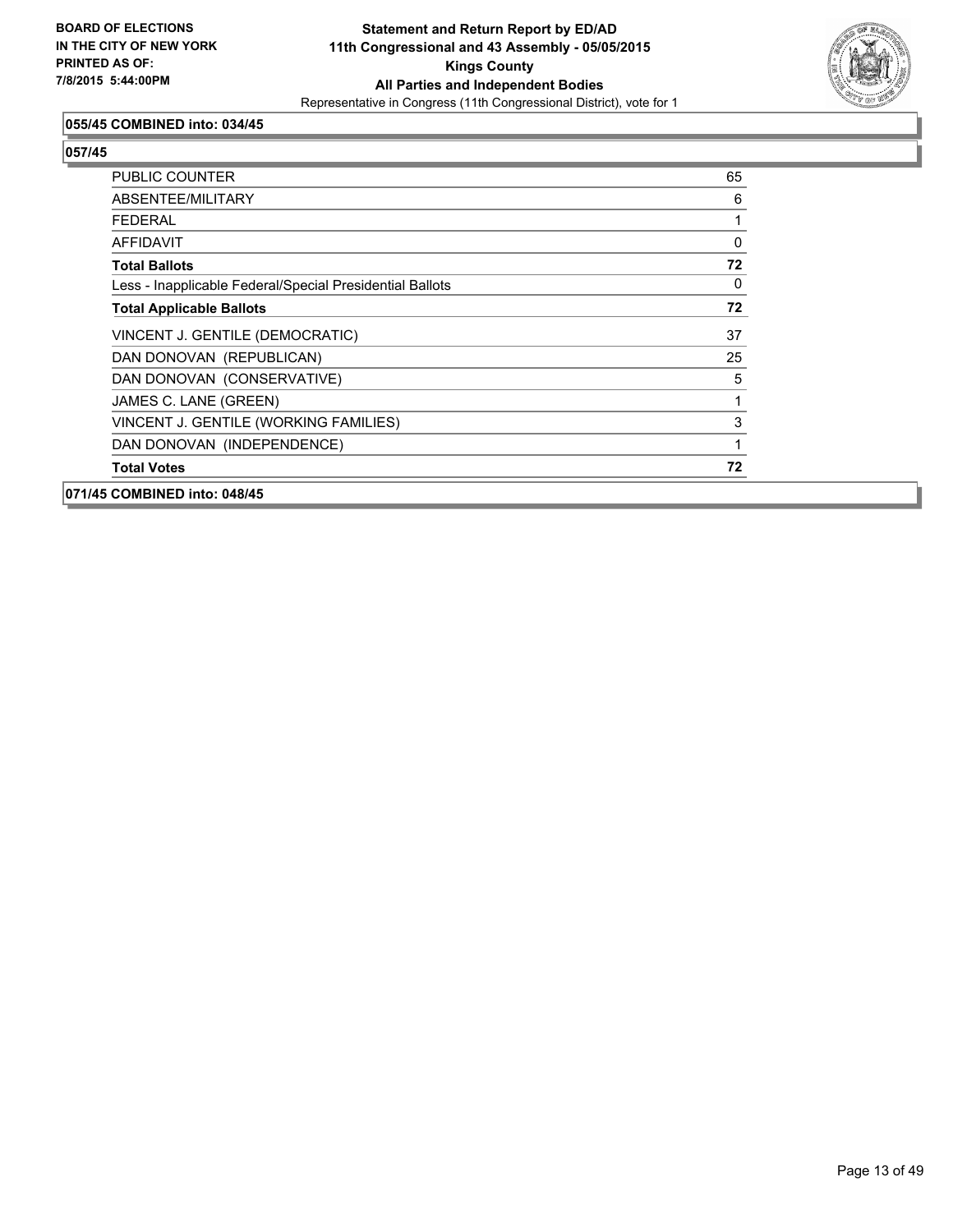

| <b>PUBLIC COUNTER</b>                                    | 123            |
|----------------------------------------------------------|----------------|
| ABSENTEE/MILITARY                                        | 2              |
| <b>FEDERAL</b>                                           | 0              |
| <b>AFFIDAVIT</b>                                         | 1              |
| <b>Total Ballots</b>                                     | 126            |
| Less - Inapplicable Federal/Special Presidential Ballots | 0              |
| <b>Total Applicable Ballots</b>                          | 126            |
| VINCENT J. GENTILE (DEMOCRATIC)                          | 88             |
| DAN DONOVAN (REPUBLICAN)                                 | 22             |
| DAN DONOVAN (CONSERVATIVE)                               | 4              |
| JAMES C. LANE (GREEN)                                    | 4              |
| VINCENT J. GENTILE (WORKING FAMILIES)                    | $\overline{7}$ |
| DAN DONOVAN (INDEPENDENCE)                               | 0              |
| <b>Total Votes</b>                                       | 125            |
| Unrecorded                                               | 1              |

**034/46 COMBINED into: 048/46**

#### **035/46 COMBINED into: 066/46**

| PUBLIC COUNTER                                           | 84           |
|----------------------------------------------------------|--------------|
| ABSENTEE/MILITARY                                        | 5            |
| <b>FEDERAL</b>                                           | 0            |
| <b>AFFIDAVIT</b>                                         | 0            |
| <b>Total Ballots</b>                                     | 89           |
| Less - Inapplicable Federal/Special Presidential Ballots | 0            |
| <b>Total Applicable Ballots</b>                          | 89           |
| VINCENT J. GENTILE (DEMOCRATIC)                          | 46           |
| DAN DONOVAN (REPUBLICAN)                                 | 31           |
| DAN DONOVAN (CONSERVATIVE)                               | 8            |
| JAMES C. LANE (GREEN)                                    | 1            |
| VINCENT J. GENTILE (WORKING FAMILIES)                    | 2            |
| DAN DONOVAN (INDEPENDENCE)                               | 0            |
| ROBERT D' AMICO (WRITE-IN)                               | $\mathbf{1}$ |
| <b>Total Votes</b>                                       | 89           |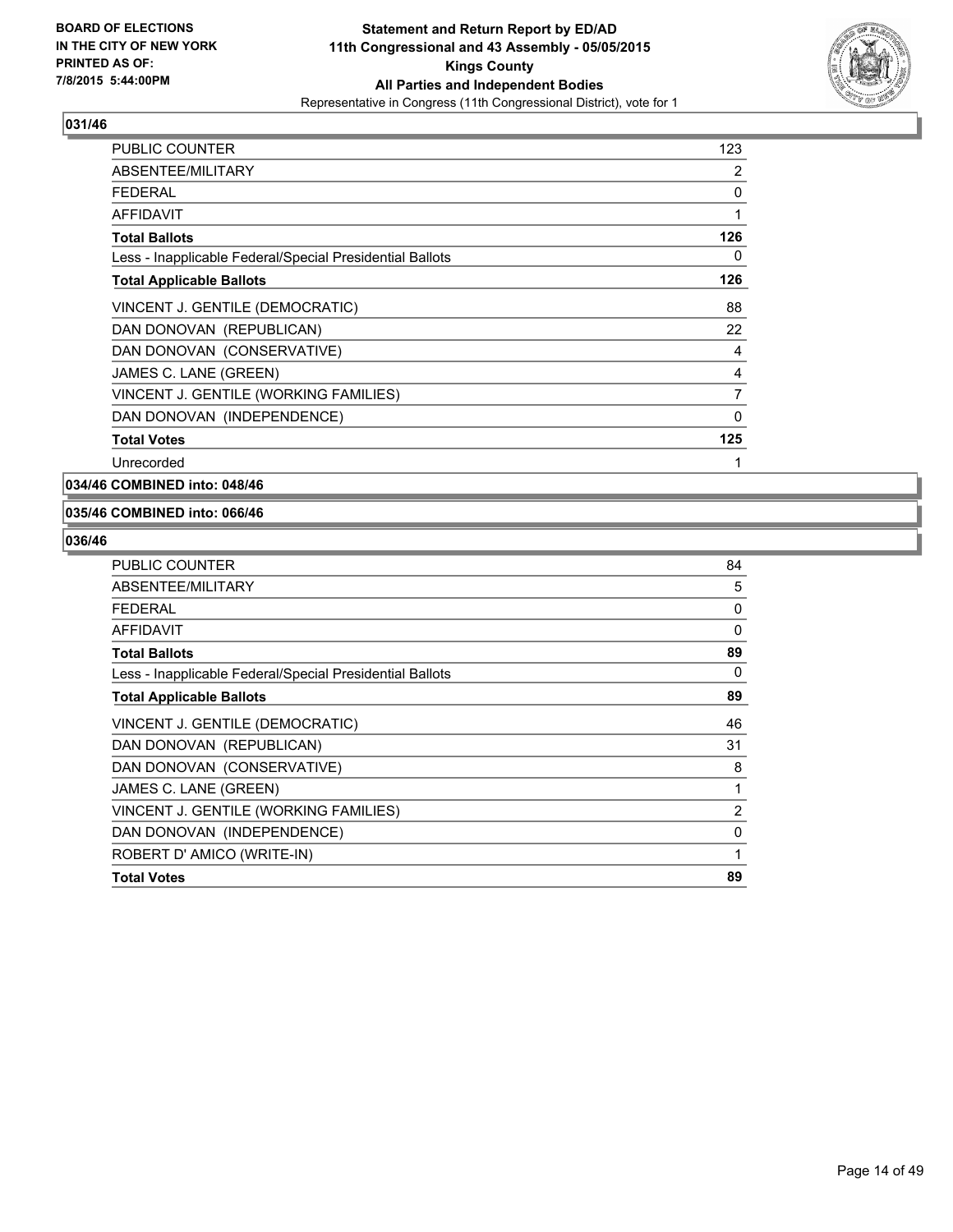

| <b>PUBLIC COUNTER</b>                                    | 0 |
|----------------------------------------------------------|---|
| ABSENTEE/MILITARY                                        | 0 |
| <b>FEDERAL</b>                                           | 0 |
| AFFIDAVIT                                                | 0 |
| <b>Total Ballots</b>                                     | 0 |
| Less - Inapplicable Federal/Special Presidential Ballots | 0 |
| <b>Total Applicable Ballots</b>                          | 0 |
| VINCENT J. GENTILE (DEMOCRATIC)                          | 0 |
| DAN DONOVAN (REPUBLICAN)                                 | 0 |
| DAN DONOVAN (CONSERVATIVE)                               | 0 |
| JAMES C. LANE (GREEN)                                    | 0 |
| VINCENT J. GENTILE (WORKING FAMILIES)                    | 0 |
| DAN DONOVAN (INDEPENDENCE)                               | 0 |
| <b>Total Votes</b>                                       | 0 |

#### **038/46**

| PUBLIC COUNTER                                           | 49 |
|----------------------------------------------------------|----|
| ABSENTEE/MILITARY                                        | 7  |
| <b>FEDERAL</b>                                           | 0  |
| <b>AFFIDAVIT</b>                                         |    |
| <b>Total Ballots</b>                                     | 57 |
| Less - Inapplicable Federal/Special Presidential Ballots | 0  |
| <b>Total Applicable Ballots</b>                          | 57 |
| VINCENT J. GENTILE (DEMOCRATIC)                          | 31 |
| DAN DONOVAN (REPUBLICAN)                                 | 19 |
| DAN DONOVAN (CONSERVATIVE)                               | 5  |
| JAMES C. LANE (GREEN)                                    | 1  |
| VINCENT J. GENTILE (WORKING FAMILIES)                    | 0  |
| DAN DONOVAN (INDEPENDENCE)                               |    |
| <b>Total Votes</b>                                       | 57 |

| <b>PUBLIC COUNTER</b>                                    | 41                |
|----------------------------------------------------------|-------------------|
| ABSENTEE/MILITARY                                        | 5                 |
| <b>FEDERAL</b>                                           | 2                 |
| AFFIDAVIT                                                | 0                 |
| <b>Total Ballots</b>                                     | 48                |
| Less - Inapplicable Federal/Special Presidential Ballots | 0                 |
| <b>Total Applicable Ballots</b>                          | 48                |
| VINCENT J. GENTILE (DEMOCRATIC)                          | 27                |
| DAN DONOVAN (REPUBLICAN)                                 | $12 \overline{ }$ |
| DAN DONOVAN (CONSERVATIVE)                               | 2                 |
| JAMES C. LANE (GREEN)                                    | 1                 |
| VINCENT J. GENTILE (WORKING FAMILIES)                    | 3                 |
| DAN DONOVAN (INDEPENDENCE)                               | 3                 |
| <b>Total Votes</b>                                       | 48                |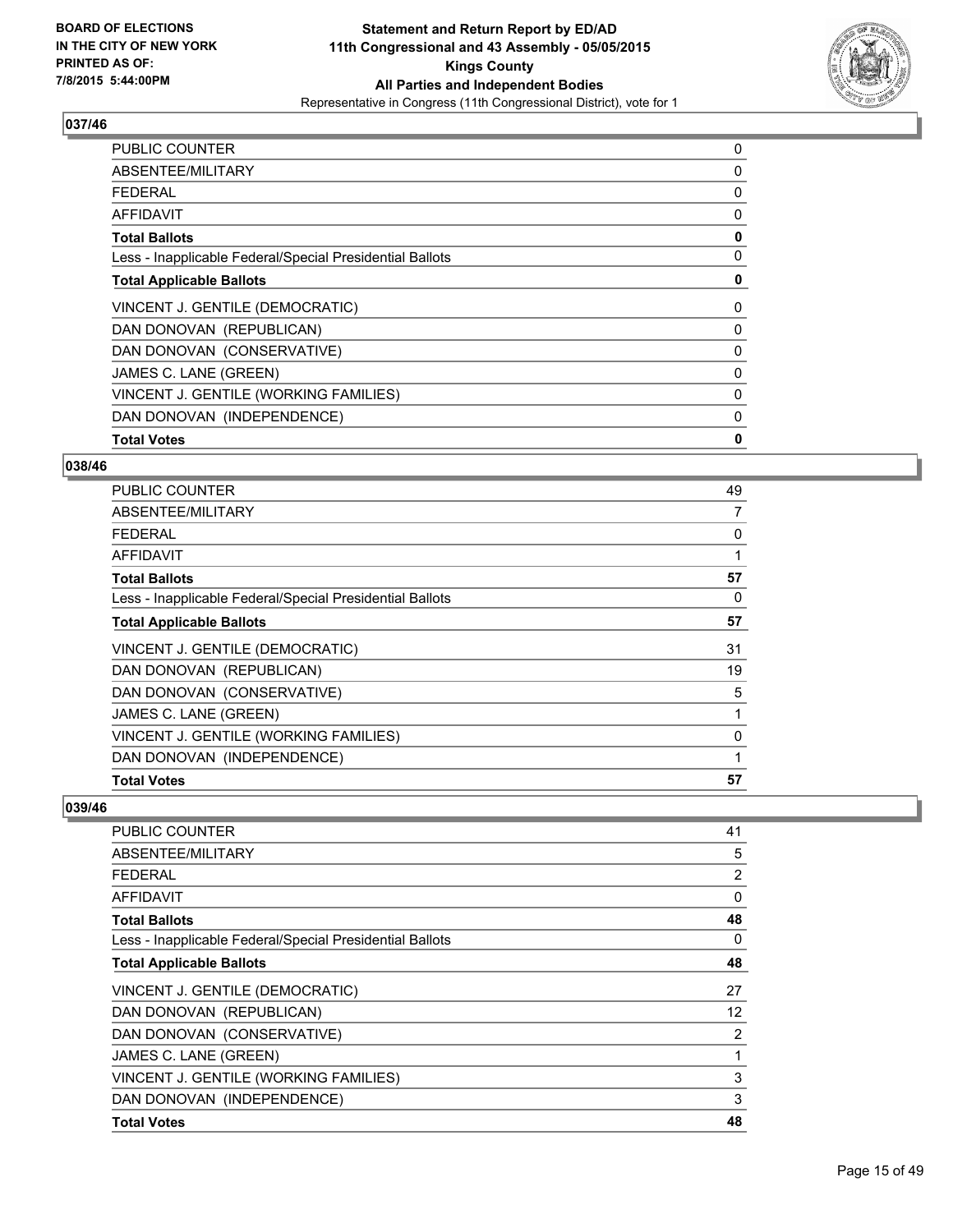

| <b>PUBLIC COUNTER</b>                                    | 8 |
|----------------------------------------------------------|---|
| ABSENTEE/MILITARY                                        | 0 |
| FEDERAL                                                  | 0 |
| AFFIDAVIT                                                | 0 |
| <b>Total Ballots</b>                                     | 8 |
| Less - Inapplicable Federal/Special Presidential Ballots | 0 |
| <b>Total Applicable Ballots</b>                          | 8 |
| VINCENT J. GENTILE (DEMOCRATIC)                          | 5 |
| DAN DONOVAN (REPUBLICAN)                                 | 3 |
| DAN DONOVAN (CONSERVATIVE)                               | 0 |
| JAMES C. LANE (GREEN)                                    | 0 |
| VINCENT J. GENTILE (WORKING FAMILIES)                    | 0 |
| DAN DONOVAN (INDEPENDENCE)                               | 0 |
| <b>Total Votes</b>                                       | 8 |

| <b>PUBLIC COUNTER</b>                                    | 231 |
|----------------------------------------------------------|-----|
| ABSENTEE/MILITARY                                        | 15  |
| <b>FEDERAL</b>                                           | 0   |
| AFFIDAVIT                                                | 0   |
| <b>Total Ballots</b>                                     | 246 |
| Less - Inapplicable Federal/Special Presidential Ballots | 0   |
| <b>Total Applicable Ballots</b>                          | 246 |
| VINCENT J. GENTILE (DEMOCRATIC)                          | 156 |
| DAN DONOVAN (REPUBLICAN)                                 | 59  |
| DAN DONOVAN (CONSERVATIVE)                               | 16  |
| JAMES C. LANE (GREEN)                                    | 4   |
| VINCENT J. GENTILE (WORKING FAMILIES)                    | 5   |
| DAN DONOVAN (INDEPENDENCE)                               | 6   |
| <b>Total Votes</b>                                       | 246 |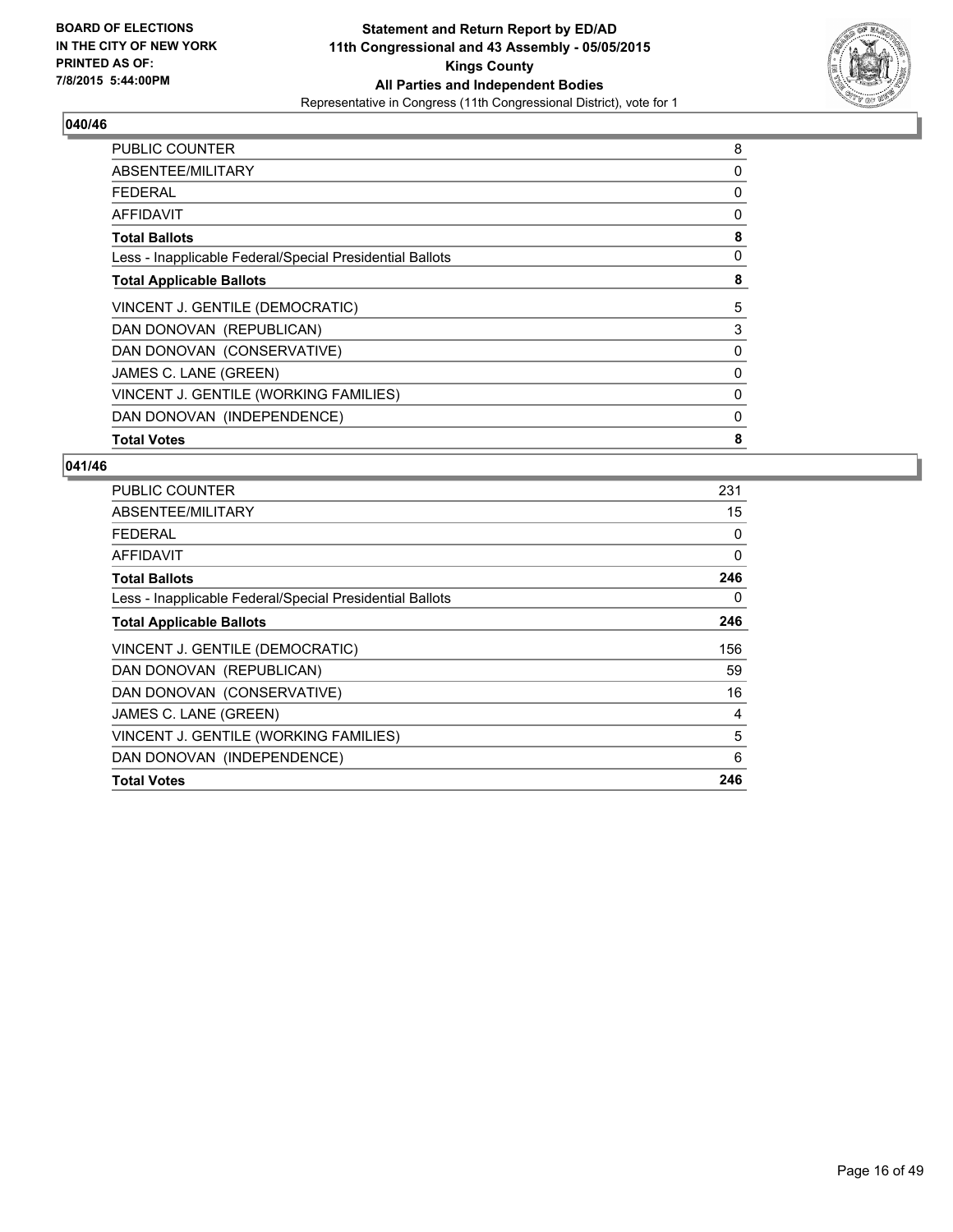

| <b>PUBLIC COUNTER</b>                                    | 40 |
|----------------------------------------------------------|----|
| ABSENTEE/MILITARY                                        | 0  |
| <b>FEDERAL</b>                                           | 0  |
| <b>AFFIDAVIT</b>                                         | 0  |
| <b>Total Ballots</b>                                     | 40 |
| Less - Inapplicable Federal/Special Presidential Ballots | 0  |
| <b>Total Applicable Ballots</b>                          | 40 |
| VINCENT J. GENTILE (DEMOCRATIC)                          | 22 |
| DAN DONOVAN (REPUBLICAN)                                 | 15 |
| DAN DONOVAN (CONSERVATIVE)                               | 0  |
| JAMES C. LANE (GREEN)                                    | 0  |
| VINCENT J. GENTILE (WORKING FAMILIES)                    | 1  |
| DAN DONOVAN (INDEPENDENCE)                               | 0  |
| LUCRETIA REGINA POTTER (WRITE-IN)                        | 1  |
| <b>Total Votes</b>                                       | 39 |
| Unrecorded                                               | 1  |

| PUBLIC COUNTER                                           | 65             |
|----------------------------------------------------------|----------------|
| ABSENTEE/MILITARY                                        | 3              |
| <b>FEDERAL</b>                                           | 0              |
| AFFIDAVIT                                                | 0              |
| <b>Total Ballots</b>                                     | 68             |
| Less - Inapplicable Federal/Special Presidential Ballots | 0              |
| <b>Total Applicable Ballots</b>                          | 68             |
| VINCENT J. GENTILE (DEMOCRATIC)                          | 37             |
| DAN DONOVAN (REPUBLICAN)                                 | 22             |
| DAN DONOVAN (CONSERVATIVE)                               | 2              |
| JAMES C. LANE (GREEN)                                    | 0              |
| VINCENT J. GENTILE (WORKING FAMILIES)                    | $\overline{2}$ |
| DAN DONOVAN (INDEPENDENCE)                               | 5              |
| <b>Total Votes</b>                                       | 68             |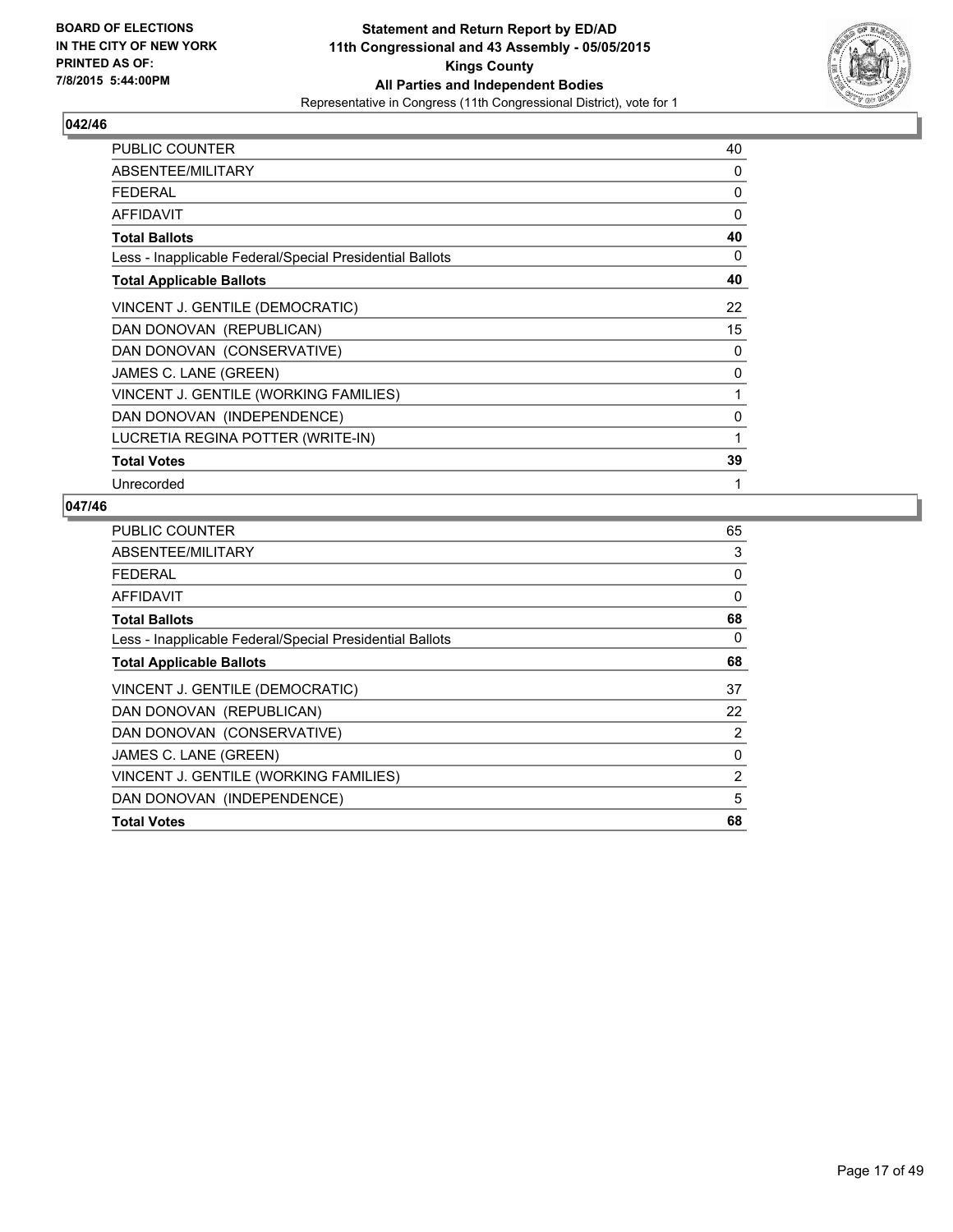

| <b>PUBLIC COUNTER</b>                                    | 115            |
|----------------------------------------------------------|----------------|
| ABSENTEE/MILITARY                                        | 7              |
| <b>FEDERAL</b>                                           | $\overline{2}$ |
| AFFIDAVIT                                                | 0              |
| <b>Total Ballots</b>                                     | 124            |
| Less - Inapplicable Federal/Special Presidential Ballots | 0              |
| <b>Total Applicable Ballots</b>                          | 124            |
| VINCENT J. GENTILE (DEMOCRATIC)                          | 83             |
| DAN DONOVAN (REPUBLICAN)                                 | 21             |
| DAN DONOVAN (CONSERVATIVE)                               | 7              |
| JAMES C. LANE (GREEN)                                    | $\overline{2}$ |
| VINCENT J. GENTILE (WORKING FAMILIES)                    | 9              |
| DAN DONOVAN (INDEPENDENCE)                               | 1              |
| <b>Total Votes</b>                                       | 123            |
| Unrecorded                                               |                |

#### **049/46**

| <b>PUBLIC COUNTER</b>                                    | 148 |
|----------------------------------------------------------|-----|
| ABSENTEE/MILITARY                                        | 6   |
| <b>FEDERAL</b>                                           | 0   |
| AFFIDAVIT                                                | 1   |
| <b>Total Ballots</b>                                     | 155 |
| Less - Inapplicable Federal/Special Presidential Ballots | 0   |
| <b>Total Applicable Ballots</b>                          | 155 |
| VINCENT J. GENTILE (DEMOCRATIC)                          | 91  |
| DAN DONOVAN (REPUBLICAN)                                 | 34  |
| DAN DONOVAN (CONSERVATIVE)                               | 7   |
| JAMES C. LANE (GREEN)                                    | 7   |
| VINCENT J. GENTILE (WORKING FAMILIES)                    | 16  |
| DAN DONOVAN (INDEPENDENCE)                               | 0   |
| <b>Total Votes</b>                                       | 155 |

| <b>PUBLIC COUNTER</b>                                    | 144 |
|----------------------------------------------------------|-----|
| ABSENTEE/MILITARY                                        | 9   |
| <b>FEDERAL</b>                                           | 0   |
| AFFIDAVIT                                                | 0   |
| <b>Total Ballots</b>                                     | 153 |
| Less - Inapplicable Federal/Special Presidential Ballots | 0   |
| <b>Total Applicable Ballots</b>                          | 153 |
| VINCENT J. GENTILE (DEMOCRATIC)                          | 67  |
| DAN DONOVAN (REPUBLICAN)                                 | 52  |
| DAN DONOVAN (CONSERVATIVE)                               | 17  |
| JAMES C. LANE (GREEN)                                    | 3   |
| VINCENT J. GENTILE (WORKING FAMILIES)                    | 9   |
| DAN DONOVAN (INDEPENDENCE)                               | 5   |
| <b>Total Votes</b>                                       | 153 |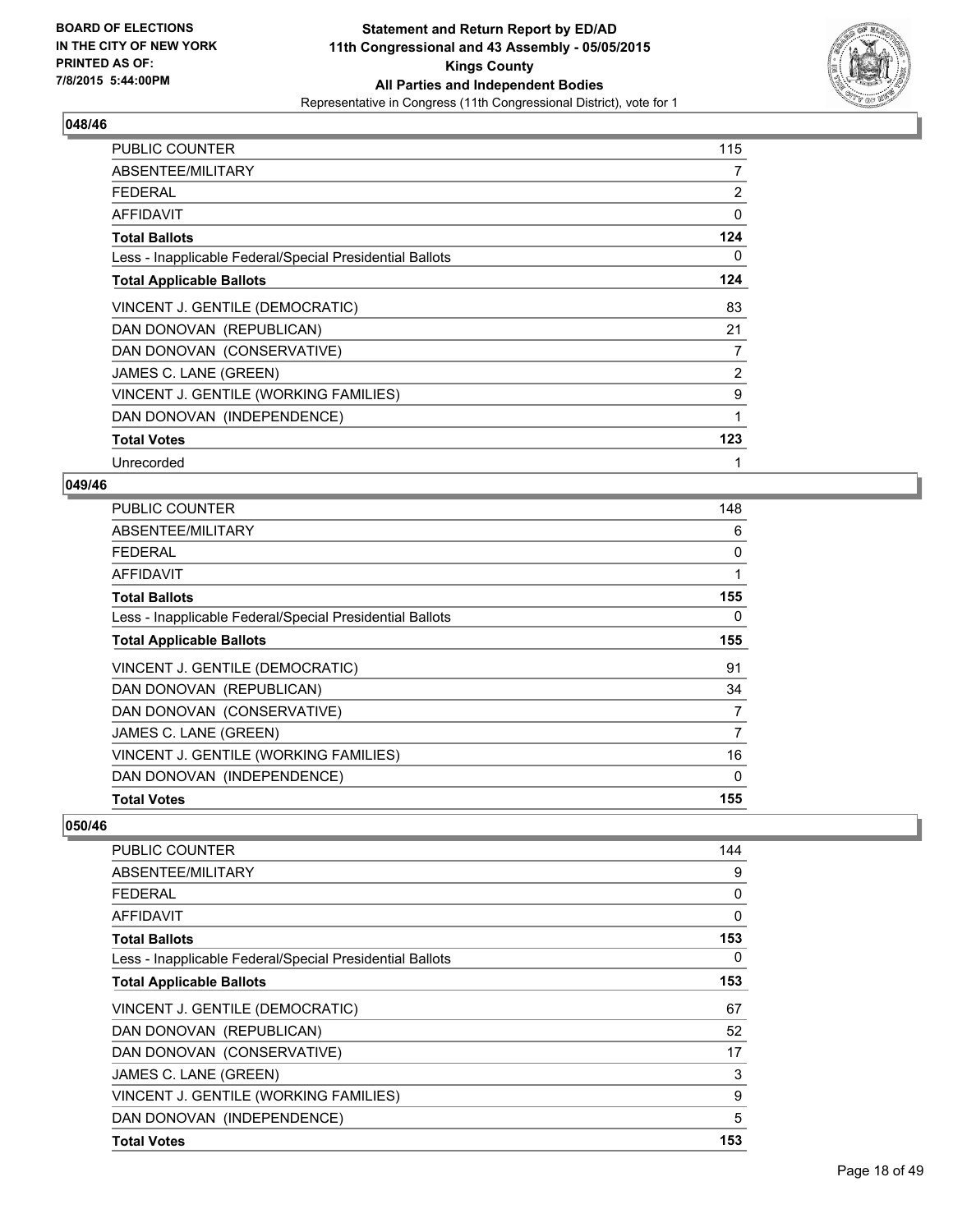

| <b>PUBLIC COUNTER</b>                                    | 137 |
|----------------------------------------------------------|-----|
| ABSENTEE/MILITARY                                        | 4   |
| <b>FEDERAL</b>                                           | 0   |
| AFFIDAVIT                                                | 0   |
| <b>Total Ballots</b>                                     | 141 |
| Less - Inapplicable Federal/Special Presidential Ballots | 0   |
| <b>Total Applicable Ballots</b>                          | 141 |
| VINCENT J. GENTILE (DEMOCRATIC)                          | 71  |
| DAN DONOVAN (REPUBLICAN)                                 | 47  |
| DAN DONOVAN (CONSERVATIVE)                               | 13  |
| JAMES C. LANE (GREEN)                                    | 1   |
| VINCENT J. GENTILE (WORKING FAMILIES)                    | 8   |
| DAN DONOVAN (INDEPENDENCE)                               | 1   |
| <b>Total Votes</b>                                       | 141 |

| <b>PUBLIC COUNTER</b>                                    | 276 |
|----------------------------------------------------------|-----|
| ABSENTEE/MILITARY                                        | 6   |
| <b>FEDERAL</b>                                           | 0   |
| <b>AFFIDAVIT</b>                                         | 2   |
| <b>Total Ballots</b>                                     | 284 |
| Less - Inapplicable Federal/Special Presidential Ballots | 0   |
| <b>Total Applicable Ballots</b>                          | 284 |
| VINCENT J. GENTILE (DEMOCRATIC)                          | 157 |
| DAN DONOVAN (REPUBLICAN)                                 | 91  |
| DAN DONOVAN (CONSERVATIVE)                               | 21  |
| JAMES C. LANE (GREEN)                                    | 3   |
| VINCENT J. GENTILE (WORKING FAMILIES)                    | 6   |
| DAN DONOVAN (INDEPENDENCE)                               | 5   |
| <b>Total Votes</b>                                       | 283 |
| Unrecorded                                               | 1   |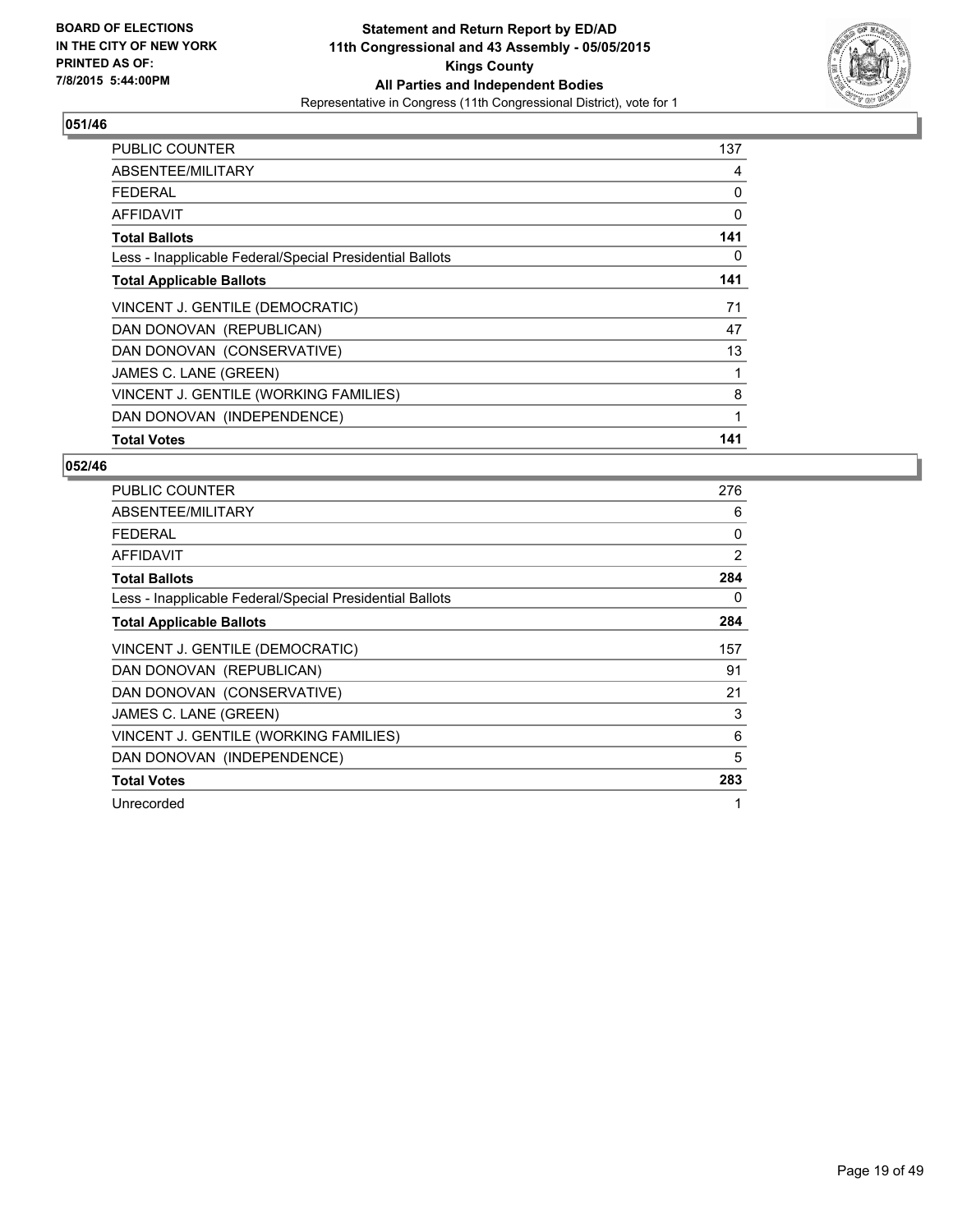

| PUBLIC COUNTER                                           | 174 |
|----------------------------------------------------------|-----|
| ABSENTEE/MILITARY                                        | 10  |
| <b>FEDERAL</b>                                           | 0   |
| <b>AFFIDAVIT</b>                                         | 2   |
| <b>Total Ballots</b>                                     | 186 |
| Less - Inapplicable Federal/Special Presidential Ballots | 0   |
| <b>Total Applicable Ballots</b>                          | 186 |
| VINCENT J. GENTILE (DEMOCRATIC)                          | 93  |
| DAN DONOVAN (REPUBLICAN)                                 | 52  |
| DAN DONOVAN (CONSERVATIVE)                               | 18  |
| JAMES C. LANE (GREEN)                                    | 7   |
| VINCENT J. GENTILE (WORKING FAMILIES)                    | 15  |
| DAN DONOVAN (INDEPENDENCE)                               | 0   |
| <b>Total Votes</b>                                       | 185 |
| Unrecorded                                               | 1   |

**054/46 COMBINED into: 058/46**

| <b>PUBLIC COUNTER</b>                                    | 67 |
|----------------------------------------------------------|----|
| ABSENTEE/MILITARY                                        | 10 |
| <b>FEDERAL</b>                                           | 1  |
| AFFIDAVIT                                                | 0  |
| <b>Total Ballots</b>                                     | 78 |
| Less - Inapplicable Federal/Special Presidential Ballots | 0  |
| <b>Total Applicable Ballots</b>                          | 78 |
| VINCENT J. GENTILE (DEMOCRATIC)                          | 46 |
| DAN DONOVAN (REPUBLICAN)                                 | 17 |
| DAN DONOVAN (CONSERVATIVE)                               | 6  |
| JAMES C. LANE (GREEN)                                    | 2  |
| VINCENT J. GENTILE (WORKING FAMILIES)                    | 2  |
| DAN DONOVAN (INDEPENDENCE)                               | 4  |
| ROBERT GODDAHL (WRITE-IN)                                | 1  |
| <b>Total Votes</b>                                       | 78 |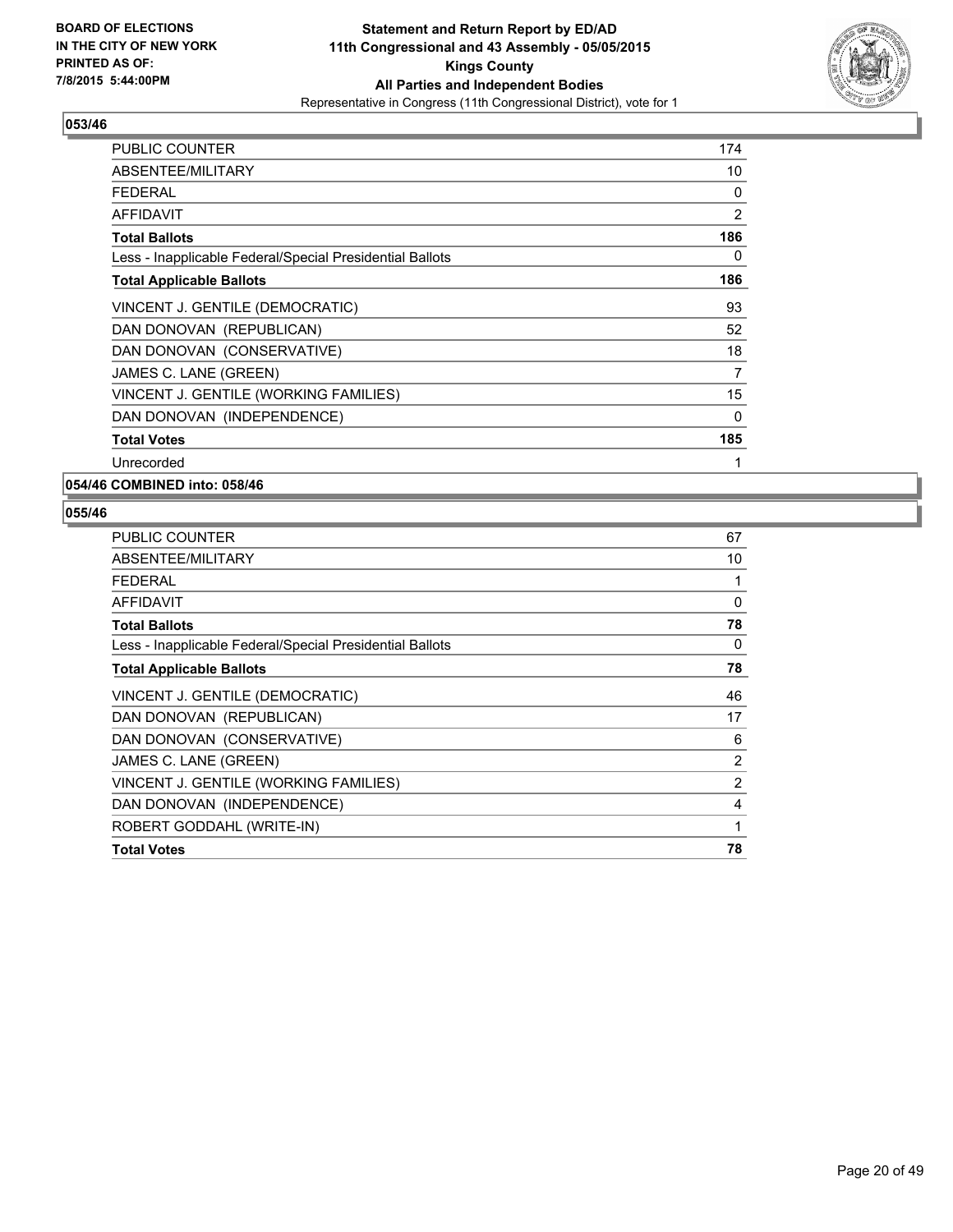

| <b>PUBLIC COUNTER</b>                                    | 123 |
|----------------------------------------------------------|-----|
| ABSENTEE/MILITARY                                        | 2   |
| <b>FEDERAL</b>                                           | 0   |
| AFFIDAVIT                                                | 1   |
| <b>Total Ballots</b>                                     | 126 |
| Less - Inapplicable Federal/Special Presidential Ballots | 0   |
| <b>Total Applicable Ballots</b>                          | 126 |
| VINCENT J. GENTILE (DEMOCRATIC)                          | 81  |
| DAN DONOVAN (REPUBLICAN)                                 | 21  |
| DAN DONOVAN (CONSERVATIVE)                               | 8   |
| JAMES C. LANE (GREEN)                                    | 2   |
| VINCENT J. GENTILE (WORKING FAMILIES)                    | 14  |
| DAN DONOVAN (INDEPENDENCE)                               | 0   |
| <b>Total Votes</b>                                       | 126 |

## **057/46**

| PUBLIC COUNTER                                           | 160            |
|----------------------------------------------------------|----------------|
| ABSENTEE/MILITARY                                        | 5              |
| <b>FEDERAL</b>                                           | 0              |
| <b>AFFIDAVIT</b>                                         | $\Omega$       |
| <b>Total Ballots</b>                                     | 165            |
| Less - Inapplicable Federal/Special Presidential Ballots | 0              |
| <b>Total Applicable Ballots</b>                          | 165            |
| VINCENT J. GENTILE (DEMOCRATIC)                          | 98             |
| DAN DONOVAN (REPUBLICAN)                                 | 35             |
| DAN DONOVAN (CONSERVATIVE)                               | 9              |
| JAMES C. LANE (GREEN)                                    | $\overline{2}$ |
| VINCENT J. GENTILE (WORKING FAMILIES)                    | 19             |
| DAN DONOVAN (INDEPENDENCE)                               | 2              |
| <b>Total Votes</b>                                       | 165            |

| <b>PUBLIC COUNTER</b>                                    | 206 |
|----------------------------------------------------------|-----|
| ABSENTEE/MILITARY                                        | 6   |
| <b>FEDERAL</b>                                           | 1   |
| AFFIDAVIT                                                | 2   |
| <b>Total Ballots</b>                                     | 215 |
| Less - Inapplicable Federal/Special Presidential Ballots | 0   |
| <b>Total Applicable Ballots</b>                          | 215 |
| VINCENT J. GENTILE (DEMOCRATIC)                          | 128 |
| DAN DONOVAN (REPUBLICAN)                                 | 40  |
| DAN DONOVAN (CONSERVATIVE)                               | 14  |
| JAMES C. LANE (GREEN)                                    | 9   |
| VINCENT J. GENTILE (WORKING FAMILIES)                    | 21  |
| DAN DONOVAN (INDEPENDENCE)                               | 3   |
| <b>Total Votes</b>                                       | 215 |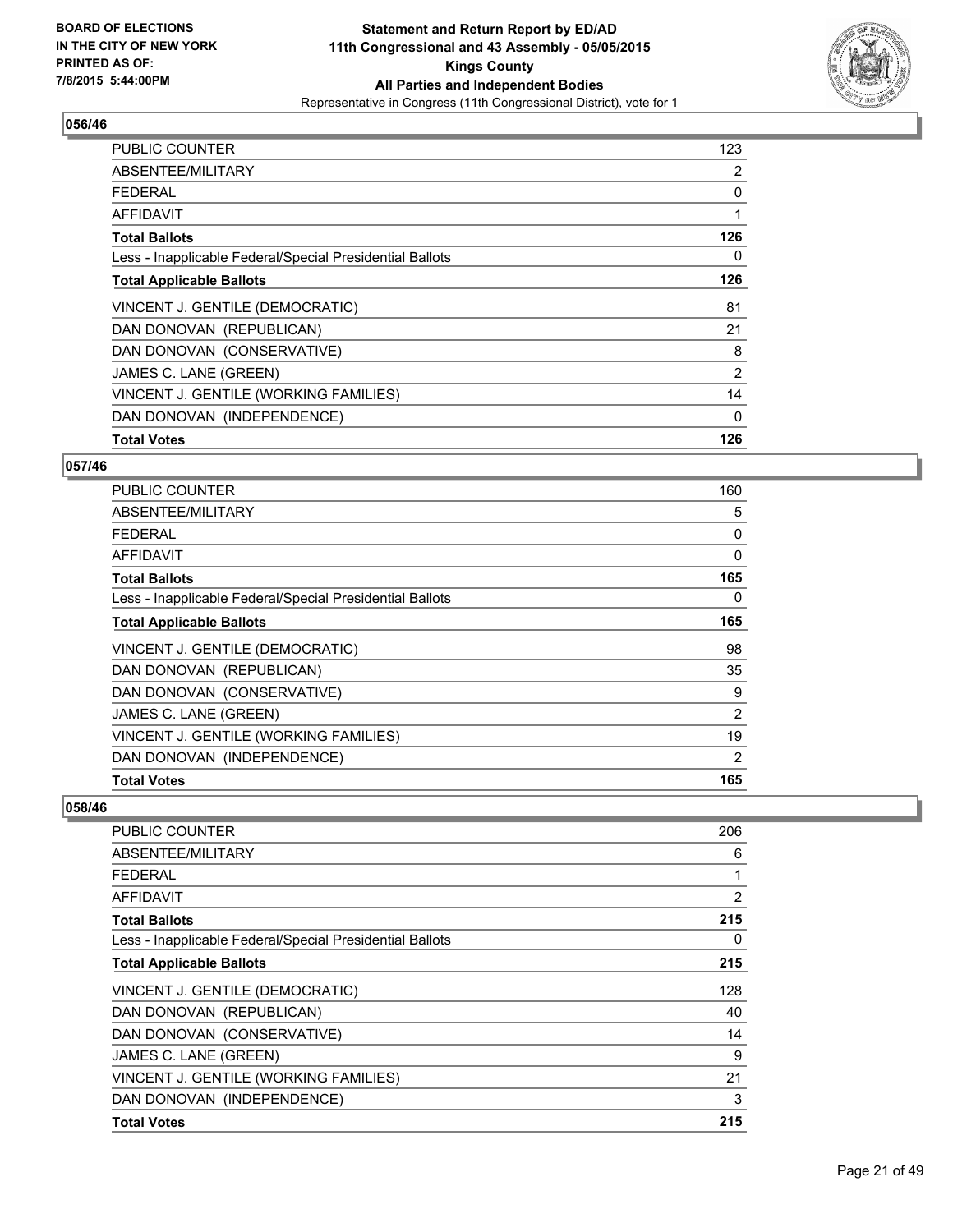

| <b>PUBLIC COUNTER</b>                                    | 79 |
|----------------------------------------------------------|----|
| ABSENTEE/MILITARY                                        | 5  |
| <b>FEDERAL</b>                                           | 0  |
| AFFIDAVIT                                                |    |
| <b>Total Ballots</b>                                     | 85 |
| Less - Inapplicable Federal/Special Presidential Ballots | 0  |
| <b>Total Applicable Ballots</b>                          | 85 |
| VINCENT J. GENTILE (DEMOCRATIC)                          | 42 |
| DAN DONOVAN (REPUBLICAN)                                 | 20 |
| DAN DONOVAN (CONSERVATIVE)                               | 12 |
| JAMES C. LANE (GREEN)                                    | 0  |
| VINCENT J. GENTILE (WORKING FAMILIES)                    | 8  |
| DAN DONOVAN (INDEPENDENCE)                               | 3  |
| <b>Total Votes</b>                                       | 85 |

#### **060/46**

| <b>PUBLIC COUNTER</b>                                    | 206 |
|----------------------------------------------------------|-----|
| ABSENTEE/MILITARY                                        | 13  |
| <b>FEDERAL</b>                                           | 0   |
| AFFIDAVIT                                                | 2   |
| <b>Total Ballots</b>                                     | 221 |
| Less - Inapplicable Federal/Special Presidential Ballots | 0   |
| <b>Total Applicable Ballots</b>                          | 221 |
| VINCENT J. GENTILE (DEMOCRATIC)                          | 137 |
| DAN DONOVAN (REPUBLICAN)                                 | 60  |
| DAN DONOVAN (CONSERVATIVE)                               | 8   |
| JAMES C. LANE (GREEN)                                    | 1   |
| VINCENT J. GENTILE (WORKING FAMILIES)                    | 10  |
| DAN DONOVAN (INDEPENDENCE)                               | 4   |
| <b>Total Votes</b>                                       | 220 |
| Unrecorded                                               |     |

| <b>PUBLIC COUNTER</b>                                    | 112 |
|----------------------------------------------------------|-----|
| ABSENTEE/MILITARY                                        | 9   |
| <b>FEDERAL</b>                                           | 0   |
| AFFIDAVIT                                                | 0   |
| <b>Total Ballots</b>                                     | 121 |
| Less - Inapplicable Federal/Special Presidential Ballots | 0   |
| <b>Total Applicable Ballots</b>                          | 121 |
| VINCENT J. GENTILE (DEMOCRATIC)                          | 57  |
| DAN DONOVAN (REPUBLICAN)                                 | 39  |
| DAN DONOVAN (CONSERVATIVE)                               | 9   |
| JAMES C. LANE (GREEN)                                    | 0   |
| VINCENT J. GENTILE (WORKING FAMILIES)                    | 11  |
| DAN DONOVAN (INDEPENDENCE)                               | 5   |
| <b>Total Votes</b>                                       | 121 |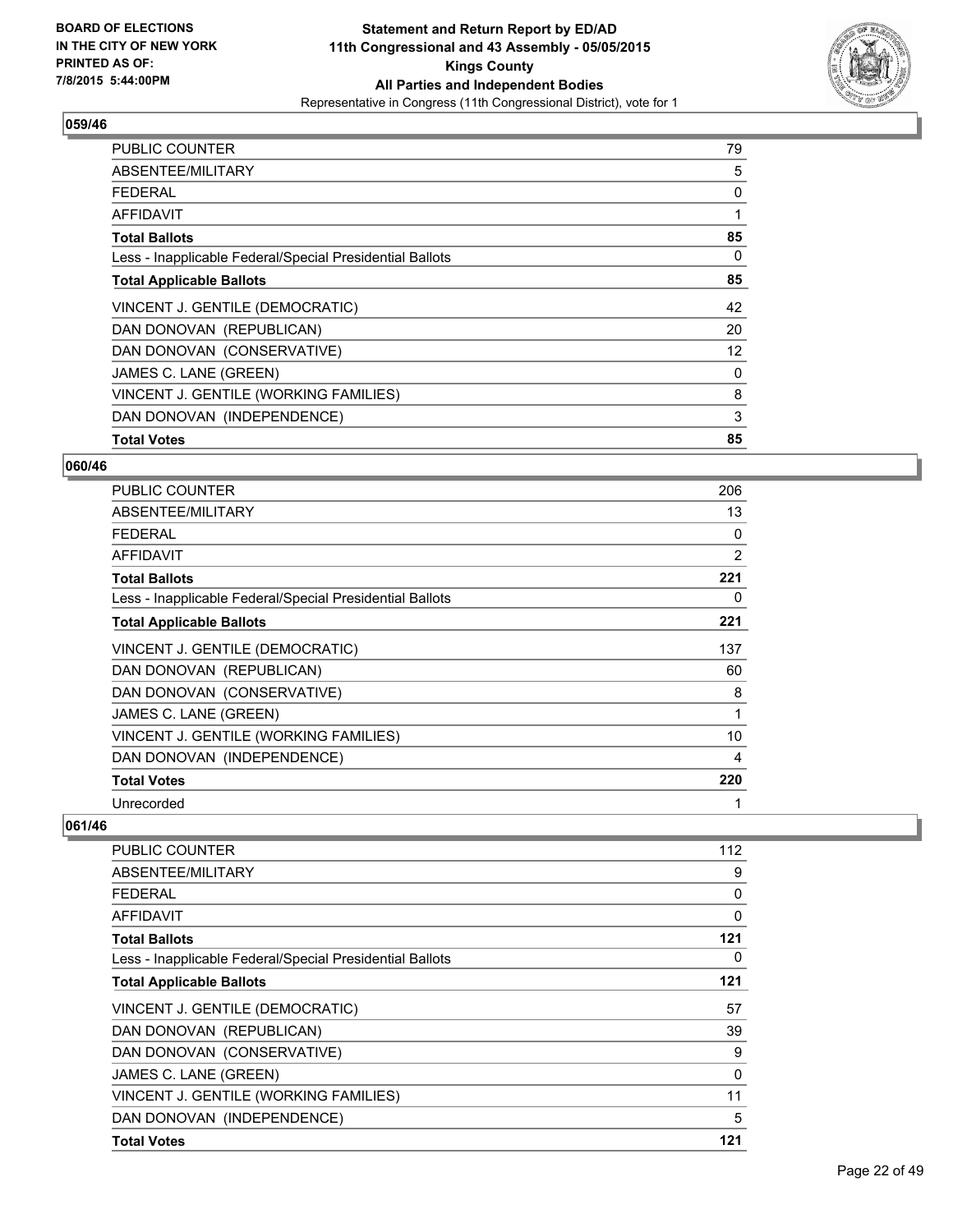

| <b>PUBLIC COUNTER</b>                                    | 169 |
|----------------------------------------------------------|-----|
| ABSENTEE/MILITARY                                        | 7   |
| FEDERAL                                                  | 0   |
| AFFIDAVIT                                                | 3   |
| <b>Total Ballots</b>                                     | 179 |
| Less - Inapplicable Federal/Special Presidential Ballots | 0   |
| <b>Total Applicable Ballots</b>                          | 179 |
| VINCENT J. GENTILE (DEMOCRATIC)                          | 116 |
| DAN DONOVAN (REPUBLICAN)                                 | 43  |
| DAN DONOVAN (CONSERVATIVE)                               | 8   |
| JAMES C. LANE (GREEN)                                    | 3   |
| VINCENT J. GENTILE (WORKING FAMILIES)                    | 6   |
| DAN DONOVAN (INDEPENDENCE)                               | 3   |
| <b>Total Votes</b>                                       | 179 |

#### **063/46 COMBINED into: 041/46**

| PUBLIC COUNTER                                           | 157 |
|----------------------------------------------------------|-----|
| ABSENTEE/MILITARY                                        | 6   |
| FEDERAL                                                  | 0   |
| <b>AFFIDAVIT</b>                                         | 0   |
| <b>Total Ballots</b>                                     | 163 |
| Less - Inapplicable Federal/Special Presidential Ballots | 0   |
| <b>Total Applicable Ballots</b>                          | 163 |
| VINCENT J. GENTILE (DEMOCRATIC)                          | 100 |
| DAN DONOVAN (REPUBLICAN)                                 | 46  |
| DAN DONOVAN (CONSERVATIVE)                               | 7   |
| JAMES C. LANE (GREEN)                                    | 1   |
| VINCENT J. GENTILE (WORKING FAMILIES)                    | 6   |
| DAN DONOVAN (INDEPENDENCE)                               | 2   |
| <b>Total Votes</b>                                       | 162 |
| Unrecorded                                               | 1   |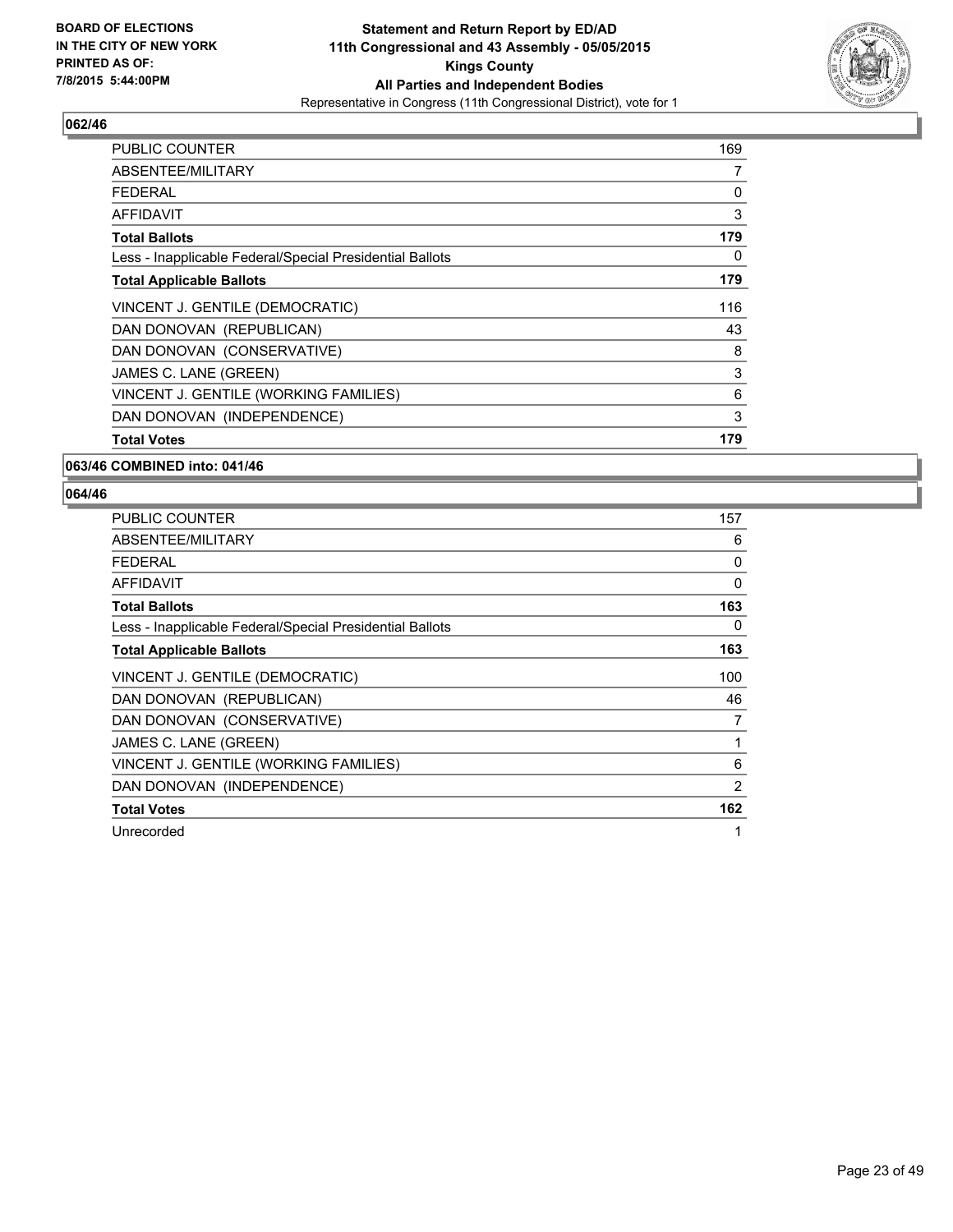

| <b>PUBLIC COUNTER</b>                                    | 153 |
|----------------------------------------------------------|-----|
| ABSENTEE/MILITARY                                        | 8   |
| <b>FEDERAL</b>                                           | 0   |
| AFFIDAVIT                                                | 2   |
| <b>Total Ballots</b>                                     | 163 |
| Less - Inapplicable Federal/Special Presidential Ballots | 0   |
| <b>Total Applicable Ballots</b>                          | 163 |
| VINCENT J. GENTILE (DEMOCRATIC)                          | 92  |
| DAN DONOVAN (REPUBLICAN)                                 | 37  |
| DAN DONOVAN (CONSERVATIVE)                               | 13  |
| JAMES C. LANE (GREEN)                                    | 1   |
| VINCENT J. GENTILE (WORKING FAMILIES)                    | 15  |
| DAN DONOVAN (INDEPENDENCE)                               | 5   |
| <b>Total Votes</b>                                       | 163 |

#### **066/46**

| PUBLIC COUNTER                                           | 93       |
|----------------------------------------------------------|----------|
| ABSENTEE/MILITARY                                        | 2        |
| <b>FEDERAL</b>                                           | 0        |
| AFFIDAVIT                                                | $\Omega$ |
| <b>Total Ballots</b>                                     | 95       |
| Less - Inapplicable Federal/Special Presidential Ballots | 0        |
| <b>Total Applicable Ballots</b>                          | 95       |
| VINCENT J. GENTILE (DEMOCRATIC)                          | 56       |
| DAN DONOVAN (REPUBLICAN)                                 | 25       |
| DAN DONOVAN (CONSERVATIVE)                               | 6        |
| JAMES C. LANE (GREEN)                                    | 0        |
| VINCENT J. GENTILE (WORKING FAMILIES)                    | 7        |
| DAN DONOVAN (INDEPENDENCE)                               |          |
| <b>Total Votes</b>                                       | 95       |

| <b>PUBLIC COUNTER</b>                                    | 132 |
|----------------------------------------------------------|-----|
| ABSENTEE/MILITARY                                        | 2   |
| <b>FEDERAL</b>                                           | 0   |
| AFFIDAVIT                                                | 0   |
| <b>Total Ballots</b>                                     | 134 |
| Less - Inapplicable Federal/Special Presidential Ballots | 0   |
| <b>Total Applicable Ballots</b>                          | 134 |
| VINCENT J. GENTILE (DEMOCRATIC)                          | 64  |
| DAN DONOVAN (REPUBLICAN)                                 | 53  |
| DAN DONOVAN (CONSERVATIVE)                               | 13  |
| JAMES C. LANE (GREEN)                                    | 0   |
| VINCENT J. GENTILE (WORKING FAMILIES)                    | 2   |
| DAN DONOVAN (INDEPENDENCE)                               | 2   |
| <b>Total Votes</b>                                       | 134 |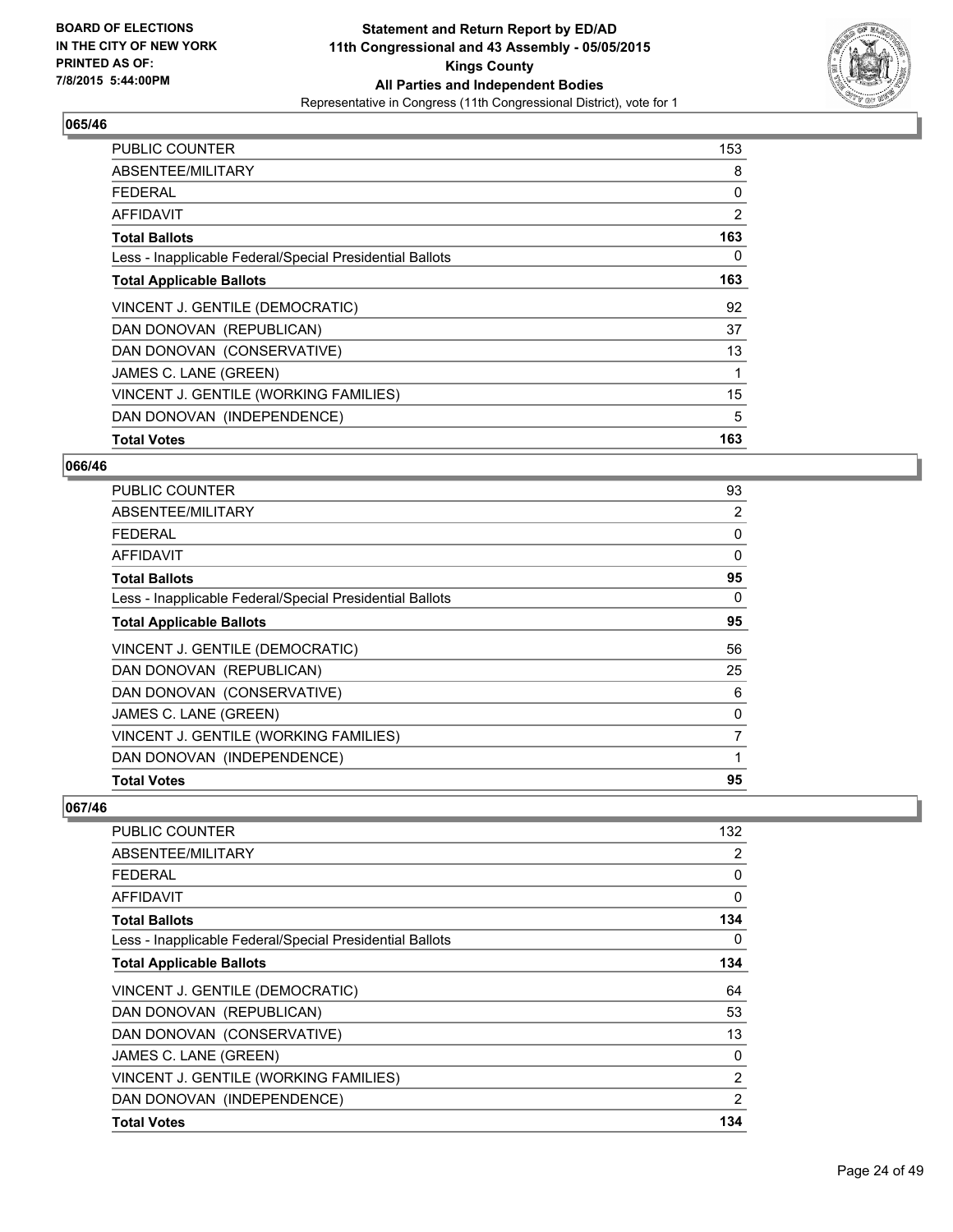

| <b>PUBLIC COUNTER</b>                                    | 145 |
|----------------------------------------------------------|-----|
| ABSENTEE/MILITARY                                        | 5   |
| <b>FEDERAL</b>                                           | 0   |
| AFFIDAVIT                                                | 0   |
| <b>Total Ballots</b>                                     | 150 |
| Less - Inapplicable Federal/Special Presidential Ballots | 0   |
| <b>Total Applicable Ballots</b>                          | 150 |
| VINCENT J. GENTILE (DEMOCRATIC)                          | 67  |
| DAN DONOVAN (REPUBLICAN)                                 | 56  |
| DAN DONOVAN (CONSERVATIVE)                               | 14  |
| JAMES C. LANE (GREEN)                                    | 0   |
| VINCENT J. GENTILE (WORKING FAMILIES)                    | 9   |
| DAN DONOVAN (INDEPENDENCE)                               | 3   |
| SAL F. ALBANESE (WRITE-IN)                               | 1   |
| <b>Total Votes</b>                                       | 150 |

| <b>PUBLIC COUNTER</b>                                    | 131 |
|----------------------------------------------------------|-----|
| ABSENTEE/MILITARY                                        | 10  |
| <b>FEDERAL</b>                                           | 0   |
| AFFIDAVIT                                                | 0   |
| <b>Total Ballots</b>                                     | 141 |
| Less - Inapplicable Federal/Special Presidential Ballots | 0   |
| <b>Total Applicable Ballots</b>                          | 141 |
| VINCENT J. GENTILE (DEMOCRATIC)                          | 68  |
| DAN DONOVAN (REPUBLICAN)                                 | 48  |
| DAN DONOVAN (CONSERVATIVE)                               | 18  |
| JAMES C. LANE (GREEN)                                    | 2   |
| VINCENT J. GENTILE (WORKING FAMILIES)                    | 3   |
| DAN DONOVAN (INDEPENDENCE)                               | 2   |
| <b>Total Votes</b>                                       | 141 |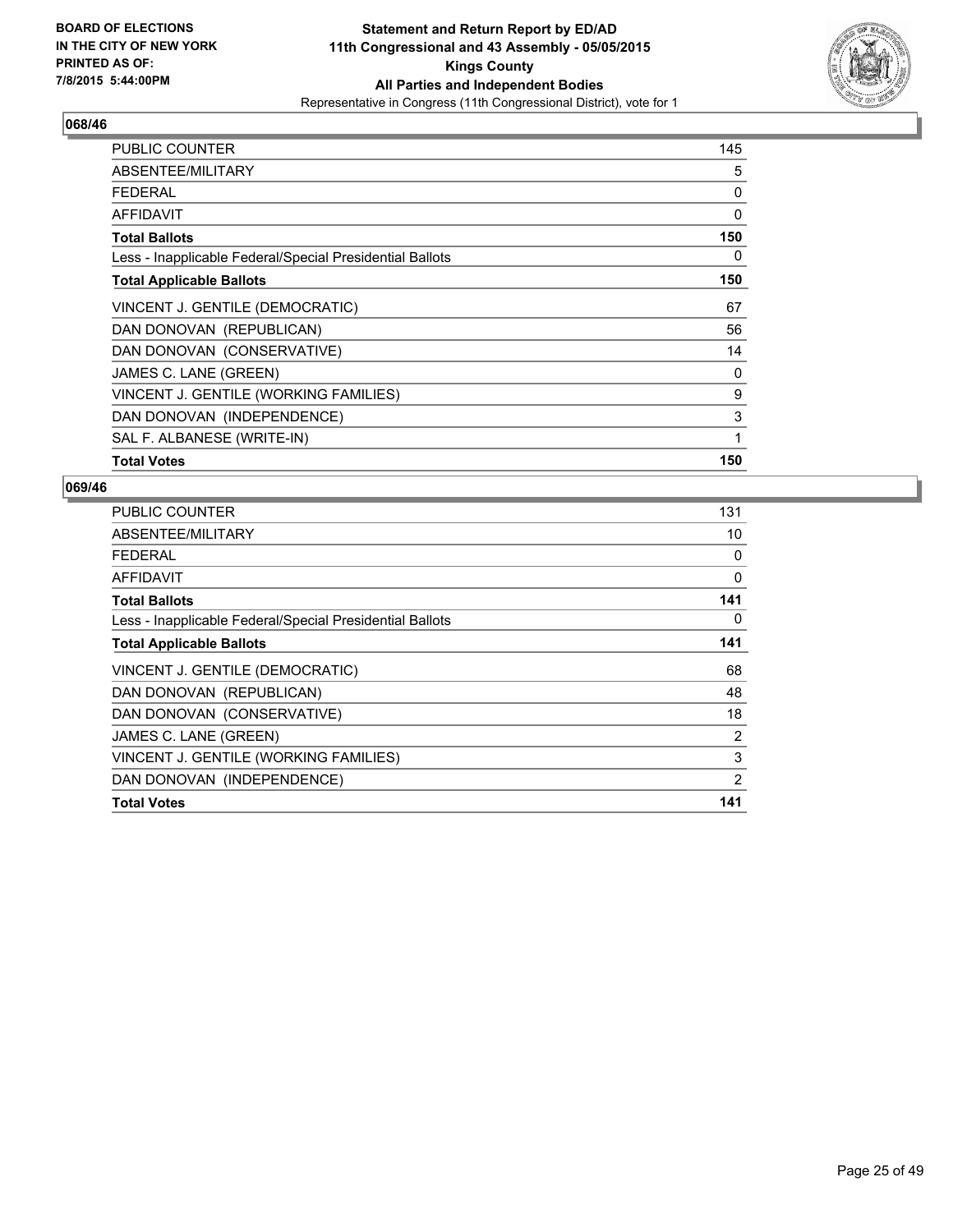

| <b>PUBLIC COUNTER</b>                                    | 93 |
|----------------------------------------------------------|----|
| ABSENTEE/MILITARY                                        | 1  |
| <b>FEDERAL</b>                                           | 0  |
| <b>AFFIDAVIT</b>                                         | 0  |
| <b>Total Ballots</b>                                     | 94 |
| Less - Inapplicable Federal/Special Presidential Ballots | 0  |
| <b>Total Applicable Ballots</b>                          | 94 |
| VINCENT J. GENTILE (DEMOCRATIC)                          | 42 |
| DAN DONOVAN (REPUBLICAN)                                 | 38 |
| DAN DONOVAN (CONSERVATIVE)                               | 7  |
| JAMES C. LANE (GREEN)                                    | 0  |
| VINCENT J. GENTILE (WORKING FAMILIES)                    | 4  |
| DAN DONOVAN (INDEPENDENCE)                               | 2  |
| <b>VLADIMIR PUTIN (WRITE-IN)</b>                         | 1  |
| <b>Total Votes</b>                                       | 94 |

#### **071/46**

| <b>PUBLIC COUNTER</b>                                    | 94 |
|----------------------------------------------------------|----|
| ABSENTEE/MILITARY                                        | 3  |
| FEDERAL                                                  |    |
| AFFIDAVIT                                                | 1  |
| <b>Total Ballots</b>                                     | 99 |
| Less - Inapplicable Federal/Special Presidential Ballots | 0  |
| <b>Total Applicable Ballots</b>                          | 99 |
| VINCENT J. GENTILE (DEMOCRATIC)                          | 44 |
| DAN DONOVAN (REPUBLICAN)                                 | 43 |
| DAN DONOVAN (CONSERVATIVE)                               | 8  |
| JAMES C. LANE (GREEN)                                    | 0  |
| VINCENT J. GENTILE (WORKING FAMILIES)                    | 3  |
| DAN DONOVAN (INDEPENDENCE)                               | 1  |
| <b>Total Votes</b>                                       | 99 |

| <b>PUBLIC COUNTER</b>                                    | 122            |
|----------------------------------------------------------|----------------|
| ABSENTEE/MILITARY                                        | 5              |
| FEDERAL                                                  | 0              |
| AFFIDAVIT                                                | $\overline{2}$ |
| <b>Total Ballots</b>                                     | 129            |
| Less - Inapplicable Federal/Special Presidential Ballots | 0              |
| <b>Total Applicable Ballots</b>                          | 129            |
| VINCENT J. GENTILE (DEMOCRATIC)                          | 77             |
| DAN DONOVAN (REPUBLICAN)                                 | 28             |
| DAN DONOVAN (CONSERVATIVE)                               | 11             |
| JAMES C. LANE (GREEN)                                    | $\overline{2}$ |
| VINCENT J. GENTILE (WORKING FAMILIES)                    | 10             |
| DAN DONOVAN (INDEPENDENCE)                               | 1              |
| <b>Total Votes</b>                                       | 129            |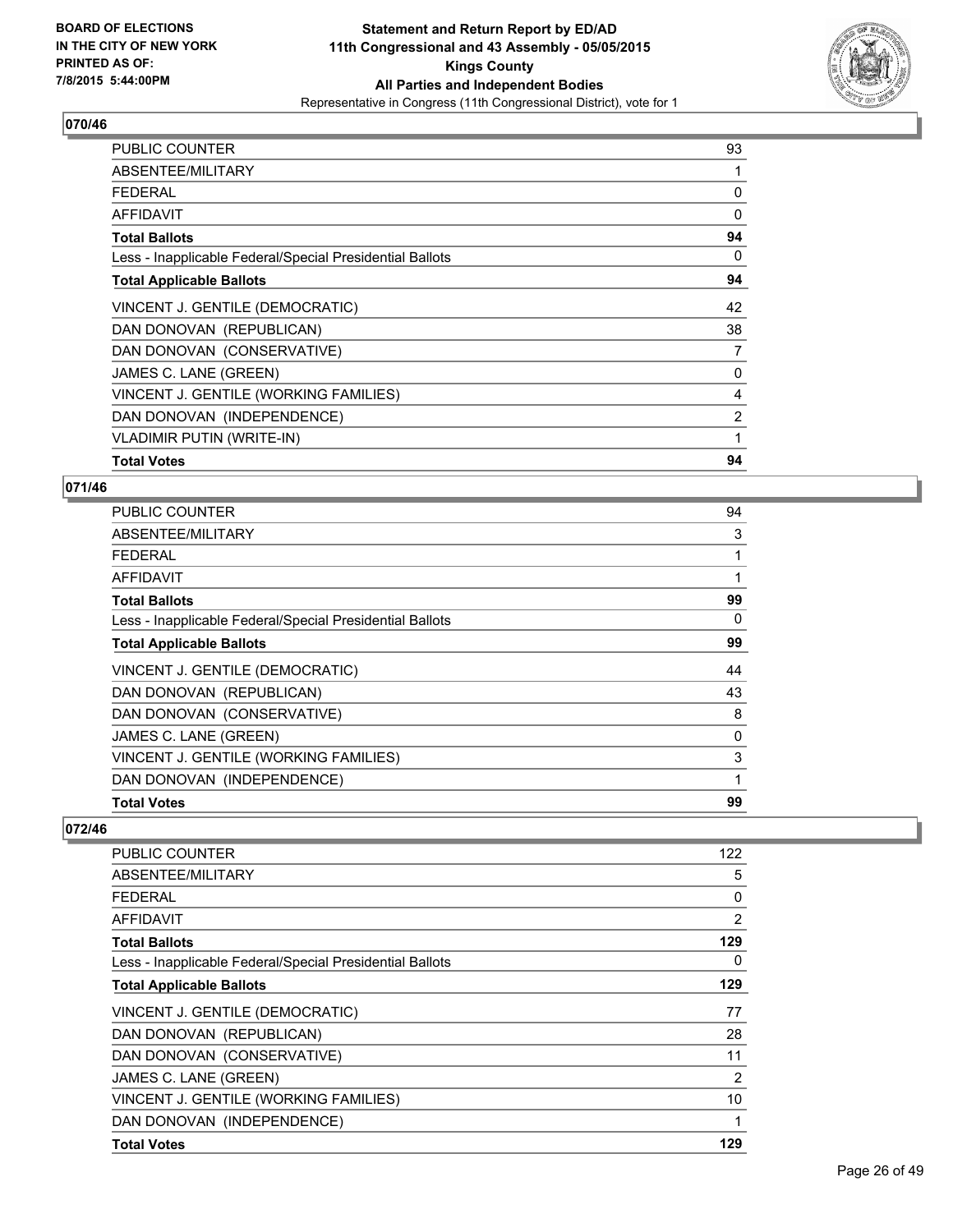

## **074/46 COMBINED into: 065/46**

| 076/46 COMBINED into: 075/46                             |              |
|----------------------------------------------------------|--------------|
| <b>Total Votes</b>                                       | 0            |
| DAN DONOVAN (INDEPENDENCE)                               | $\mathbf{0}$ |
| VINCENT J. GENTILE (WORKING FAMILIES)                    | 0            |
| JAMES C. LANE (GREEN)                                    | 0            |
| DAN DONOVAN (CONSERVATIVE)                               | 0            |
| DAN DONOVAN (REPUBLICAN)                                 | 0            |
| VINCENT J. GENTILE (DEMOCRATIC)                          | 0            |
| <b>Total Applicable Ballots</b>                          | $\mathbf 0$  |
| Less - Inapplicable Federal/Special Presidential Ballots | 0            |
| <b>Total Ballots</b>                                     | $\mathbf 0$  |
| <b>AFFIDAVIT</b>                                         | 0            |
| <b>FEDERAL</b>                                           | 0            |
| ABSENTEE/MILITARY                                        | 0            |
| <b>PUBLIC COUNTER</b>                                    | 0            |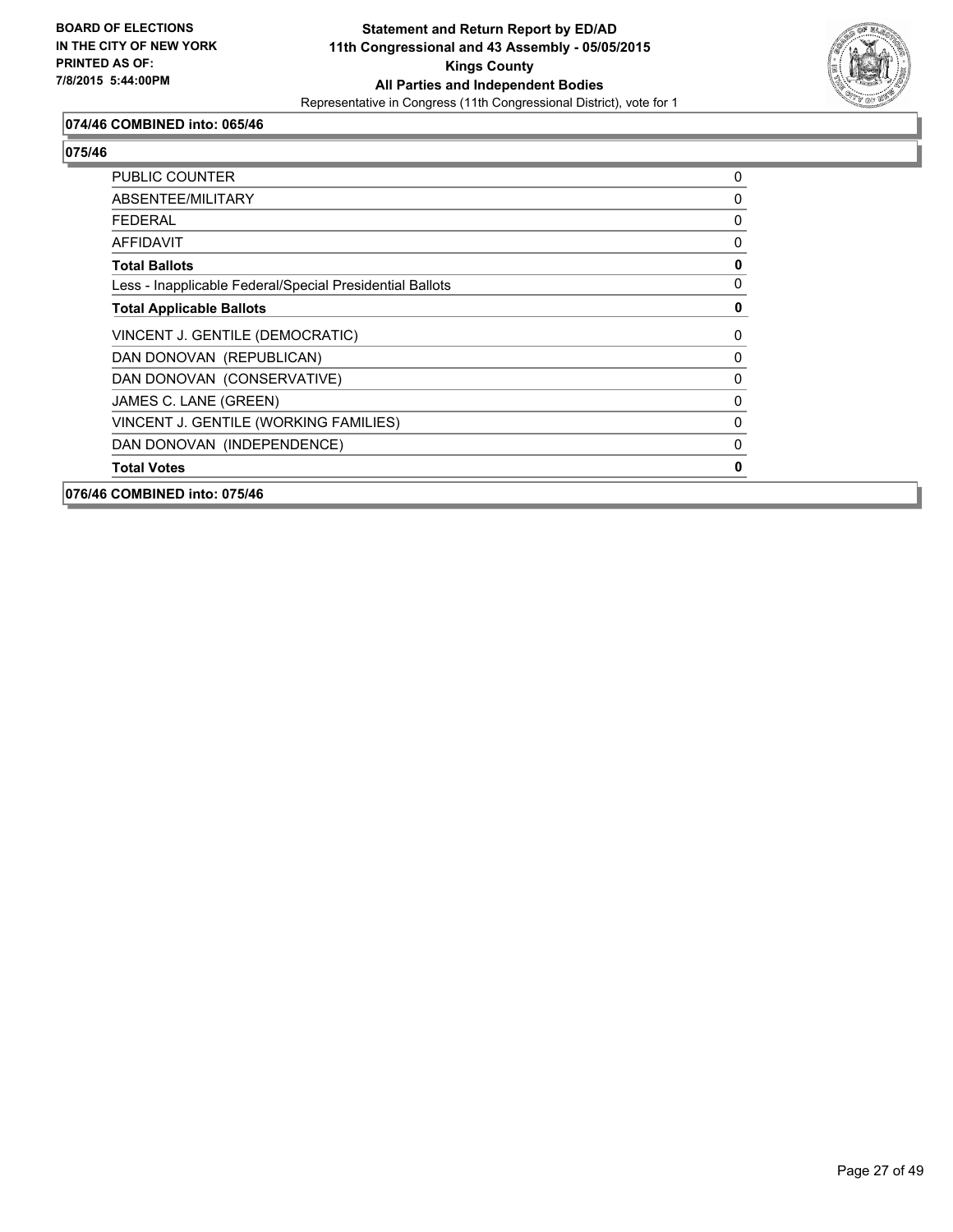

| <b>PUBLIC COUNTER</b>                                    | 53 |
|----------------------------------------------------------|----|
| ABSENTEE/MILITARY                                        | 6  |
| <b>FEDERAL</b>                                           | 0  |
| AFFIDAVIT                                                | 0  |
| <b>Total Ballots</b>                                     | 59 |
| Less - Inapplicable Federal/Special Presidential Ballots | 0  |
| <b>Total Applicable Ballots</b>                          | 59 |
| VINCENT J. GENTILE (DEMOCRATIC)                          | 31 |
| DAN DONOVAN (REPUBLICAN)                                 | 24 |
| DAN DONOVAN (CONSERVATIVE)                               | 3  |
| JAMES C. LANE (GREEN)                                    | 0  |
| VINCENT J. GENTILE (WORKING FAMILIES)                    | 0  |
| DAN DONOVAN (INDEPENDENCE)                               | 1  |
| <b>Total Votes</b>                                       | 59 |

| <b>PUBLIC COUNTER</b>                                    | 34           |
|----------------------------------------------------------|--------------|
| ABSENTEE/MILITARY                                        | 9            |
| FFDFRAI                                                  | 0            |
| <b>AFFIDAVIT</b>                                         | $\mathbf{0}$ |
| <b>Total Ballots</b>                                     | 43           |
| Less - Inapplicable Federal/Special Presidential Ballots | $\mathbf{0}$ |
| <b>Total Applicable Ballots</b>                          | 43           |
| VINCENT J. GENTILE (DEMOCRATIC)                          | 26           |
| DAN DONOVAN (REPUBLICAN)                                 | 13           |
| DAN DONOVAN (CONSERVATIVE)                               | 3            |
| JAMES C. LANE (GREEN)                                    | 0            |
| VINCENT J. GENTILE (WORKING FAMILIES)                    | 1            |
| DAN DONOVAN (INDEPENDENCE)                               | $\Omega$     |
| <b>Total Votes</b>                                       | 43           |
| 005/47 COMBINED into: 006/47                             |              |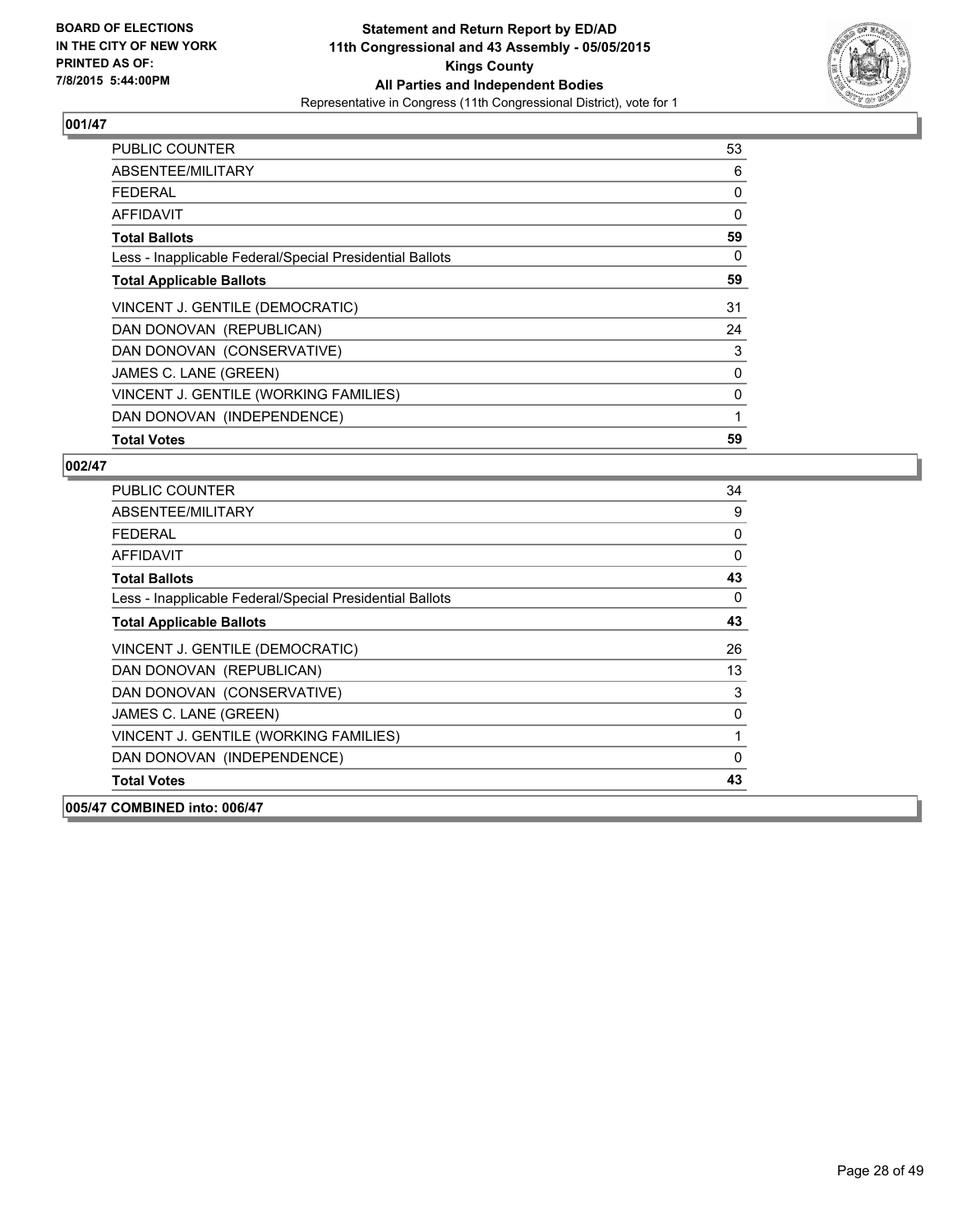

| PUBLIC COUNTER                                           | 77 |
|----------------------------------------------------------|----|
| ABSENTEE/MILITARY                                        | 8  |
| <b>FEDERAL</b>                                           | 0  |
| <b>AFFIDAVIT</b>                                         | 0  |
| <b>Total Ballots</b>                                     | 85 |
| Less - Inapplicable Federal/Special Presidential Ballots | 0  |
| <b>Total Applicable Ballots</b>                          | 85 |
| VINCENT J. GENTILE (DEMOCRATIC)                          | 55 |
| DAN DONOVAN (REPUBLICAN)                                 | 21 |
| DAN DONOVAN (CONSERVATIVE)                               | 4  |
| JAMES C. LANE (GREEN)                                    | 0  |
| VINCENT J. GENTILE (WORKING FAMILIES)                    | 4  |
| DAN DONOVAN (INDEPENDENCE)                               | 0  |
| UNATTRIBUTABLE WRITE-IN (WRITE-IN)                       | 1  |
| <b>Total Votes</b>                                       | 85 |

| <b>PUBLIC COUNTER</b>                                    | 86           |
|----------------------------------------------------------|--------------|
| ABSENTEE/MILITARY                                        | 6            |
| <b>FEDERAL</b>                                           | 0            |
| AFFIDAVIT                                                | $\mathbf{0}$ |
| <b>Total Ballots</b>                                     | 92           |
| Less - Inapplicable Federal/Special Presidential Ballots | 0            |
| <b>Total Applicable Ballots</b>                          | 92           |
| VINCENT J. GENTILE (DEMOCRATIC)                          | 48           |
| DAN DONOVAN (REPUBLICAN)                                 | 30           |
| DAN DONOVAN (CONSERVATIVE)                               | 7            |
| JAMES C. LANE (GREEN)                                    | 1            |
| VINCENT J. GENTILE (WORKING FAMILIES)                    | 4            |
| DAN DONOVAN (INDEPENDENCE)                               | 1            |
| JIN W. CHIU (WRITE-IN)                                   | 1            |
| <b>Total Votes</b>                                       | 92           |
| 008/47 COMBINED into: 007/47                             |              |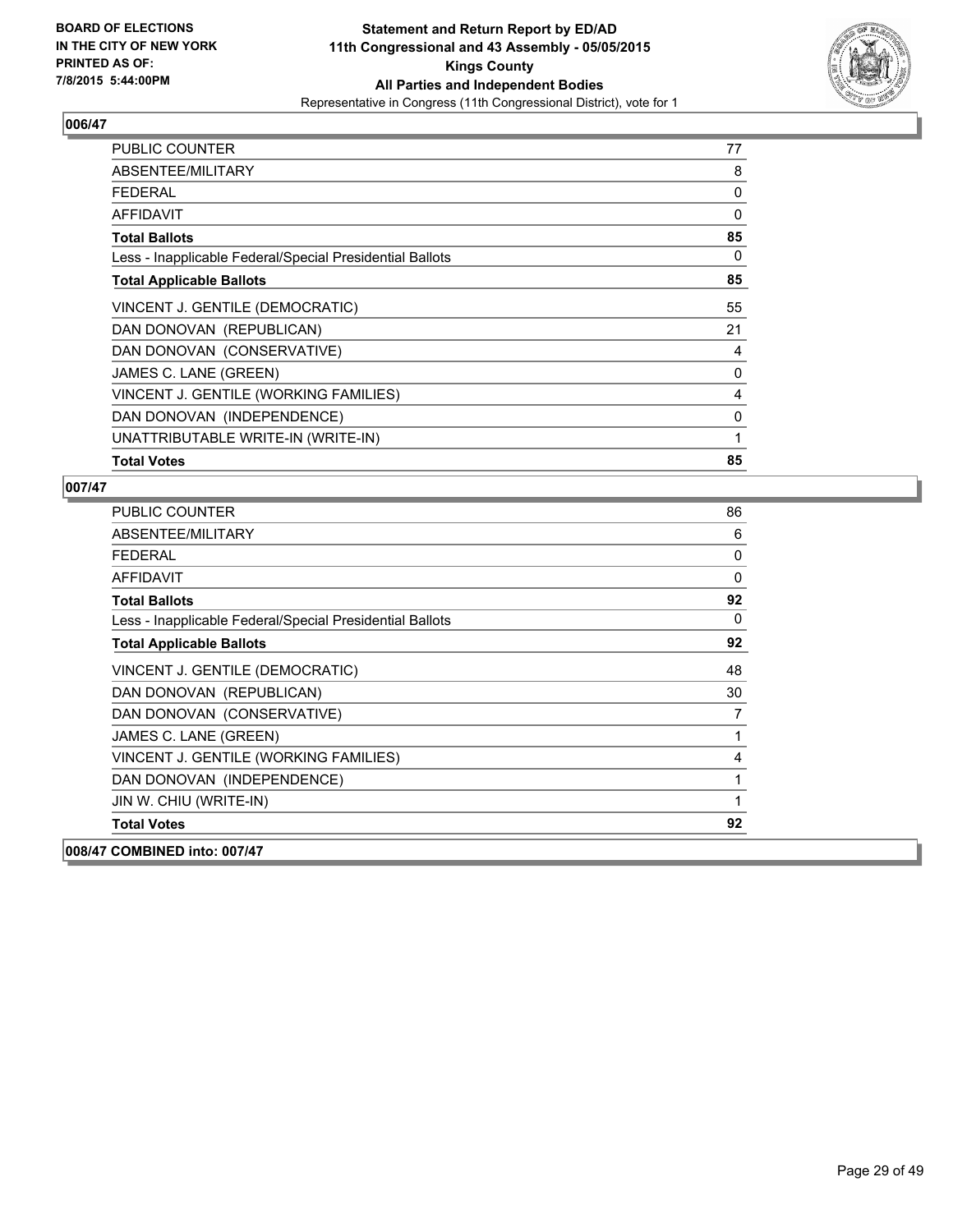

| <b>PUBLIC COUNTER</b>                                    | 56 |
|----------------------------------------------------------|----|
| ABSENTEE/MILITARY                                        | 6  |
| <b>FEDERAL</b>                                           | 1  |
| AFFIDAVIT                                                | 0  |
| <b>Total Ballots</b>                                     | 63 |
| Less - Inapplicable Federal/Special Presidential Ballots | 0  |
| <b>Total Applicable Ballots</b>                          | 63 |
| VINCENT J. GENTILE (DEMOCRATIC)                          | 31 |
| DAN DONOVAN (REPUBLICAN)                                 | 26 |
| DAN DONOVAN (CONSERVATIVE)                               | 5  |
| JAMES C. LANE (GREEN)                                    | 0  |
| VINCENT J. GENTILE (WORKING FAMILIES)                    | 0  |
| DAN DONOVAN (INDEPENDENCE)                               | 1  |
| <b>Total Votes</b>                                       | 63 |

#### **011/47 COMBINED into: 012/47**

| <b>PUBLIC COUNTER</b>                                    | 61       |
|----------------------------------------------------------|----------|
| ABSENTEE/MILITARY                                        | 6        |
| FEDERAL                                                  | 0        |
| AFFIDAVIT                                                | $\Omega$ |
| <b>Total Ballots</b>                                     | 67       |
| Less - Inapplicable Federal/Special Presidential Ballots | 0        |
| <b>Total Applicable Ballots</b>                          | 67       |
| VINCENT J. GENTILE (DEMOCRATIC)                          | 37       |
| DAN DONOVAN (REPUBLICAN)                                 | 18       |
| DAN DONOVAN (CONSERVATIVE)                               | 6        |
| JAMES C. LANE (GREEN)                                    | 1        |
| VINCENT J. GENTILE (WORKING FAMILIES)                    | 3        |
| DAN DONOVAN (INDEPENDENCE)                               | 2        |
| <b>Total Votes</b>                                       | 67       |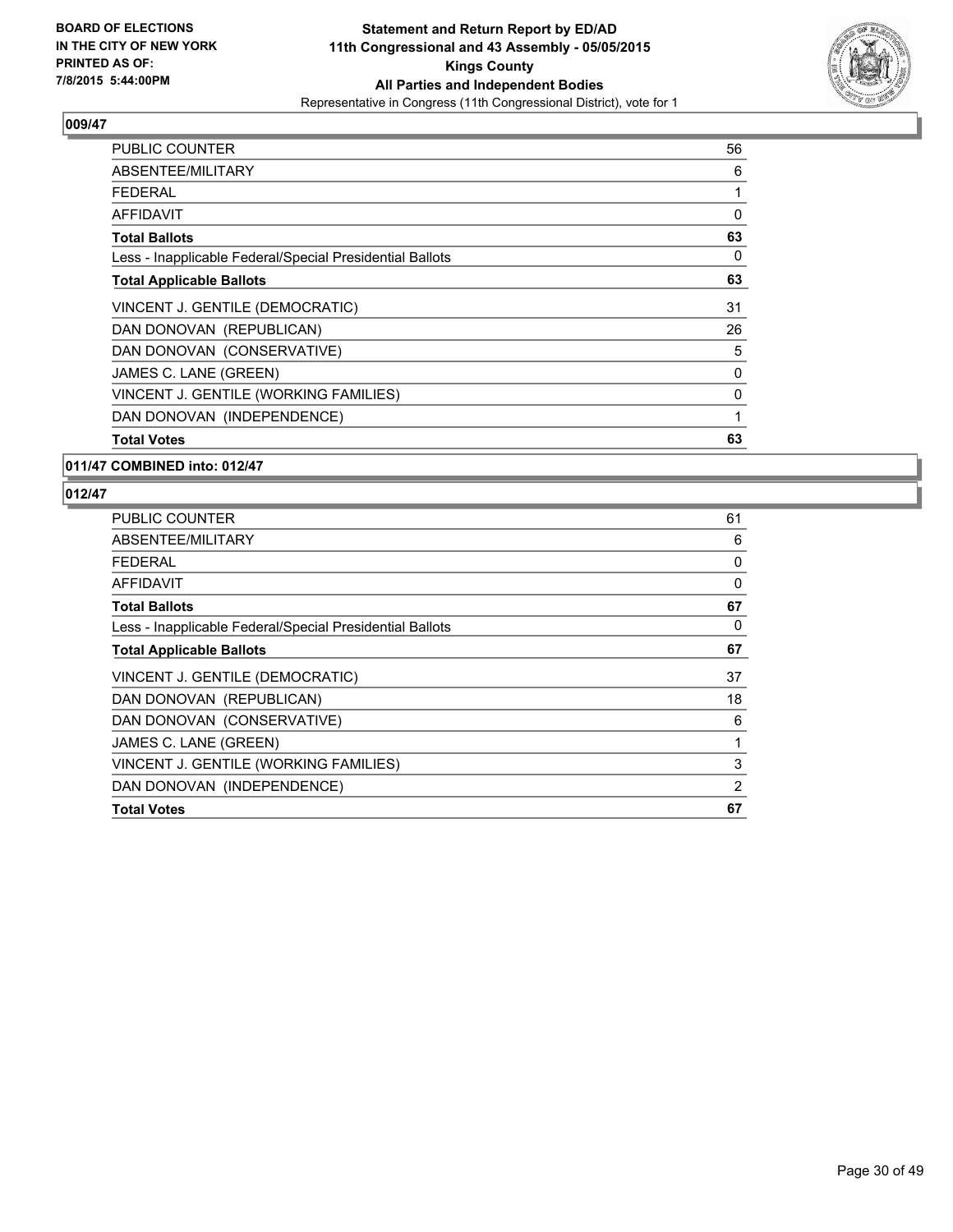

| <b>PUBLIC COUNTER</b>                                    | 104 |
|----------------------------------------------------------|-----|
| ABSENTEE/MILITARY                                        | 8   |
| <b>FEDERAL</b>                                           | 0   |
| AFFIDAVIT                                                | 0   |
| <b>Total Ballots</b>                                     | 112 |
| Less - Inapplicable Federal/Special Presidential Ballots | 0   |
| <b>Total Applicable Ballots</b>                          | 112 |
| VINCENT J. GENTILE (DEMOCRATIC)                          | 53  |
| DAN DONOVAN (REPUBLICAN)                                 | 42  |
| DAN DONOVAN (CONSERVATIVE)                               | 11  |
| JAMES C. LANE (GREEN)                                    | 0   |
| VINCENT J. GENTILE (WORKING FAMILIES)                    | 4   |
| DAN DONOVAN (INDEPENDENCE)                               | 1   |
| <b>Total Votes</b>                                       | 111 |
| Unrecorded                                               | 1   |

**014/47 COMBINED into: 013/47**

| PUBLIC COUNTER                                           | 68           |
|----------------------------------------------------------|--------------|
| ABSENTEE/MILITARY                                        | 7            |
| <b>FEDERAL</b>                                           | 0            |
| <b>AFFIDAVIT</b>                                         | $\mathbf{0}$ |
| <b>Total Ballots</b>                                     | 75           |
| Less - Inapplicable Federal/Special Presidential Ballots | 0            |
| <b>Total Applicable Ballots</b>                          | 75           |
| VINCENT J. GENTILE (DEMOCRATIC)                          | 35           |
| DAN DONOVAN (REPUBLICAN)                                 | 33           |
| DAN DONOVAN (CONSERVATIVE)                               | 5            |
| JAMES C. LANE (GREEN)                                    | 0            |
| VINCENT J. GENTILE (WORKING FAMILIES)                    | 0            |
| DAN DONOVAN (INDEPENDENCE)                               | 1            |
| <b>Total Votes</b>                                       | 74           |
| Unrecorded                                               | 1            |
| 016/47 COMBINED into: 015/47                             |              |
| 017/47 COMBINED into: 018/47                             |              |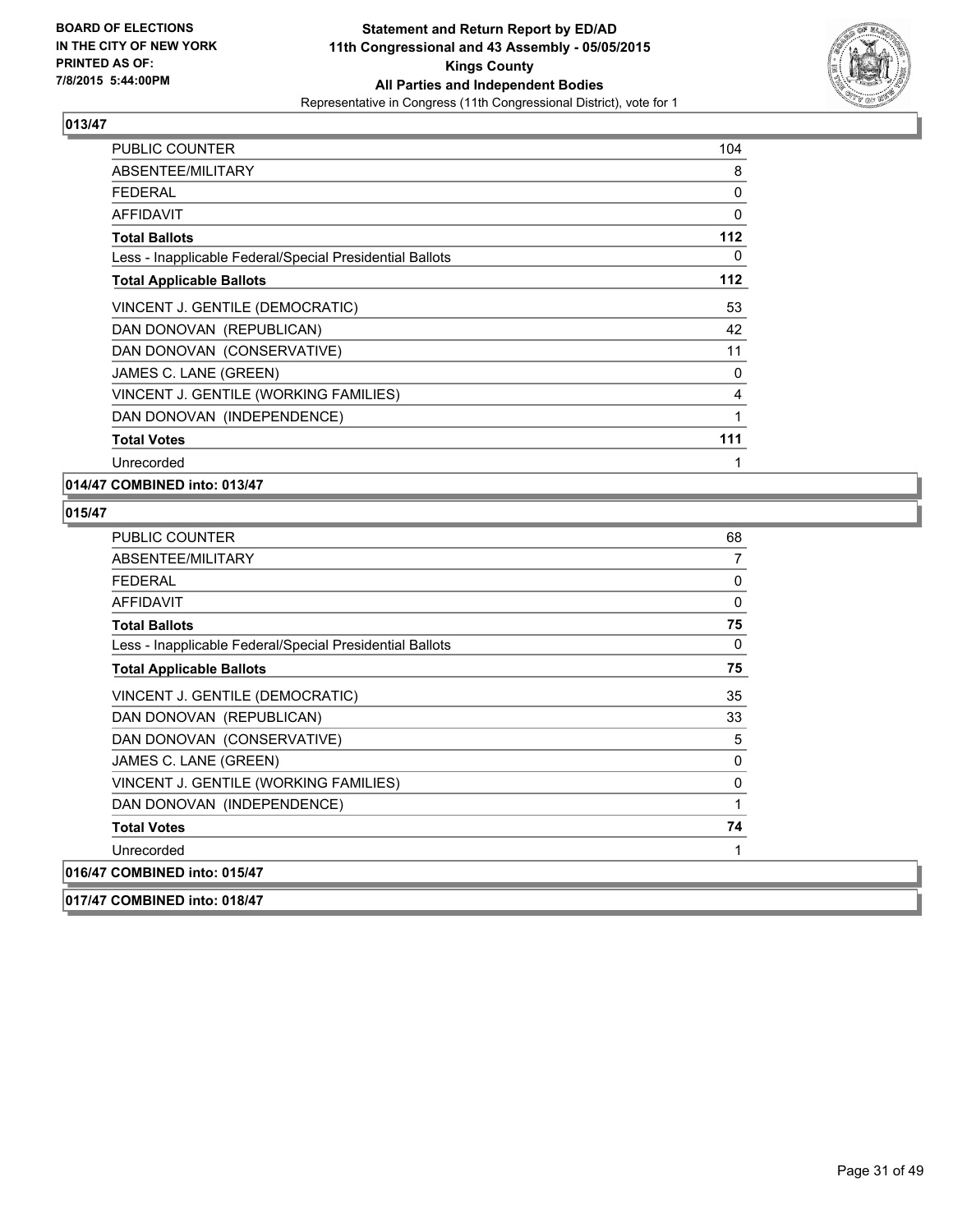

| <b>PUBLIC COUNTER</b>                                    | 60 |
|----------------------------------------------------------|----|
| ABSENTEE/MILITARY                                        | 3  |
| <b>FEDERAL</b>                                           | 0  |
| <b>AFFIDAVIT</b>                                         | 1  |
| <b>Total Ballots</b>                                     | 64 |
| Less - Inapplicable Federal/Special Presidential Ballots | 0  |
| <b>Total Applicable Ballots</b>                          | 64 |
| VINCENT J. GENTILE (DEMOCRATIC)                          | 30 |
| DAN DONOVAN (REPUBLICAN)                                 | 25 |
| DAN DONOVAN (CONSERVATIVE)                               | 4  |
| JAMES C. LANE (GREEN)                                    | 1  |
| VINCENT J. GENTILE (WORKING FAMILIES)                    | 3  |
| DAN DONOVAN (INDEPENDENCE)                               | 1  |
| <b>Total Votes</b>                                       | 64 |

**019/47 COMBINED into: 063/47**

**032/47 COMBINED into: 066/47**

#### **038/47 COMBINED into: 062/47**

| <b>PUBLIC COUNTER</b>                                    | 88  |
|----------------------------------------------------------|-----|
| ABSENTEE/MILITARY                                        | 19  |
| <b>FFDFRAI</b>                                           | 0   |
| <b>AFFIDAVIT</b>                                         | 4   |
| <b>Total Ballots</b>                                     | 111 |
| Less - Inapplicable Federal/Special Presidential Ballots | 0   |
| <b>Total Applicable Ballots</b>                          | 111 |
| VINCENT J. GENTILE (DEMOCRATIC)                          | 62  |
| DAN DONOVAN (REPUBLICAN)                                 | 39  |
| DAN DONOVAN (CONSERVATIVE)                               | 4   |
| JAMES C. LANE (GREEN)                                    | 0   |
| VINCENT J. GENTILE (WORKING FAMILIES)                    | 6   |
| DAN DONOVAN (INDEPENDENCE)                               | 0   |
| <b>Total Votes</b>                                       | 111 |
| 048/47 COMBINED into: 066/47                             |     |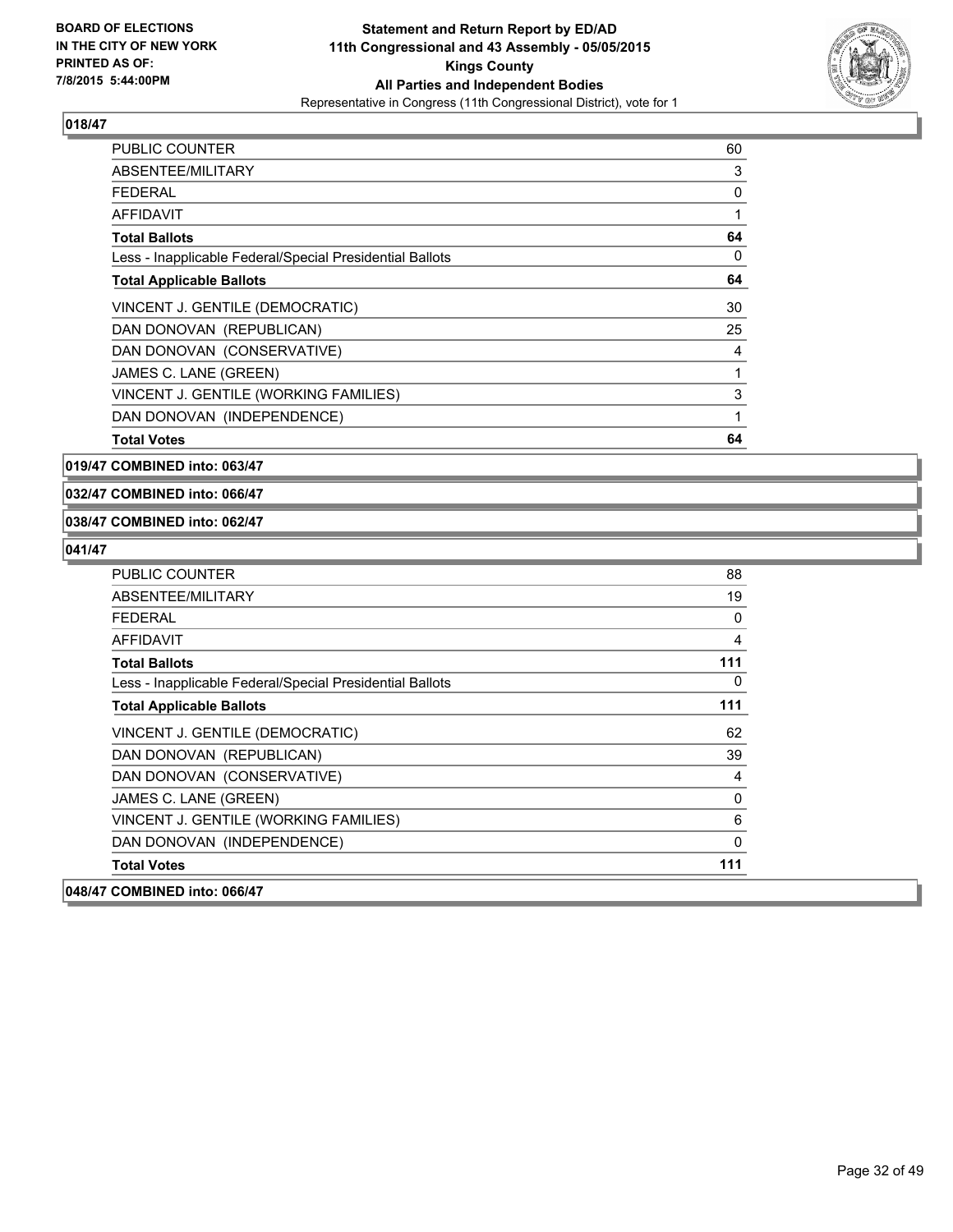

| <b>PUBLIC COUNTER</b>                                    | 47 |
|----------------------------------------------------------|----|
| ABSENTEE/MILITARY                                        | 4  |
| <b>FEDERAL</b>                                           |    |
| AFFIDAVIT                                                | 0  |
| <b>Total Ballots</b>                                     | 52 |
| Less - Inapplicable Federal/Special Presidential Ballots | 0  |
| <b>Total Applicable Ballots</b>                          | 52 |
| VINCENT J. GENTILE (DEMOCRATIC)                          | 23 |
| DAN DONOVAN (REPUBLICAN)                                 | 17 |
| DAN DONOVAN (CONSERVATIVE)                               | 6  |
| JAMES C. LANE (GREEN)                                    | 3  |
| VINCENT J. GENTILE (WORKING FAMILIES)                    | 2  |
| DAN DONOVAN (INDEPENDENCE)                               | 1  |
| <b>Total Votes</b>                                       | 52 |

| <b>PUBLIC COUNTER</b>                                    | 67           |
|----------------------------------------------------------|--------------|
| ABSENTEE/MILITARY                                        |              |
| <b>FEDERAL</b>                                           | 0            |
| <b>AFFIDAVIT</b>                                         | $\mathbf{0}$ |
| <b>Total Ballots</b>                                     | 68           |
| Less - Inapplicable Federal/Special Presidential Ballots | 0            |
| <b>Total Applicable Ballots</b>                          | 68           |
| VINCENT J. GENTILE (DEMOCRATIC)                          | 65           |
| DAN DONOVAN (REPUBLICAN)                                 | 0            |
| DAN DONOVAN (CONSERVATIVE)                               | 0            |
| JAMES C. LANE (GREEN)                                    | 2            |
| VINCENT J. GENTILE (WORKING FAMILIES)                    |              |
| DAN DONOVAN (INDEPENDENCE)                               | $\Omega$     |
| <b>Total Votes</b>                                       | 68           |
| 054/47 COMBINED into: 053/47                             |              |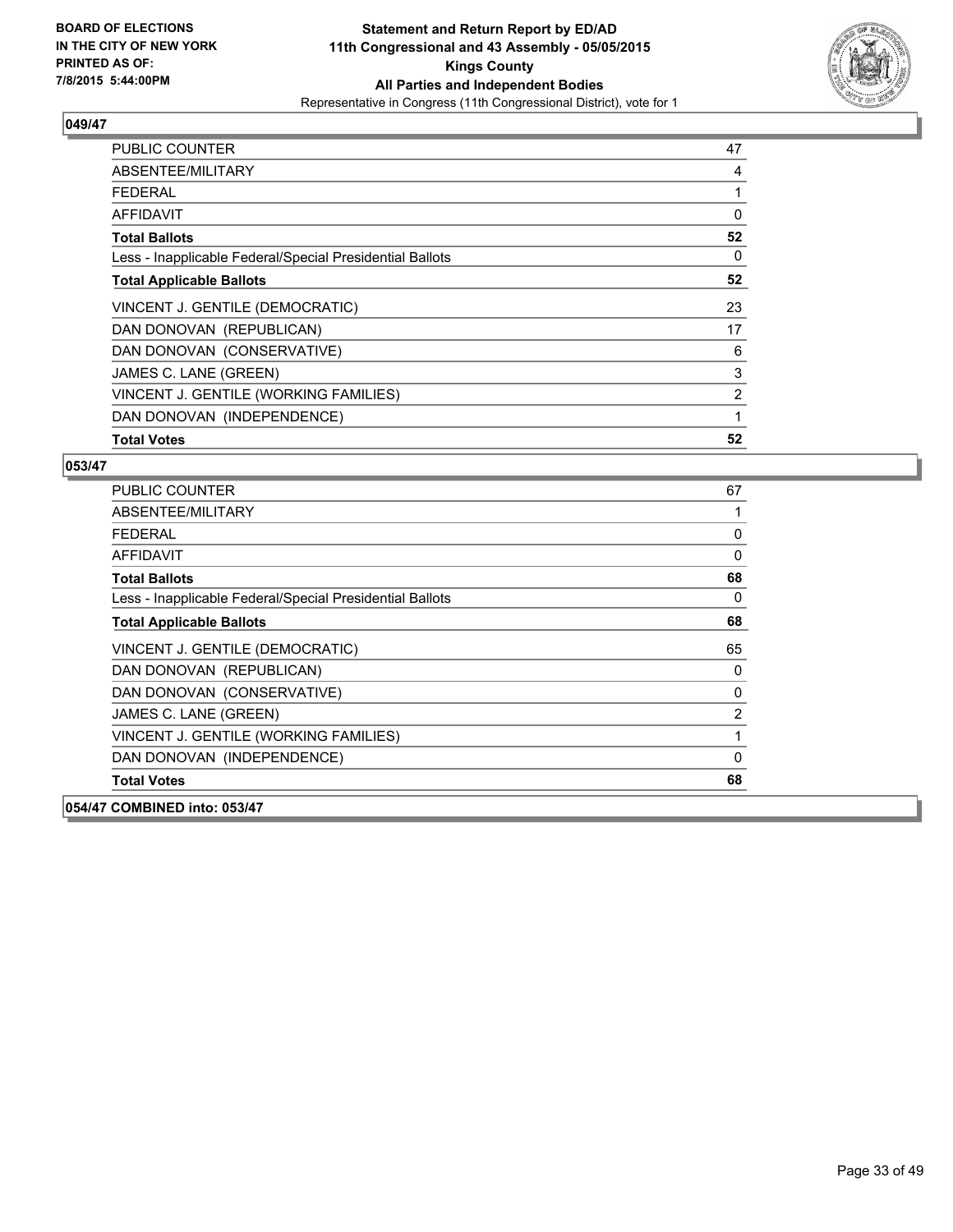

| <b>PUBLIC COUNTER</b>                                    | 72 |
|----------------------------------------------------------|----|
| ABSENTEE/MILITARY                                        | 4  |
| <b>FEDERAL</b>                                           | 0  |
| AFFIDAVIT                                                |    |
| <b>Total Ballots</b>                                     | 77 |
| Less - Inapplicable Federal/Special Presidential Ballots | 0  |
| <b>Total Applicable Ballots</b>                          | 77 |
| VINCENT J. GENTILE (DEMOCRATIC)                          | 31 |
| DAN DONOVAN (REPUBLICAN)                                 | 32 |
| DAN DONOVAN (CONSERVATIVE)                               | 9  |
| JAMES C. LANE (GREEN)                                    | 0  |
| VINCENT J. GENTILE (WORKING FAMILIES)                    | 4  |
| DAN DONOVAN (INDEPENDENCE)                               | 1  |
| <b>Total Votes</b>                                       | 77 |

#### **056/47 COMBINED into: 055/47**

| <b>PUBLIC COUNTER</b>                                    | 96 |
|----------------------------------------------------------|----|
| ABSENTEE/MILITARY                                        | 3  |
| <b>FEDERAL</b>                                           | 0  |
| AFFIDAVIT                                                | 0  |
| <b>Total Ballots</b>                                     | 99 |
| Less - Inapplicable Federal/Special Presidential Ballots | 0  |
| <b>Total Applicable Ballots</b>                          | 99 |
| VINCENT J. GENTILE (DEMOCRATIC)                          | 56 |
| DAN DONOVAN (REPUBLICAN)                                 | 27 |
| DAN DONOVAN (CONSERVATIVE)                               | 0  |
| JAMES C. LANE (GREEN)                                    | 5  |
| VINCENT J. GENTILE (WORKING FAMILIES)                    | 7  |
| DAN DONOVAN (INDEPENDENCE)                               | 4  |
| <b>Total Votes</b>                                       | 99 |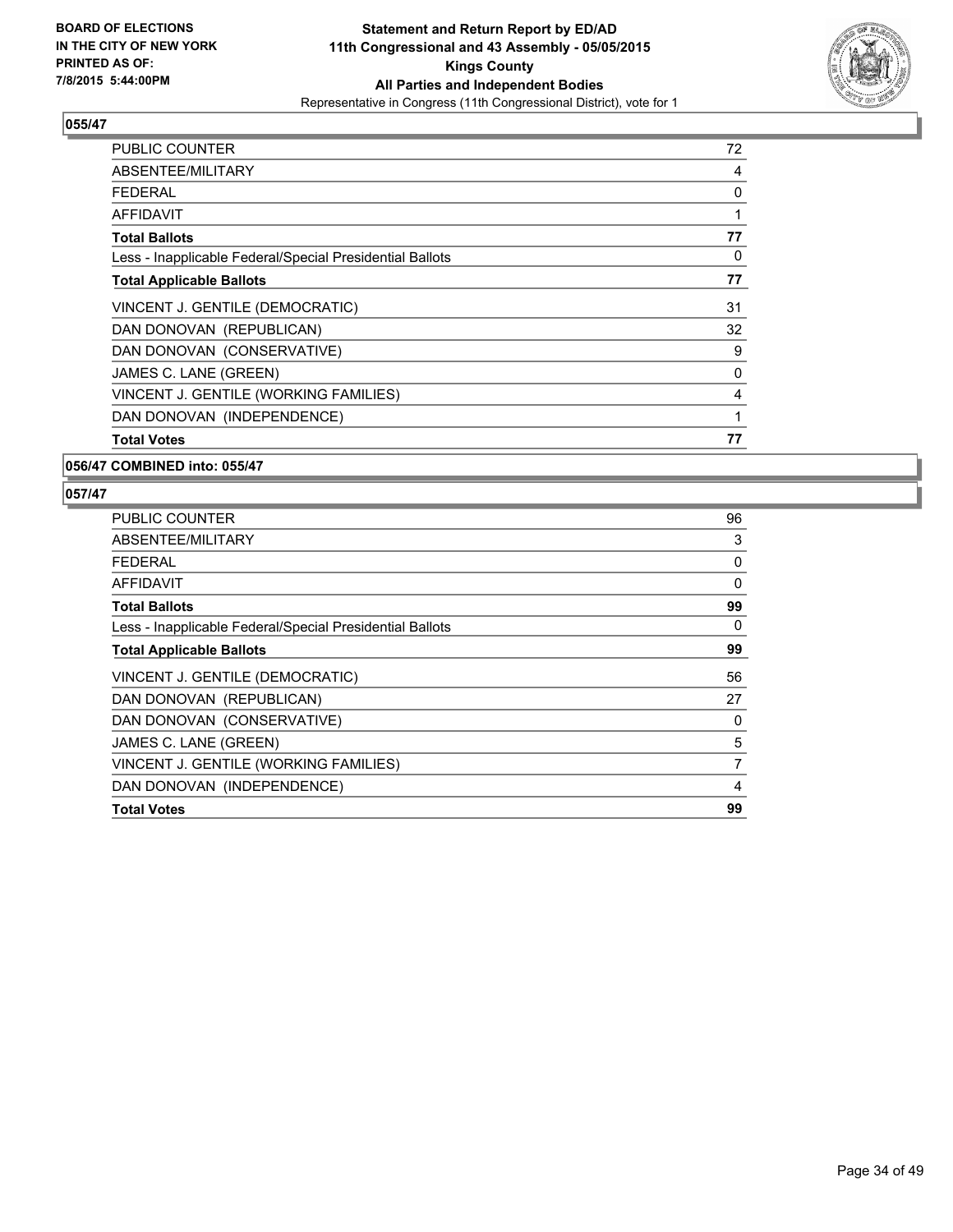

| <b>PUBLIC COUNTER</b>                                    | 62 |
|----------------------------------------------------------|----|
| ABSENTEE/MILITARY                                        | 0  |
| <b>FEDERAL</b>                                           | 0  |
| AFFIDAVIT                                                | 0  |
| <b>Total Ballots</b>                                     | 62 |
| Less - Inapplicable Federal/Special Presidential Ballots | 0  |
| <b>Total Applicable Ballots</b>                          | 62 |
| VINCENT J. GENTILE (DEMOCRATIC)                          | 36 |
| DAN DONOVAN (REPUBLICAN)                                 | 20 |
| DAN DONOVAN (CONSERVATIVE)                               | 2  |
| JAMES C. LANE (GREEN)                                    | 0  |
| VINCENT J. GENTILE (WORKING FAMILIES)                    | 3  |
| DAN DONOVAN (INDEPENDENCE)                               | 1  |
| <b>Total Votes</b>                                       | 62 |

#### **059/47**

| <b>PUBLIC COUNTER</b>                                    | 60       |
|----------------------------------------------------------|----------|
| ABSENTEE/MILITARY                                        | 2        |
| <b>FEDERAL</b>                                           | 0        |
| <b>AFFIDAVIT</b>                                         |          |
| <b>Total Ballots</b>                                     | 63       |
| Less - Inapplicable Federal/Special Presidential Ballots | 0        |
| <b>Total Applicable Ballots</b>                          | 63       |
| VINCENT J. GENTILE (DEMOCRATIC)                          | 39       |
| DAN DONOVAN (REPUBLICAN)                                 | 18       |
| DAN DONOVAN (CONSERVATIVE)                               | 5        |
| JAMES C. LANE (GREEN)                                    | 0        |
| VINCENT J. GENTILE (WORKING FAMILIES)                    |          |
| DAN DONOVAN (INDEPENDENCE)                               | $\Omega$ |
| <b>Total Votes</b>                                       | 63       |

| <b>PUBLIC COUNTER</b>                                    | 7  |
|----------------------------------------------------------|----|
| ABSENTEE/MILITARY                                        | 21 |
| <b>FEDERAL</b>                                           | 0  |
| AFFIDAVIT                                                | 3  |
| <b>Total Ballots</b>                                     | 31 |
| Less - Inapplicable Federal/Special Presidential Ballots | 0  |
| <b>Total Applicable Ballots</b>                          | 31 |
| VINCENT J. GENTILE (DEMOCRATIC)                          | 20 |
| DAN DONOVAN (REPUBLICAN)                                 | 6  |
| DAN DONOVAN (CONSERVATIVE)                               | 1  |
| JAMES C. LANE (GREEN)                                    | 2  |
| VINCENT J. GENTILE (WORKING FAMILIES)                    | 2  |
| DAN DONOVAN (INDEPENDENCE)                               | 0  |
| <b>Total Votes</b>                                       | 31 |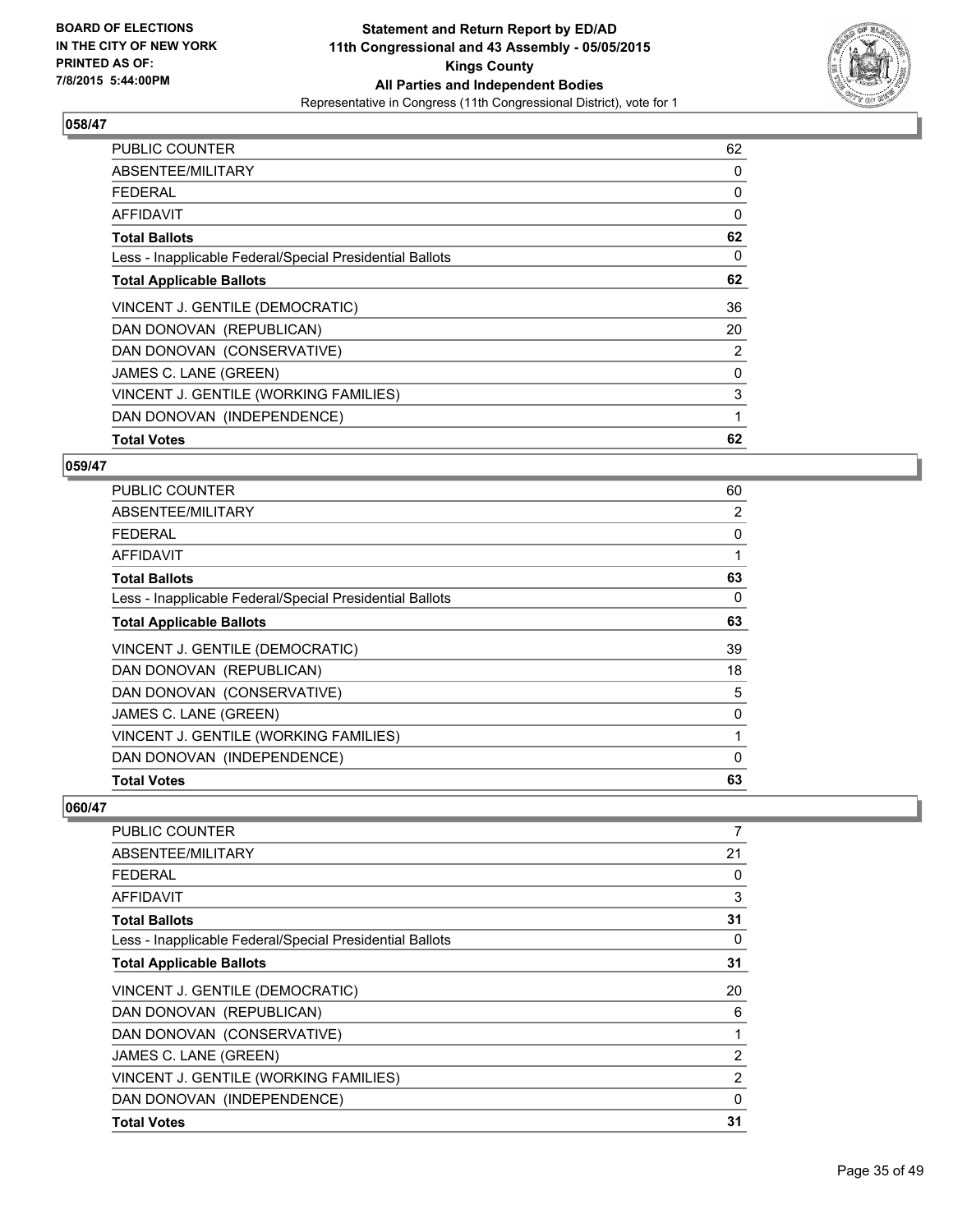

## **061/47 COMBINED into: 041/47**

# **062/47**

| <b>PUBLIC COUNTER</b>                                    | 41 |
|----------------------------------------------------------|----|
| ABSENTEE/MILITARY                                        | 2  |
| <b>FEDERAL</b>                                           | 0  |
| AFFIDAVIT                                                | 0  |
| <b>Total Ballots</b>                                     | 43 |
| Less - Inapplicable Federal/Special Presidential Ballots | 0  |
| <b>Total Applicable Ballots</b>                          | 43 |
| VINCENT J. GENTILE (DEMOCRATIC)                          | 18 |
| DAN DONOVAN (REPUBLICAN)                                 | 20 |
| DAN DONOVAN (CONSERVATIVE)                               | 2  |
| JAMES C. LANE (GREEN)                                    | 0  |
| VINCENT J. GENTILE (WORKING FAMILIES)                    | 2  |
| DAN DONOVAN (INDEPENDENCE)                               | 1  |
| <b>Total Votes</b>                                       | 43 |

| <b>PUBLIC COUNTER</b>                                    | 31             |
|----------------------------------------------------------|----------------|
| ABSENTEE/MILITARY                                        | 5              |
| FEDERAL                                                  | 0              |
| AFFIDAVIT                                                | $\Omega$       |
| <b>Total Ballots</b>                                     | 36             |
| Less - Inapplicable Federal/Special Presidential Ballots | 0              |
| <b>Total Applicable Ballots</b>                          | 36             |
| VINCENT J. GENTILE (DEMOCRATIC)                          | 17             |
| DAN DONOVAN (REPUBLICAN)                                 | 14             |
| DAN DONOVAN (CONSERVATIVE)                               | 2              |
| JAMES C. LANE (GREEN)                                    | $\overline{2}$ |
| VINCENT J. GENTILE (WORKING FAMILIES)                    | 1              |
| DAN DONOVAN (INDEPENDENCE)                               | 0              |
| <b>Total Votes</b>                                       | 36             |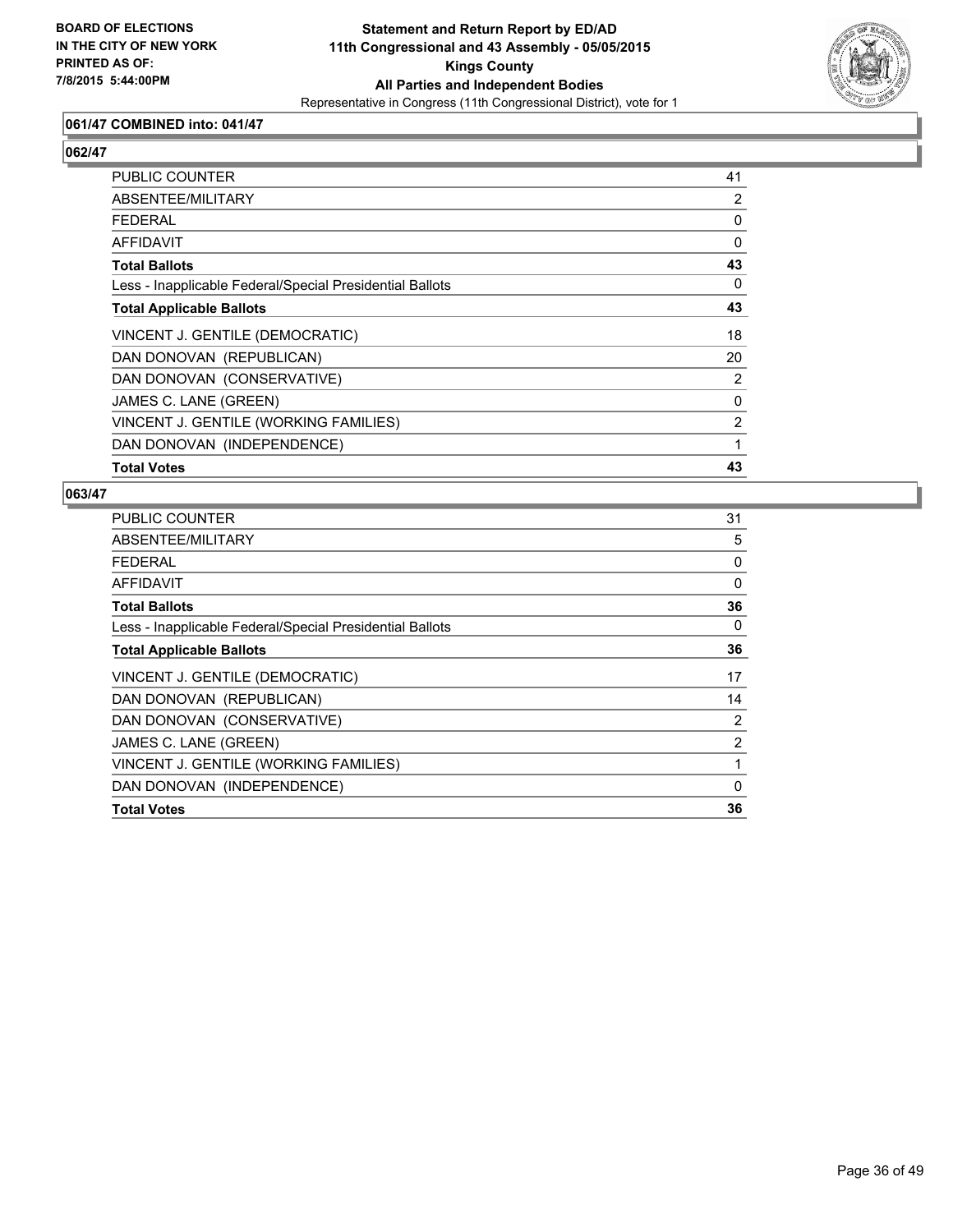

| <b>PUBLIC COUNTER</b>                                    | 62 |
|----------------------------------------------------------|----|
| ABSENTEE/MILITARY                                        | 4  |
| <b>FEDERAL</b>                                           | 0  |
| AFFIDAVIT                                                | 0  |
| <b>Total Ballots</b>                                     | 66 |
| Less - Inapplicable Federal/Special Presidential Ballots | 0  |
| <b>Total Applicable Ballots</b>                          | 66 |
| VINCENT J. GENTILE (DEMOCRATIC)                          | 32 |
| DAN DONOVAN (REPUBLICAN)                                 | 27 |
| DAN DONOVAN (CONSERVATIVE)                               | 4  |
| JAMES C. LANE (GREEN)                                    | 0  |
| VINCENT J. GENTILE (WORKING FAMILIES)                    | 2  |
| DAN DONOVAN (INDEPENDENCE)                               | 1  |
| <b>Total Votes</b>                                       | 66 |

#### **065/47 COMBINED into: 064/47**

| <b>PUBLIC COUNTER</b>                                    | 33                |
|----------------------------------------------------------|-------------------|
| ABSENTEE/MILITARY                                        | 5                 |
| <b>FEDERAL</b>                                           | 0                 |
| AFFIDAVIT                                                | 0                 |
| <b>Total Ballots</b>                                     | 38                |
| Less - Inapplicable Federal/Special Presidential Ballots | $\mathbf{0}$      |
| <b>Total Applicable Ballots</b>                          | 38                |
| VINCENT J. GENTILE (DEMOCRATIC)                          | 19                |
| DAN DONOVAN (REPUBLICAN)                                 | $12 \overline{ }$ |
| DAN DONOVAN (CONSERVATIVE)                               | 4                 |
| JAMES C. LANE (GREEN)                                    | 0                 |
| VINCENT J. GENTILE (WORKING FAMILIES)                    | 1                 |
| DAN DONOVAN (INDEPENDENCE)                               | 1                 |
| <b>Total Votes</b>                                       | 37                |
| Unrecorded                                               | 1                 |
| 067/47 COMBINED into: 055/47                             |                   |
| 068/47 COMBINED into: 058/47                             |                   |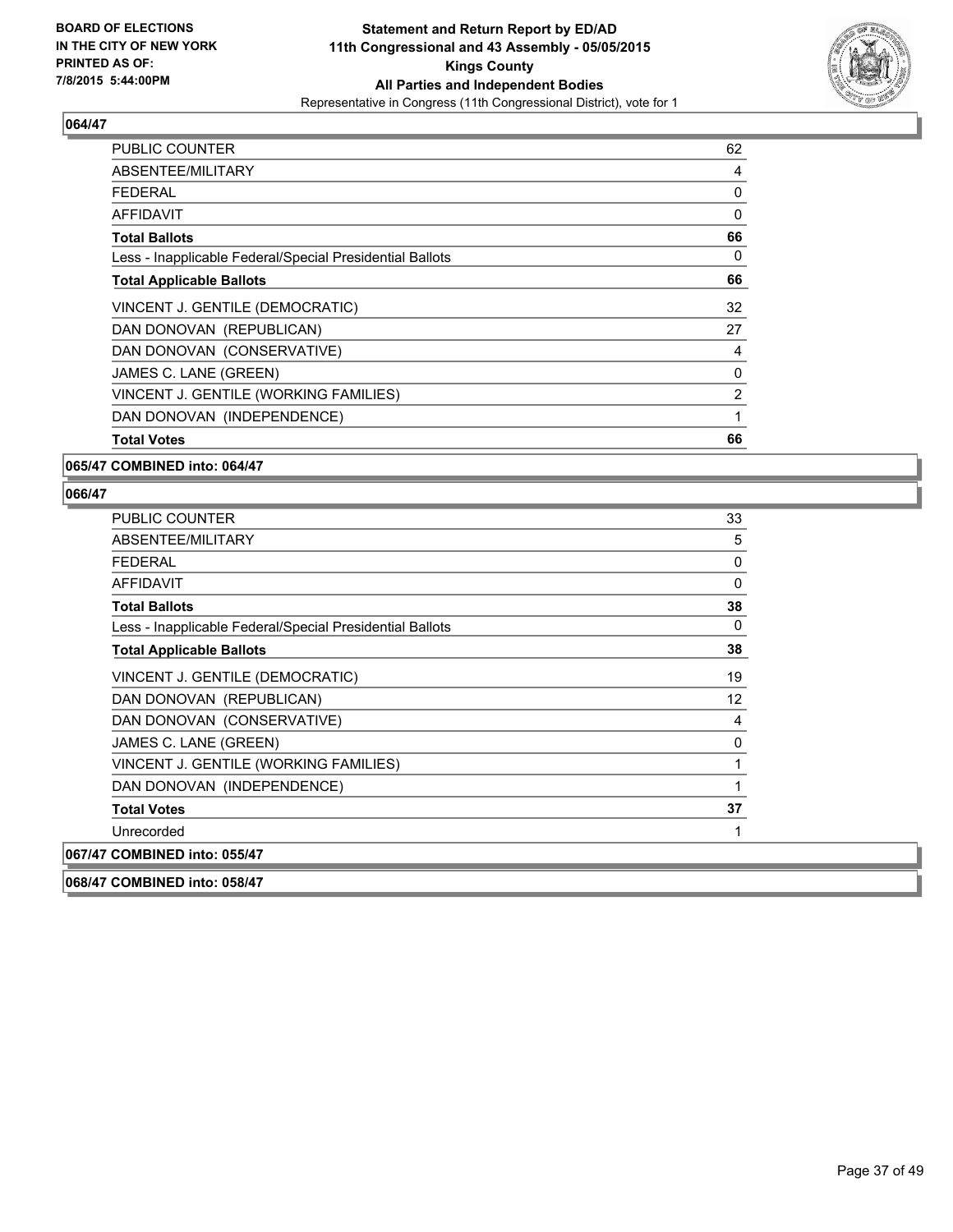

## **036/49 COMBINED into: 044/49**

#### **044/49**

| PUBLIC COUNTER                                           | 23 |
|----------------------------------------------------------|----|
| ABSENTEE/MILITARY                                        | 2  |
| <b>FEDERAL</b>                                           |    |
| AFFIDAVIT                                                | 0  |
| <b>Total Ballots</b>                                     | 26 |
| Less - Inapplicable Federal/Special Presidential Ballots | 0  |
| <b>Total Applicable Ballots</b>                          | 26 |
| VINCENT J. GENTILE (DEMOCRATIC)                          | 13 |
| DAN DONOVAN (REPUBLICAN)                                 | 12 |
| DAN DONOVAN (CONSERVATIVE)                               | 0  |
| JAMES C. LANE (GREEN)                                    |    |
| VINCENT J. GENTILE (WORKING FAMILIES)                    | 0  |
| DAN DONOVAN (INDEPENDENCE)                               | 0  |
| <b>Total Votes</b>                                       | 26 |

| <b>PUBLIC COUNTER</b>                                    | 22 |
|----------------------------------------------------------|----|
| ABSENTEE/MILITARY                                        | 5  |
| FFDFRAI                                                  | 0  |
| <b>AFFIDAVIT</b>                                         | 0  |
| <b>Total Ballots</b>                                     | 27 |
| Less - Inapplicable Federal/Special Presidential Ballots | 0  |
| <b>Total Applicable Ballots</b>                          | 27 |
| VINCENT J. GENTILE (DEMOCRATIC)                          | 20 |
| DAN DONOVAN (REPUBLICAN)                                 | 4  |
| DAN DONOVAN (CONSERVATIVE)                               | 1  |
| JAMES C. LANE (GREEN)                                    | 0  |
| VINCENT J. GENTILE (WORKING FAMILIES)                    | 0  |
| DAN DONOVAN (INDEPENDENCE)                               | 2  |
| <b>Total Votes</b>                                       | 27 |
| 047/49 COMBINED into: 048/49                             |    |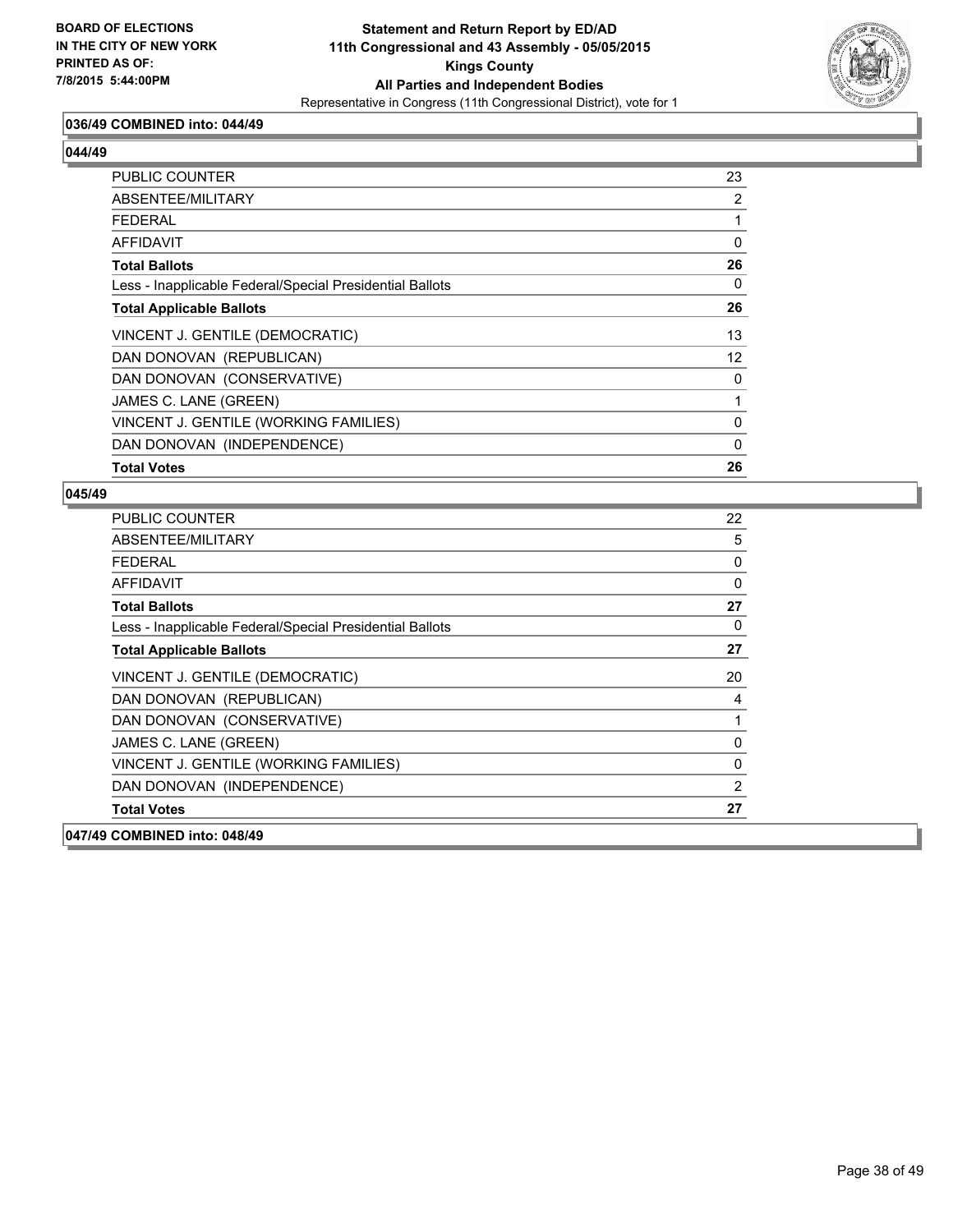

| PUBLIC COUNTER                                           | 104 |
|----------------------------------------------------------|-----|
| ABSENTEE/MILITARY                                        | 6   |
| <b>FEDERAL</b>                                           |     |
| <b>AFFIDAVIT</b>                                         | 0   |
| <b>Total Ballots</b>                                     | 111 |
| Less - Inapplicable Federal/Special Presidential Ballots | 0   |
| <b>Total Applicable Ballots</b>                          | 111 |
| VINCENT J. GENTILE (DEMOCRATIC)                          | 65  |
| DAN DONOVAN (REPUBLICAN)                                 | 32  |
| DAN DONOVAN (CONSERVATIVE)                               | 7   |
| JAMES C. LANE (GREEN)                                    | 0   |
| VINCENT J. GENTILE (WORKING FAMILIES)                    | 6   |
| DAN DONOVAN (INDEPENDENCE)                               | 1   |
| <b>Total Votes</b>                                       | 111 |

#### **049/49**

| <b>PUBLIC COUNTER</b>                                    | 45       |
|----------------------------------------------------------|----------|
| ABSENTEE/MILITARY                                        | 6        |
| <b>FEDERAL</b>                                           | 0        |
| <b>AFFIDAVIT</b>                                         | $\Omega$ |
| <b>Total Ballots</b>                                     | 51       |
| Less - Inapplicable Federal/Special Presidential Ballots | 0        |
| <b>Total Applicable Ballots</b>                          | 51       |
| VINCENT J. GENTILE (DEMOCRATIC)                          | 27       |
| DAN DONOVAN (REPUBLICAN)                                 | 12       |
| DAN DONOVAN (CONSERVATIVE)                               | 5        |
| JAMES C. LANE (GREEN)                                    |          |
| VINCENT J. GENTILE (WORKING FAMILIES)                    | 5        |
| DAN DONOVAN (INDEPENDENCE)                               |          |
| <b>Total Votes</b>                                       | 51       |

| <b>PUBLIC COUNTER</b>                                    | 73 |
|----------------------------------------------------------|----|
| ABSENTEE/MILITARY                                        | 3  |
| <b>FEDERAL</b>                                           | 0  |
| AFFIDAVIT                                                | 0  |
| <b>Total Ballots</b>                                     | 76 |
| Less - Inapplicable Federal/Special Presidential Ballots | 0  |
| <b>Total Applicable Ballots</b>                          | 76 |
| VINCENT J. GENTILE (DEMOCRATIC)                          | 54 |
| DAN DONOVAN (REPUBLICAN)                                 | 15 |
| DAN DONOVAN (CONSERVATIVE)                               | 3  |
| JAMES C. LANE (GREEN)                                    | 1  |
| VINCENT J. GENTILE (WORKING FAMILIES)                    | 2  |
| DAN DONOVAN (INDEPENDENCE)                               | 1  |
| <b>Total Votes</b>                                       | 76 |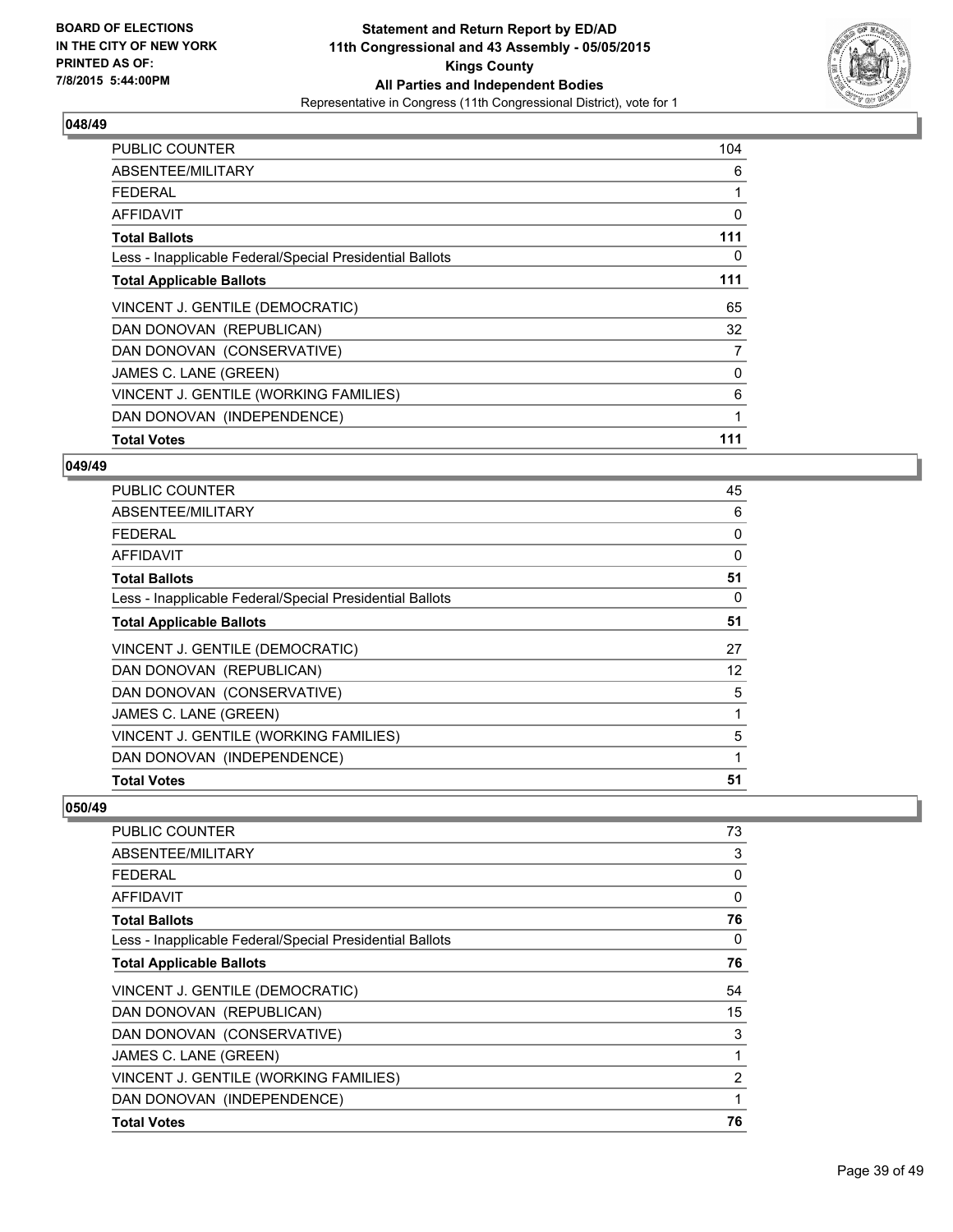

## **051/49 COMBINED into: 053/49**

# **052/49**

| PUBLIC COUNTER                                           | 67       |
|----------------------------------------------------------|----------|
| ABSENTEE/MILITARY                                        | 4        |
| <b>FEDERAL</b>                                           | 0        |
| AFFIDAVIT                                                | 2        |
| <b>Total Ballots</b>                                     | 73       |
| Less - Inapplicable Federal/Special Presidential Ballots | 0        |
| <b>Total Applicable Ballots</b>                          | 73       |
| VINCENT J. GENTILE (DEMOCRATIC)                          | 53       |
| DAN DONOVAN (REPUBLICAN)                                 | 6        |
| DAN DONOVAN (CONSERVATIVE)                               | 9        |
| JAMES C. LANE (GREEN)                                    | 0        |
| VINCENT J. GENTILE (WORKING FAMILIES)                    | 4        |
| DAN DONOVAN (INDEPENDENCE)                               | $\Omega$ |
| <b>Total Votes</b>                                       | 72       |
| Unrecorded                                               | 1        |

| PUBLIC COUNTER                                           | 137 |
|----------------------------------------------------------|-----|
| ABSENTEE/MILITARY                                        | 11  |
| <b>FEDERAL</b>                                           | 0   |
| <b>AFFIDAVIT</b>                                         | 0   |
| <b>Total Ballots</b>                                     | 148 |
| Less - Inapplicable Federal/Special Presidential Ballots | 0   |
| <b>Total Applicable Ballots</b>                          | 148 |
| VINCENT J. GENTILE (DEMOCRATIC)                          | 95  |
| DAN DONOVAN (REPUBLICAN)                                 | 22  |
| DAN DONOVAN (CONSERVATIVE)                               | 20  |
| JAMES C. LANE (GREEN)                                    | 1   |
| VINCENT J. GENTILE (WORKING FAMILIES)                    | 8   |
| DAN DONOVAN (INDEPENDENCE)                               | 1   |
| <b>Total Votes</b>                                       | 147 |
| Unrecorded                                               | 1   |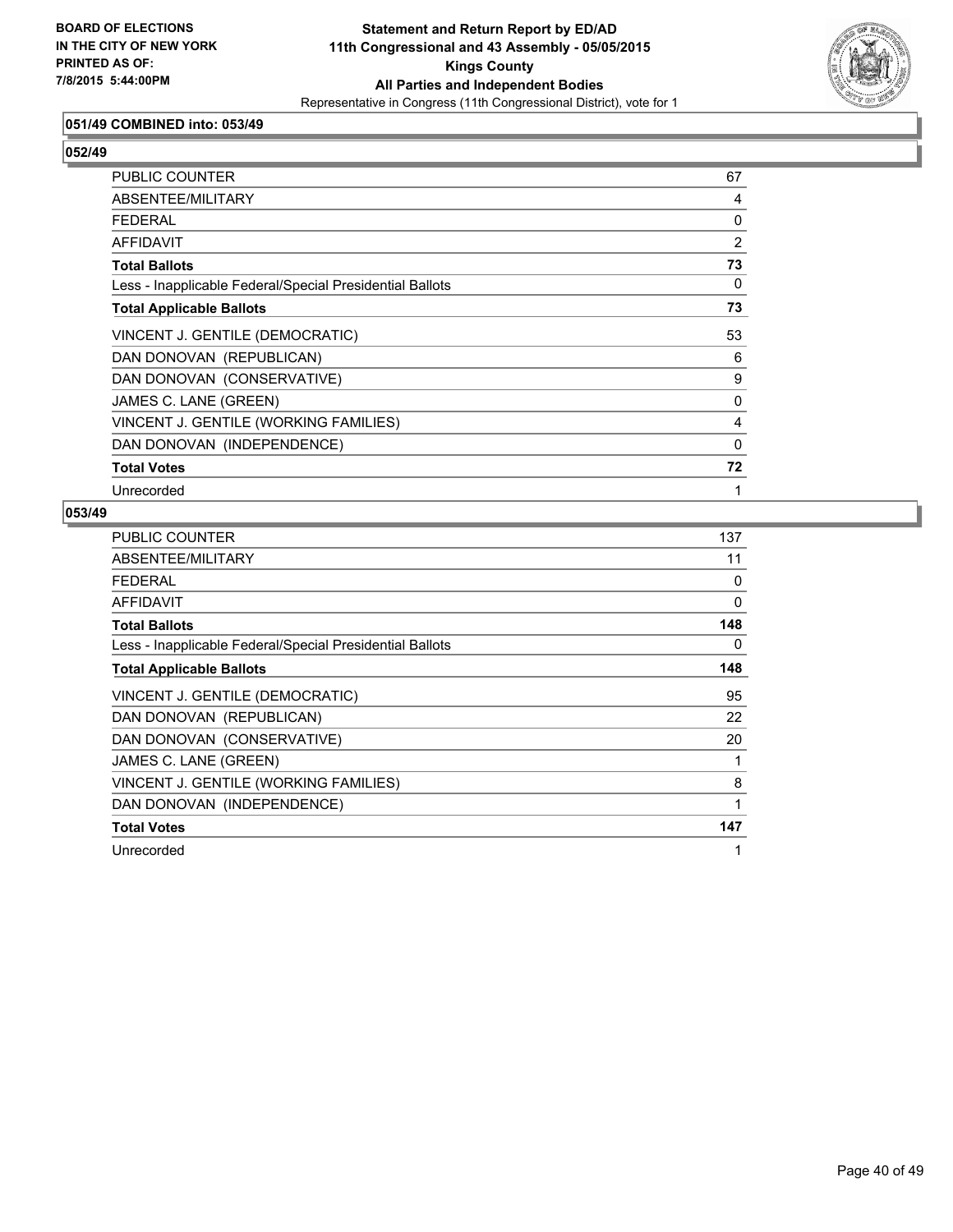

| <b>PUBLIC COUNTER</b>                                    | 111      |
|----------------------------------------------------------|----------|
| ABSENTEE/MILITARY                                        | 4        |
| <b>FFDFRAL</b>                                           | 0        |
| <b>AFFIDAVIT</b>                                         | 2        |
| <b>Total Ballots</b>                                     | 117      |
| Less - Inapplicable Federal/Special Presidential Ballots | 0        |
| <b>Total Applicable Ballots</b>                          | 117      |
| VINCENT J. GENTILE (DEMOCRATIC)                          | 59       |
| DAN DONOVAN (REPUBLICAN)                                 | 36       |
| DAN DONOVAN (CONSERVATIVE)                               | 11       |
| JAMES C. LANE (GREEN)                                    | $\Omega$ |
| VINCENT J. GENTILE (WORKING FAMILIES)                    | 11       |
| DAN DONOVAN (INDEPENDENCE)                               | 0        |
| <b>Total Votes</b>                                       | 117      |
| 063/49 COMBINED into: 054/49                             |          |

**065/49 COMBINED into: 048/49**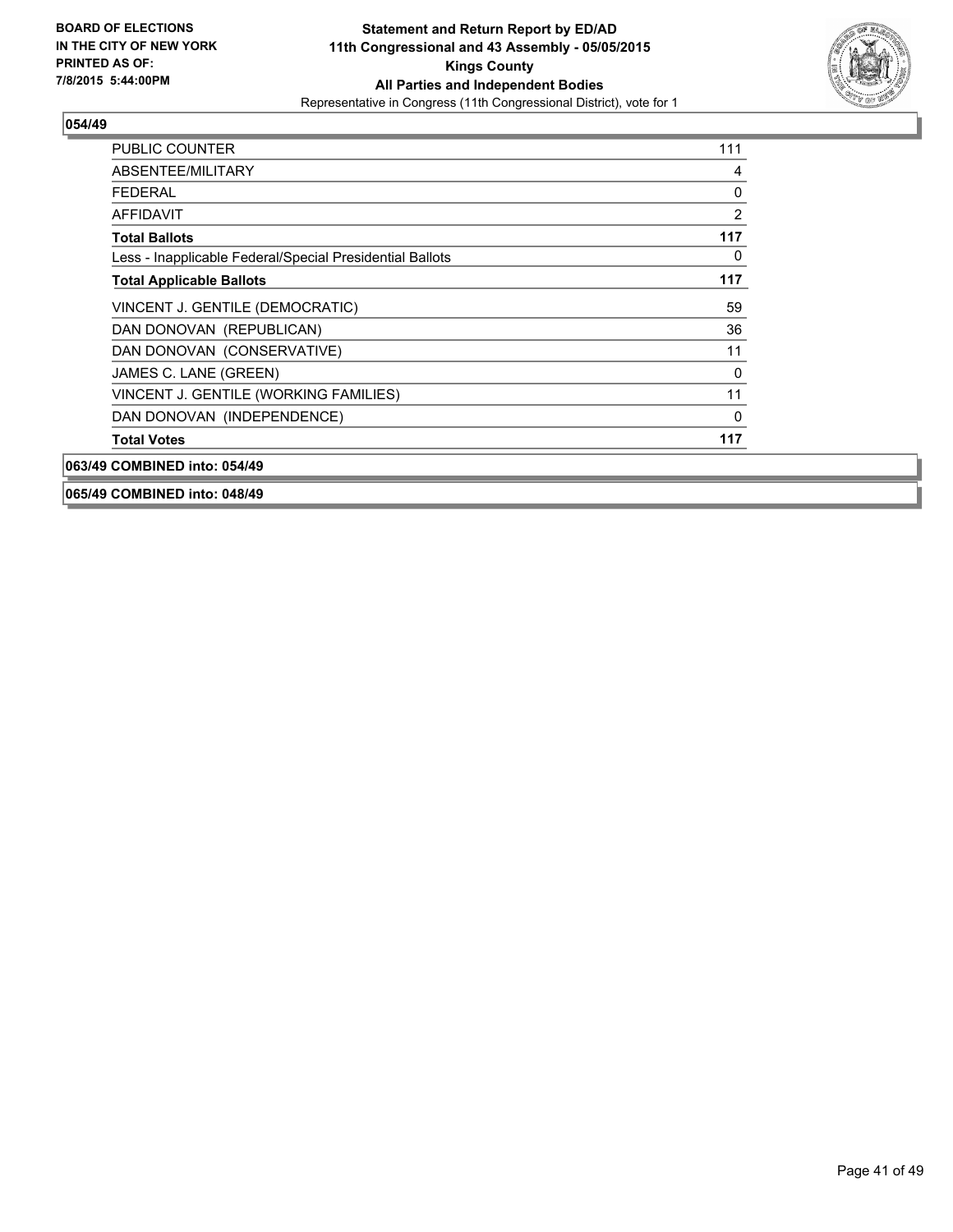

| <b>PUBLIC COUNTER</b>                                    | 86 |
|----------------------------------------------------------|----|
| ABSENTEE/MILITARY                                        | 5  |
| <b>FEDERAL</b>                                           | 1  |
| AFFIDAVIT                                                | 0  |
| <b>Total Ballots</b>                                     | 92 |
| Less - Inapplicable Federal/Special Presidential Ballots | 0  |
| <b>Total Applicable Ballots</b>                          | 92 |
| VINCENT J. GENTILE (DEMOCRATIC)                          | 54 |
| DAN DONOVAN (REPUBLICAN)                                 | 15 |
| DAN DONOVAN (CONSERVATIVE)                               | 5  |
| JAMES C. LANE (GREEN)                                    | 1  |
| VINCENT J. GENTILE (WORKING FAMILIES)                    | 14 |
| DAN DONOVAN (INDEPENDENCE)                               | 3  |
| <b>Total Votes</b>                                       | 92 |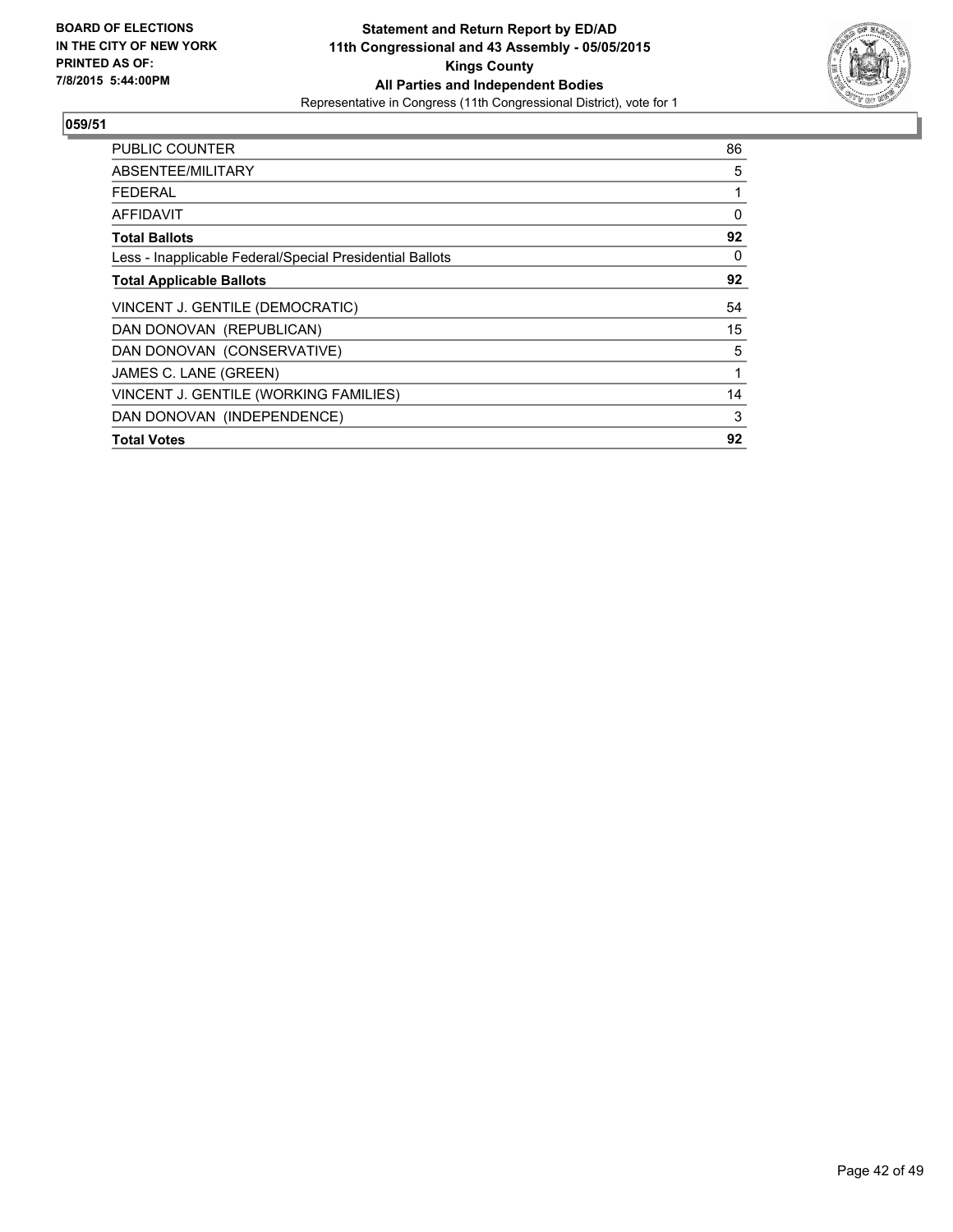

| <b>PUBLIC COUNTER</b>                                    | 131 |
|----------------------------------------------------------|-----|
| ABSENTEE/MILITARY                                        | 7   |
| <b>FEDERAL</b>                                           | 0   |
| AFFIDAVIT                                                | 2   |
| <b>Total Ballots</b>                                     | 140 |
| Less - Inapplicable Federal/Special Presidential Ballots | 0   |
| <b>Total Applicable Ballots</b>                          | 140 |
| VINCENT J. GENTILE (DEMOCRATIC)                          | 70  |
| DAN DONOVAN (REPUBLICAN)                                 | 39  |
| DAN DONOVAN (CONSERVATIVE)                               | 10  |
| JAMES C. LANE (GREEN)                                    | 2   |
| VINCENT J. GENTILE (WORKING FAMILIES)                    | 16  |
| DAN DONOVAN (INDEPENDENCE)                               | 3   |
| <b>Total Votes</b>                                       | 140 |

#### **076/64**

| PUBLIC COUNTER                                           | 119      |
|----------------------------------------------------------|----------|
| ABSENTEE/MILITARY                                        | 4        |
| <b>FEDERAL</b>                                           | 0        |
| <b>AFFIDAVIT</b>                                         | $\Omega$ |
| <b>Total Ballots</b>                                     | 123      |
| Less - Inapplicable Federal/Special Presidential Ballots | 0        |
| <b>Total Applicable Ballots</b>                          | 123      |
| VINCENT J. GENTILE (DEMOCRATIC)                          | 73       |
| DAN DONOVAN (REPUBLICAN)                                 | 30       |
| DAN DONOVAN (CONSERVATIVE)                               | 7        |
| JAMES C. LANE (GREEN)                                    |          |
| VINCENT J. GENTILE (WORKING FAMILIES)                    | 11       |
| DAN DONOVAN (INDEPENDENCE)                               |          |
| <b>Total Votes</b>                                       | 123      |

| PUBLIC COUNTER                                           | 159            |
|----------------------------------------------------------|----------------|
| ABSENTEE/MILITARY                                        | 8              |
| <b>FEDERAL</b>                                           | 0              |
| AFFIDAVIT                                                | 1              |
| <b>Total Ballots</b>                                     | 168            |
| Less - Inapplicable Federal/Special Presidential Ballots | 0              |
| <b>Total Applicable Ballots</b>                          | 168            |
| VINCENT J. GENTILE (DEMOCRATIC)                          | 100            |
| DAN DONOVAN (REPUBLICAN)                                 | 36             |
| DAN DONOVAN (CONSERVATIVE)                               | 9              |
| JAMES C. LANE (GREEN)                                    | $\overline{2}$ |
| VINCENT J. GENTILE (WORKING FAMILIES)                    | 14             |
| DAN DONOVAN (INDEPENDENCE)                               | 6              |
| <b>JAMES QUIGLEY (WRITE-IN)</b>                          | 1              |
| <b>Total Votes</b>                                       | 168            |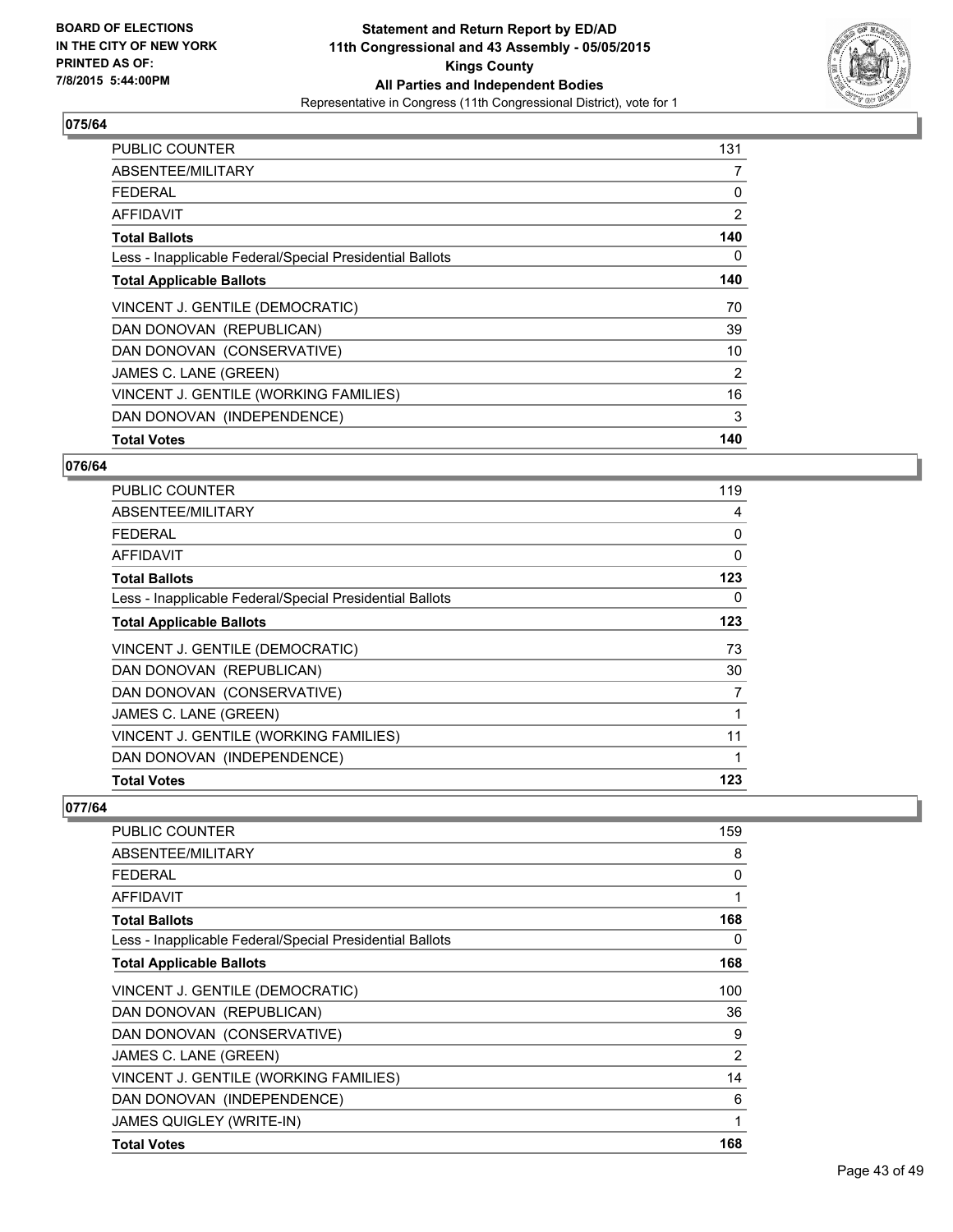

| <b>PUBLIC COUNTER</b>                                    | 155 |
|----------------------------------------------------------|-----|
| ABSENTEE/MILITARY                                        | 5   |
| <b>FEDERAL</b>                                           | 0   |
| AFFIDAVIT                                                | 2   |
| <b>Total Ballots</b>                                     | 162 |
| Less - Inapplicable Federal/Special Presidential Ballots | 0   |
| <b>Total Applicable Ballots</b>                          | 162 |
| VINCENT J. GENTILE (DEMOCRATIC)                          | 93  |
| DAN DONOVAN (REPUBLICAN)                                 | 31  |
| DAN DONOVAN (CONSERVATIVE)                               | 13  |
| JAMES C. LANE (GREEN)                                    | 3   |
| VINCENT J. GENTILE (WORKING FAMILIES)                    | 19  |
| DAN DONOVAN (INDEPENDENCE)                               | 3   |
| <b>Total Votes</b>                                       | 162 |

#### **079/64**

| <b>PUBLIC COUNTER</b>                                    | 189 |
|----------------------------------------------------------|-----|
| ABSENTEE/MILITARY                                        | 8   |
| <b>FEDERAL</b>                                           | 0   |
| AFFIDAVIT                                                | 3   |
| <b>Total Ballots</b>                                     | 200 |
| Less - Inapplicable Federal/Special Presidential Ballots | 0   |
| <b>Total Applicable Ballots</b>                          | 200 |
| VINCENT J. GENTILE (DEMOCRATIC)                          | 104 |
| DAN DONOVAN (REPUBLICAN)                                 | 49  |
| DAN DONOVAN (CONSERVATIVE)                               | 15  |
| JAMES C. LANE (GREEN)                                    | 3   |
| VINCENT J. GENTILE (WORKING FAMILIES)                    | 25  |
| DAN DONOVAN (INDEPENDENCE)                               | 4   |
| <b>Total Votes</b>                                       | 200 |

| <b>PUBLIC COUNTER</b>                                    | 133      |
|----------------------------------------------------------|----------|
| ABSENTEE/MILITARY                                        | 3        |
| <b>FEDERAL</b>                                           | 0        |
| <b>AFFIDAVIT</b>                                         | $\Omega$ |
| <b>Total Ballots</b>                                     | 136      |
| Less - Inapplicable Federal/Special Presidential Ballots | 0        |
| <b>Total Applicable Ballots</b>                          | 136      |
| VINCENT J. GENTILE (DEMOCRATIC)                          | 91       |
| DAN DONOVAN (REPUBLICAN)                                 | 14       |
| DAN DONOVAN (CONSERVATIVE)                               | 13       |
| JAMES C. LANE (GREEN)                                    | 4        |
| VINCENT J. GENTILE (WORKING FAMILIES)                    | 13       |
| DAN DONOVAN (INDEPENDENCE)                               | 1        |
| <b>Total Votes</b>                                       | 136      |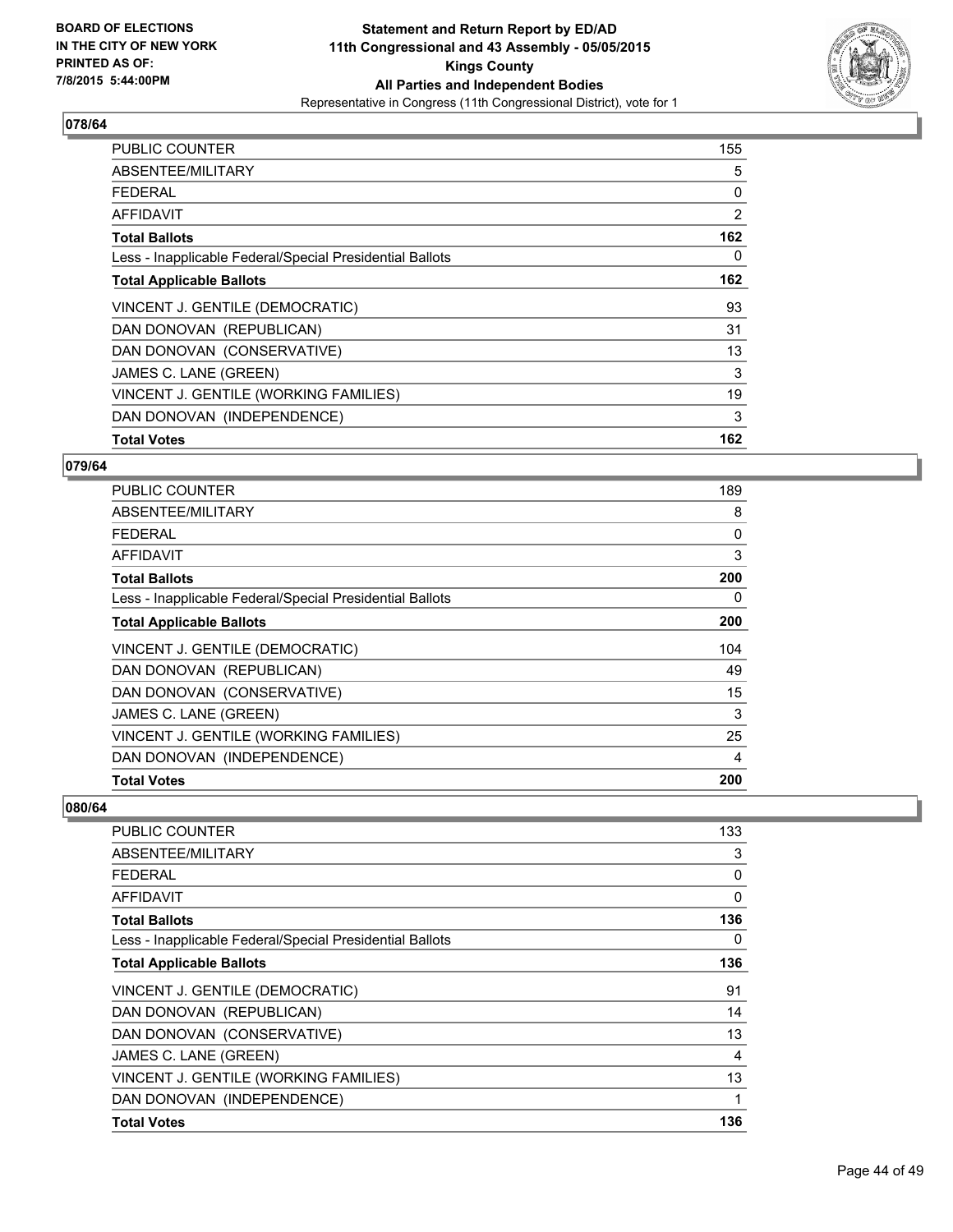

## **081/64 COMBINED into: 086/64**

# **083/64**

| PUBLIC COUNTER                                           | 139 |
|----------------------------------------------------------|-----|
| ABSENTEE/MILITARY                                        | 5   |
| <b>FEDERAL</b>                                           | 0   |
| AFFIDAVIT                                                | 0   |
| <b>Total Ballots</b>                                     | 144 |
| Less - Inapplicable Federal/Special Presidential Ballots | 0   |
| <b>Total Applicable Ballots</b>                          | 144 |
| VINCENT J. GENTILE (DEMOCRATIC)                          | 94  |
| DAN DONOVAN (REPUBLICAN)                                 | 22  |
| DAN DONOVAN (CONSERVATIVE)                               | 7   |
| JAMES C. LANE (GREEN)                                    | 6   |
| VINCENT J. GENTILE (WORKING FAMILIES)                    | 14  |
| DAN DONOVAN (INDEPENDENCE)                               |     |
| <b>Total Votes</b>                                       | 144 |

| <b>PUBLIC COUNTER</b>                                    | 150 |
|----------------------------------------------------------|-----|
| ABSENTEE/MILITARY                                        | 4   |
| <b>FEDERAL</b>                                           | 0   |
| AFFIDAVIT                                                | 0   |
| <b>Total Ballots</b>                                     | 154 |
| Less - Inapplicable Federal/Special Presidential Ballots | 0   |
| <b>Total Applicable Ballots</b>                          | 154 |
| VINCENT J. GENTILE (DEMOCRATIC)                          | 91  |
| DAN DONOVAN (REPUBLICAN)                                 | 30  |
| DAN DONOVAN (CONSERVATIVE)                               | 17  |
| JAMES C. LANE (GREEN)                                    | 4   |
| VINCENT J. GENTILE (WORKING FAMILIES)                    | 10  |
| DAN DONOVAN (INDEPENDENCE)                               | 2   |
| <b>Total Votes</b>                                       | 154 |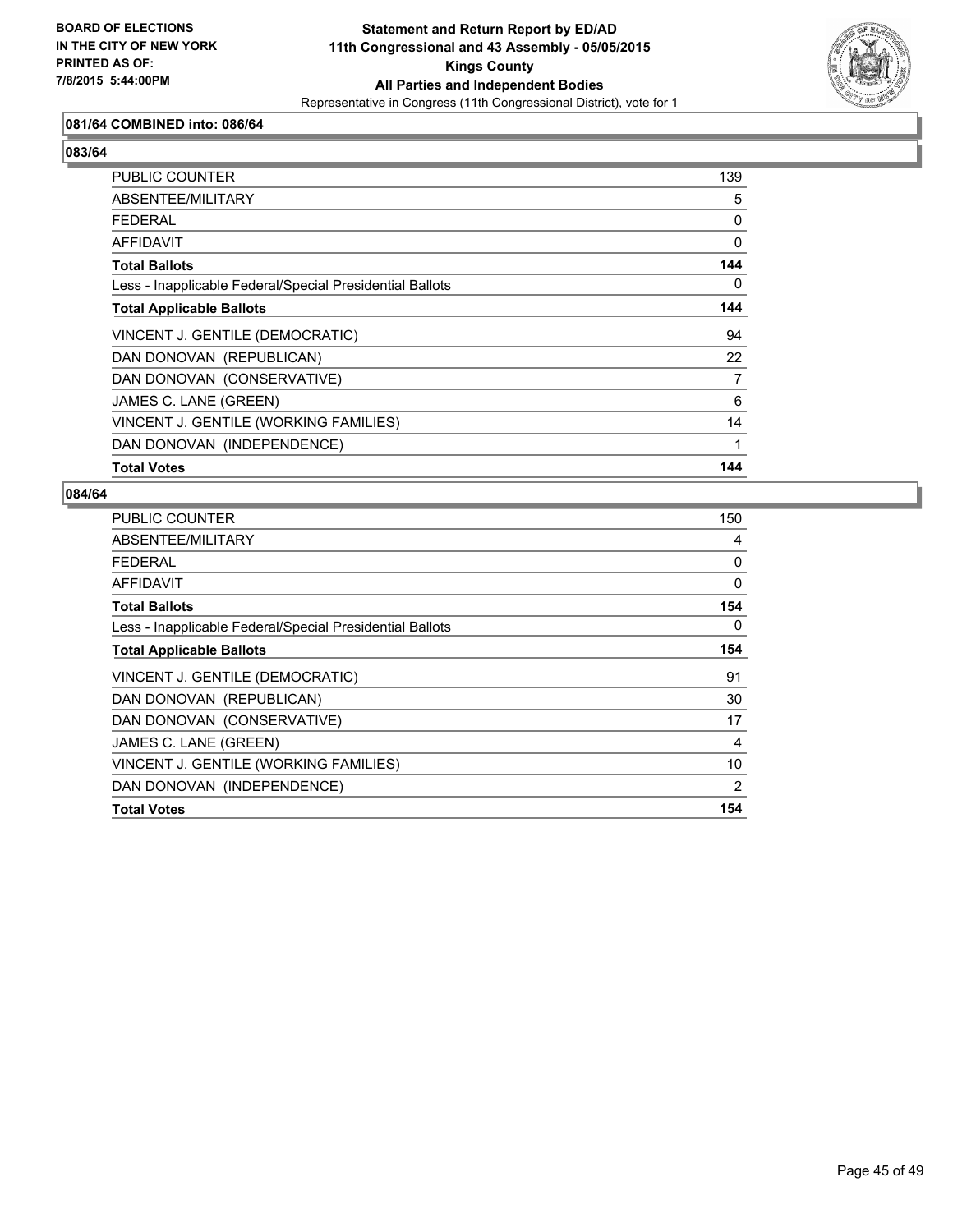

| <b>PUBLIC COUNTER</b>                                    | 154 |
|----------------------------------------------------------|-----|
| ABSENTEE/MILITARY                                        | 11  |
| <b>FEDERAL</b>                                           |     |
| AFFIDAVIT                                                | 1   |
| <b>Total Ballots</b>                                     | 167 |
| Less - Inapplicable Federal/Special Presidential Ballots | 0   |
| <b>Total Applicable Ballots</b>                          | 167 |
| VINCENT J. GENTILE (DEMOCRATIC)                          | 104 |
| DAN DONOVAN (REPUBLICAN)                                 | 23  |
| DAN DONOVAN (CONSERVATIVE)                               | 15  |
| JAMES C. LANE (GREEN)                                    | 3   |
| VINCENT J. GENTILE (WORKING FAMILIES)                    | 20  |
| DAN DONOVAN (INDEPENDENCE)                               | 2   |
| <b>Total Votes</b>                                       | 167 |

| <b>PUBLIC COUNTER</b>                                    | 139 |
|----------------------------------------------------------|-----|
| ABSENTEE/MILITARY                                        | 7   |
| FFDFRAI                                                  | 0   |
| <b>AFFIDAVIT</b>                                         | 2   |
| <b>Total Ballots</b>                                     | 148 |
| Less - Inapplicable Federal/Special Presidential Ballots | 0   |
| <b>Total Applicable Ballots</b>                          | 148 |
| VINCENT J. GENTILE (DEMOCRATIC)                          | 99  |
| DAN DONOVAN (REPUBLICAN)                                 | 27  |
| DAN DONOVAN (CONSERVATIVE)                               | 7   |
| JAMES C. LANE (GREEN)                                    | 0   |
| VINCENT J. GENTILE (WORKING FAMILIES)                    | 13  |
| DAN DONOVAN (INDEPENDENCE)                               | 2   |
| <b>Total Votes</b>                                       | 148 |
| 087/64 COMBINED into: 079/64                             |     |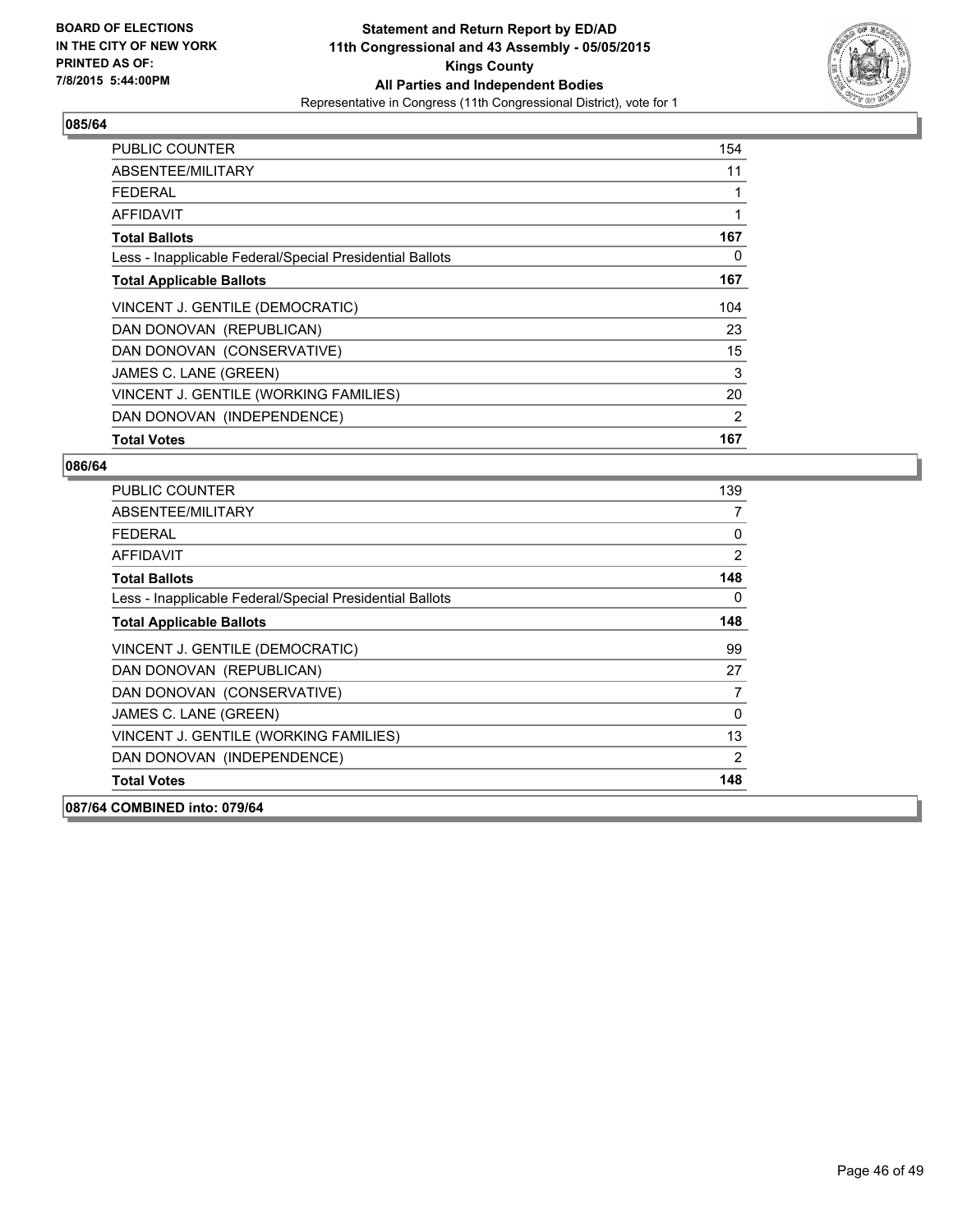

| PUBLIC COUNTER                                           | 123 |
|----------------------------------------------------------|-----|
| ABSENTEE/MILITARY                                        | 6   |
| <b>FEDERAL</b>                                           | 1   |
| <b>AFFIDAVIT</b>                                         | 0   |
| <b>Total Ballots</b>                                     | 130 |
| Less - Inapplicable Federal/Special Presidential Ballots | 0   |
| <b>Total Applicable Ballots</b>                          | 130 |
| VINCENT J. GENTILE (DEMOCRATIC)                          | 71  |
| DAN DONOVAN (REPUBLICAN)                                 | 28  |
| DAN DONOVAN (CONSERVATIVE)                               | 8   |
| JAMES C. LANE (GREEN)                                    | 6   |
| VINCENT J. GENTILE (WORKING FAMILIES)                    | 10  |
| DAN DONOVAN (INDEPENDENCE)                               | 7   |
| <b>Total Votes</b>                                       | 130 |

| <b>PUBLIC COUNTER</b>                                    | 221 |
|----------------------------------------------------------|-----|
| ABSENTEE/MILITARY                                        | 6   |
| <b>FEDERAL</b>                                           | 0   |
| AFFIDAVIT                                                | 0   |
| <b>Total Ballots</b>                                     | 227 |
| Less - Inapplicable Federal/Special Presidential Ballots | 0   |
| <b>Total Applicable Ballots</b>                          | 227 |
| VINCENT J. GENTILE (DEMOCRATIC)                          | 101 |
| DAN DONOVAN (REPUBLICAN)                                 | 77  |
| DAN DONOVAN (CONSERVATIVE)                               | 38  |
| JAMES C. LANE (GREEN)                                    | 0   |
| VINCENT J. GENTILE (WORKING FAMILIES)                    | 6   |
| DAN DONOVAN (INDEPENDENCE)                               | 3   |
| MICHAEL GRIMM (WRITE-IN)                                 | 1   |
| SAL F. ALBANESE (WRITE-IN)                               | 1   |
| <b>Total Votes</b>                                       | 227 |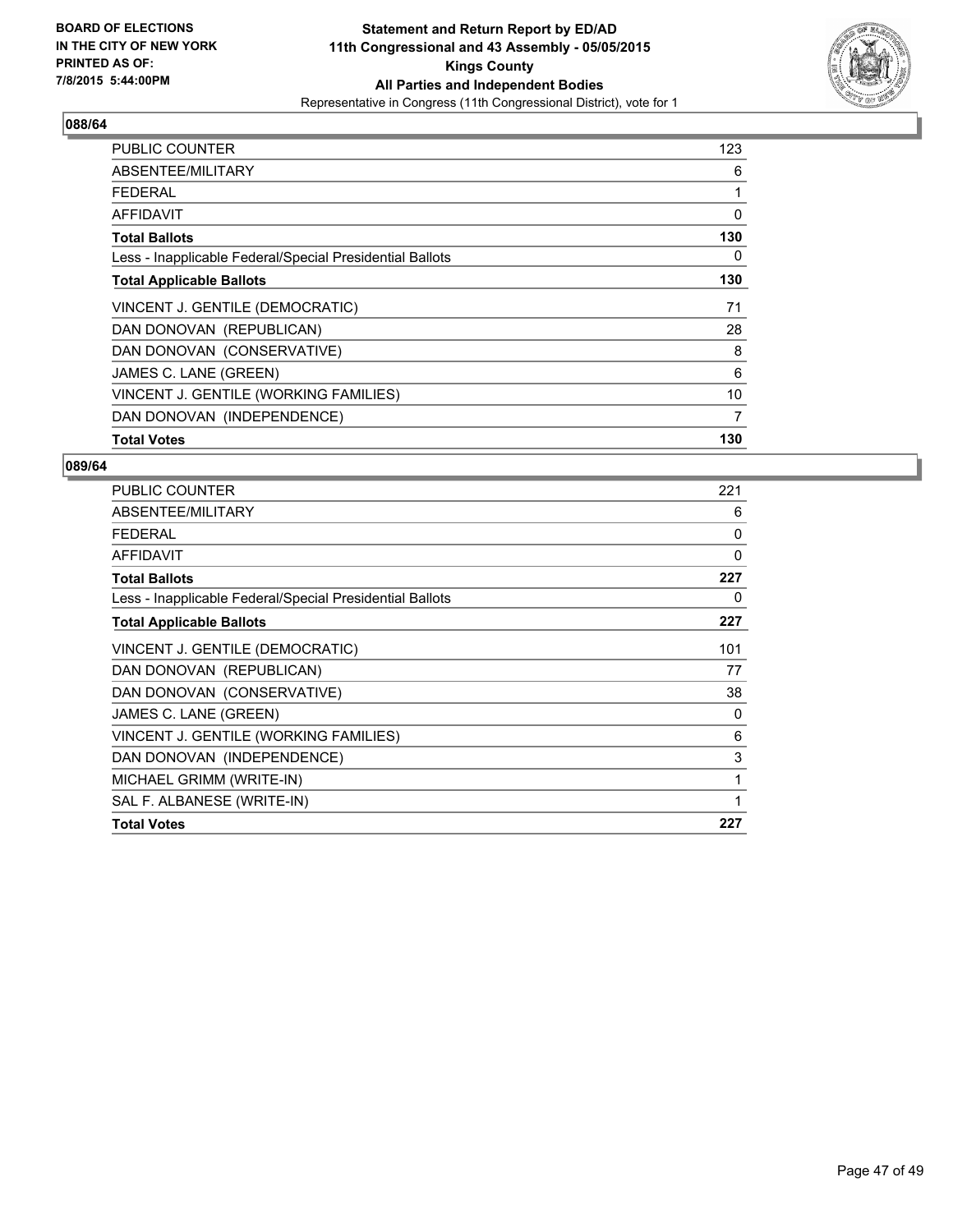

| <b>PUBLIC COUNTER</b>                                    | 175 |
|----------------------------------------------------------|-----|
| ABSENTEE/MILITARY                                        | 4   |
| FEDERAL                                                  | 0   |
| AFFIDAVIT                                                | 0   |
| <b>Total Ballots</b>                                     | 179 |
| Less - Inapplicable Federal/Special Presidential Ballots | 0   |
| <b>Total Applicable Ballots</b>                          | 179 |
| VINCENT J. GENTILE (DEMOCRATIC)                          | 96  |
| DAN DONOVAN (REPUBLICAN)                                 | 55  |
| DAN DONOVAN (CONSERVATIVE)                               | 11  |
| JAMES C. LANE (GREEN)                                    | 3   |
| VINCENT J. GENTILE (WORKING FAMILIES)                    | 13  |
| DAN DONOVAN (INDEPENDENCE)                               | 1   |
| <b>Total Votes</b>                                       | 179 |

**091/64 COMBINED into: 089/64**

**092/64 COMBINED into: 089/64**

#### **093/64 COMBINED into: 089/64**

**096/64 COMBINED into: 089/64**